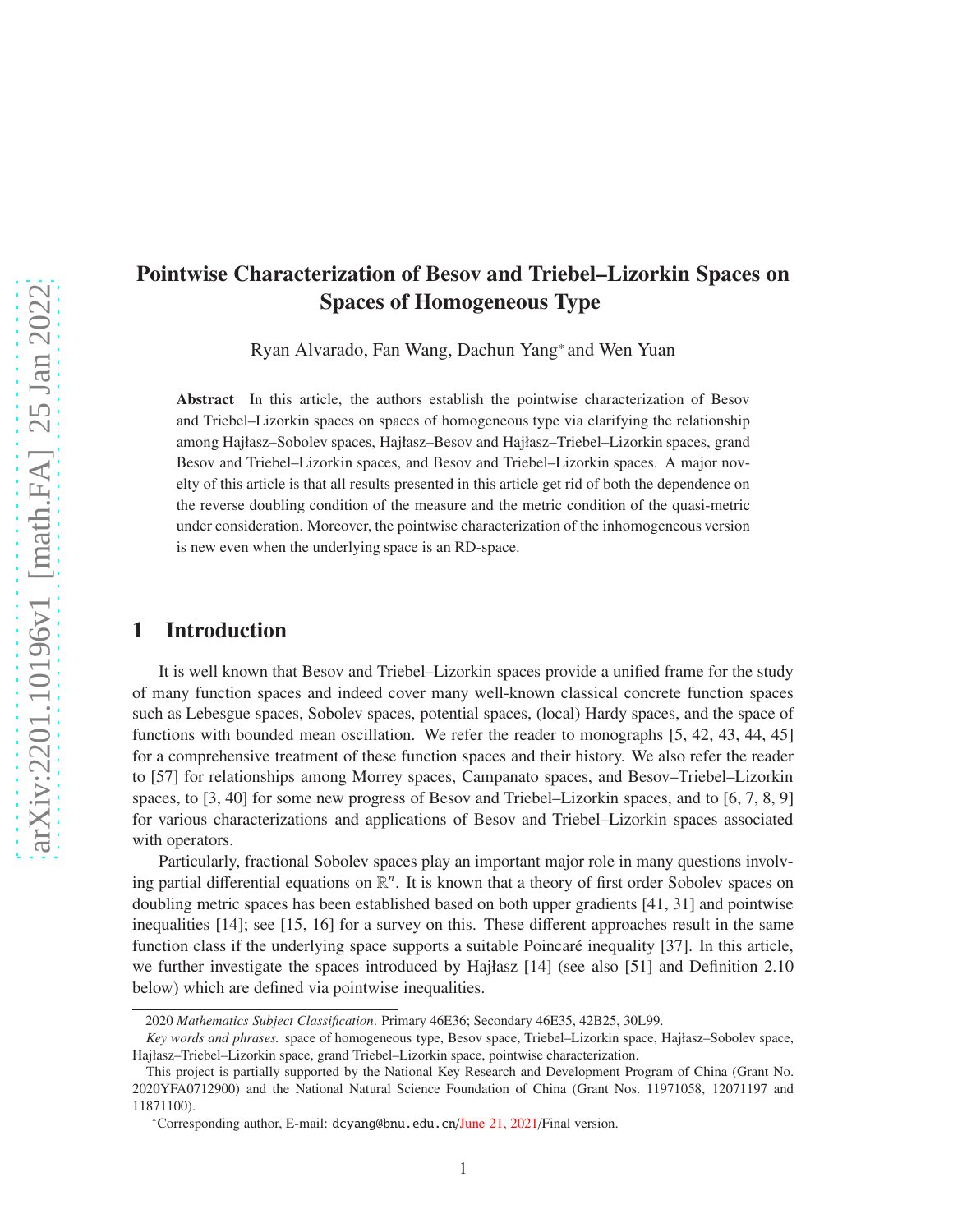On another hand, as a generalization of  $\mathbb{R}^n$ , the space of homogeneous type was introduced by Coifman and Weiss [10, 11] (see Definition 2.2 below), which provides a natural setting for the study of function spaces and the boundedness of Calderón-Zygmund operators. Spaces of homogeneous type, with some additional assumptions, have been extensively investigated in many articles. For instance, the *Ahlfors d-regular space* is a special space of homogeneous type satisfying the following condition: there exists a positive constant *C* such that, for any ball  $B(x, r) \subset X$ with center *x* and radius  $r \in (0, \text{diam } X)$ ,

$$
C^{-1}r^d \le \mu(B(x,r)) \le Cr^d,
$$

where here, and thereafter, diam  $X := \sup_{x,y \in X} d(x,y)$ . Another case is the RD-space (see [34, 19, 20] for instance), which is a doubling metric measure space satisfying the following additional *reverse doubling condition*: there exist positive constants  $C_{(\mu)} \in (0, 1]$  and  $\kappa \in (0, \omega]$  such that, for any ball  $B(x, r)$  with  $r \in (0, \text{diam } \mathcal{X}/2)$  and  $\lambda \in [1, \text{diam } \mathcal{X}/(2r)),$ 

$$
\widetilde{C}_{(\mu)}\lambda^{\kappa}\mu(B(x,r)) \leq \mu(B(x,\lambda r)).
$$

Obviously, an RD-space is a generalization of an Ahlfors *d*-regular space. We refer the reader to [56] for more equivalent characterizations of RD-spaces.

Besov and Triebel–Lizorkin spaces on spaces of homogeneous type satisfying some additional assumptions were also studied. We refer the reader to [21, 22, 52, 54, 55] for various characterizations of Besov and Triebel–Lizorkin spaces on Ahlfors *d*-regular spaces, and to [48, 49, 50, 53] for some applications. We also refer the reader to [20, 38, 56] for various characterizations of these Besov and Triebel–Lizorkin spaces on RD-spaces. Besides, Koskela et al. [35, 36] introduced the Hajłasz–Besov and Hajłasz–Triebel–Lizorkin spaces on RD-spaces. We refer the reader to [12, 27, 28, 29, 30] for various characterizations and applications of Hajłasz–Besov and Hajłasz– Triebel–Lizorkin on a metric measure space satisfying the doubling property.

Recently, using the wavelet reproducing formulae in [18], Han et al. [17] introduced Besov and Triebel–Lizorkin spaces on spaces of homogeneous type and established several embedding theorems. On the other hand, Wang et al. [46] also introduced Besov and Triebel–Lizorkin spaces on spaces of homogenous type, based on the Calder on reproducing formulae established in [24], and established the boundedness of Calder on–Zygmund operators on these spaces as an application. Later, He et al. [25] obtained characterizations of Besov and Triebel–Lizorkin spaces via wavelets, molecules, Lusin area functions, and Littlewood–Paley *g* ∗  $^*_{\lambda}$ -functions. Besides, He et al. [25] also showed that those two kinds of Besov and Triebel–Lizorkin spaces studied, respectively, in [17] and [46] coincide. Then Wang et al. [47] established the difference characterization of Besov and Triebel–Lizorkin spaces on spaces of homogenous type.

To complete the theory of Besov and Triebel–Lizorkin spaces on spaces of homogenous type, it is a natural question whether or not we can also establish a pointwise characterization of Besov and Triebel–Lizorkin spaces on space of homogenous type. The main target of this article is to give an affirmative answer to this question.

The organization of the remainder of this article is as follows.

In Section 2, we first recall the notions of homogenous Besov and Triebel–Lizorkin spaces on spaces of homogeneous type introduced in [46], and then introduce Hajłasz–Sobolev spaces and Hajłasz–Besov–Triebel–Lizorkin spaces on spaces of homogeneous type. Then we state the main result of this article; see Theorem 2.16 below.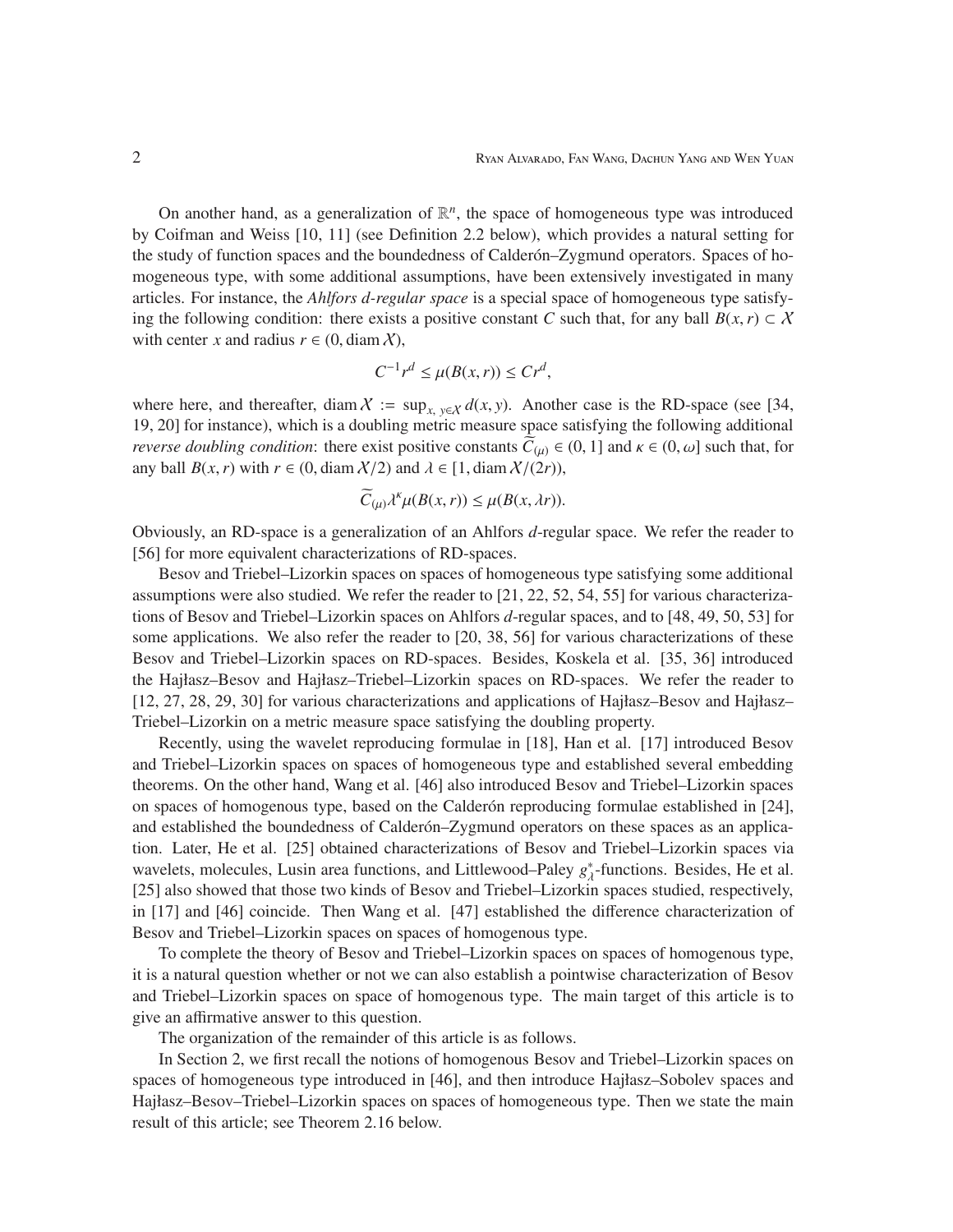Pointwise Characterization of Besov and Triebel–Lizorkin Spaces on Spaces of Homogeneous Type 3

In Section 3, we first introduce the homogenous grand Besov and Triebel–Lizorkin spaces on spaces of homogeneous type. Then we investigate the relation among homogeneous grand Besov and Triebel–Lizorkin spaces and homogeneous Besov and Triebel–Lizorkin spaces; see Theorem 3.3 below. Later, we establish the equivalence between homogenous Hajłasz–Besov– Triebel–Lizorkin spaces and homogeneous Besov and Triebel–Lizorkin spaces; see Theorem 3.10 below. To this end, we first establish a Poincaré type inequality (see Lemma 3.11 below). It should be mentioned that, in the proof of Lemma 3.11, the constant  $A_0$  appearing in the quasi- triangle inequality (see Definition 2.1 below) also brings some difficulty. That is why we need additional restrictions on parameters involved therein. Besides, all the proofs in Section 3 get rid of the dependence on the reverse doubling assumption.

In Section 4, we establish the equivalence between inhomogeneous Hajłasz–Besov–Triebel– Lizorkin spaces and inhomogeneous Besov–Triebel–Lizorkin spaces (see Theorem 4.10 below). To this end, we first establish a new characterization of inhomogeneous Besov–Triebel–Lizorkin spaces (see Theorem 4.11 below).

Finally, let us make some conventions on notation. For any given  $p \in (0, \infty]$ , the *Lebesgue space L<sup>p</sup>*(*X*) is defined by setting, when  $p \in (0, \infty)$ ,

$$
L^p(X) := \left\{ f \text{ is measurable on } X: ||f||_{L^p(X)} := \left[ \int_X |f(x)|^p \, d\mu(x) \right]^{1/p} < \infty \right\},
$$

and

$$
L^{\infty}(\mathcal{X}) := \left\{ f \text{ is measurable on } \mathcal{X} : ||f||_{L^{\infty}(\mathcal{X})} := \operatorname*{ess\;sup}_{x \in \mathcal{X}} |f(x)| < \infty \right\}.
$$

Throughout this article, we use *A*<sup>0</sup> to denote the positive constant appearing in the *quasi-triangle inequality* of *d* (see Definition 2.1 below), the parameter  $\omega$  to denote the *upper dimension* in Definition 2.2 [see (2.2) below], and  $\eta$  to denote the smoothness index of the exp-ATI in Definition 2.5 below. Moreover,  $\delta$  is a small positive number, for instance,  $\delta \leq (2A_0)^{-10}$ , coming from the construction of the dyadic cubes on X (see Theorem 2.5). For any given  $p \in [1, \infty]$ , we use  $p'$ to denote its conjugate index, that is,  $1/p + 1/p' = 1$ . For any  $r \in \mathbb{R}$ ,  $r_+$  is defined by setting  $r_+ := \max\{0, r\}$ . For any  $a, b \in \mathbb{R}$ , let  $a \wedge b := \min\{a, b\}$  and  $a \vee b := \max\{a, b\}$ . The symbol *C* denotes a positive constant which is independent of the main parameters involved, but may vary from line to line. We use  $C_{(\alpha,\beta,...)}$  to denote a positive constant depending on the indicated parameters  $\alpha$ ,  $\beta$ , .... The symbol  $A \leq B$  means that  $A \leq CB$  for some positive constant *C*, while  $A \sim B$ means  $A \leq B \leq A$ . If  $f \leq Cg$  and  $g = h$  or  $g \leq h$ , we then write  $f \leq g \sim h$  or  $f \leq g \leq h$ , *rather than*  $f \le g = h$  or  $f \le g \le h$ . The set of positive integers is denoted by N, namely,  $\mathbb{N} = \{1, 2, \ldots\}$ , and the set  $\mathbb{Z}_+ := \{0, 1, 2, \ldots\}$ . For any  $r \in (0, \infty)$  and  $x, y \in \mathcal{X}$  with  $x \neq y$ , define  $V(x, y) := \mu(B(x, d(x, y)))$  and  $V_r(x) := \mu(B(x, r))$ . For any  $\beta$ ,  $\gamma \in (0, \eta)$  and  $s \in (-(\beta \wedge \gamma), \beta \wedge \gamma)$ , we always let

$$
p(s, \beta \wedge \gamma) := \max \left\{ \frac{\omega}{\omega + (\beta \wedge \gamma)}, \frac{\omega}{\omega + (\beta \wedge \gamma) + s} \right\},\tag{1.1}
$$

where  $\omega$  and  $\eta$  are, respectively, as in (2.2) and Definition 2.5. The operator *M* always denotes the *central Hardy–Littlewood maximal operator* which is defined by setting, for any locally integrable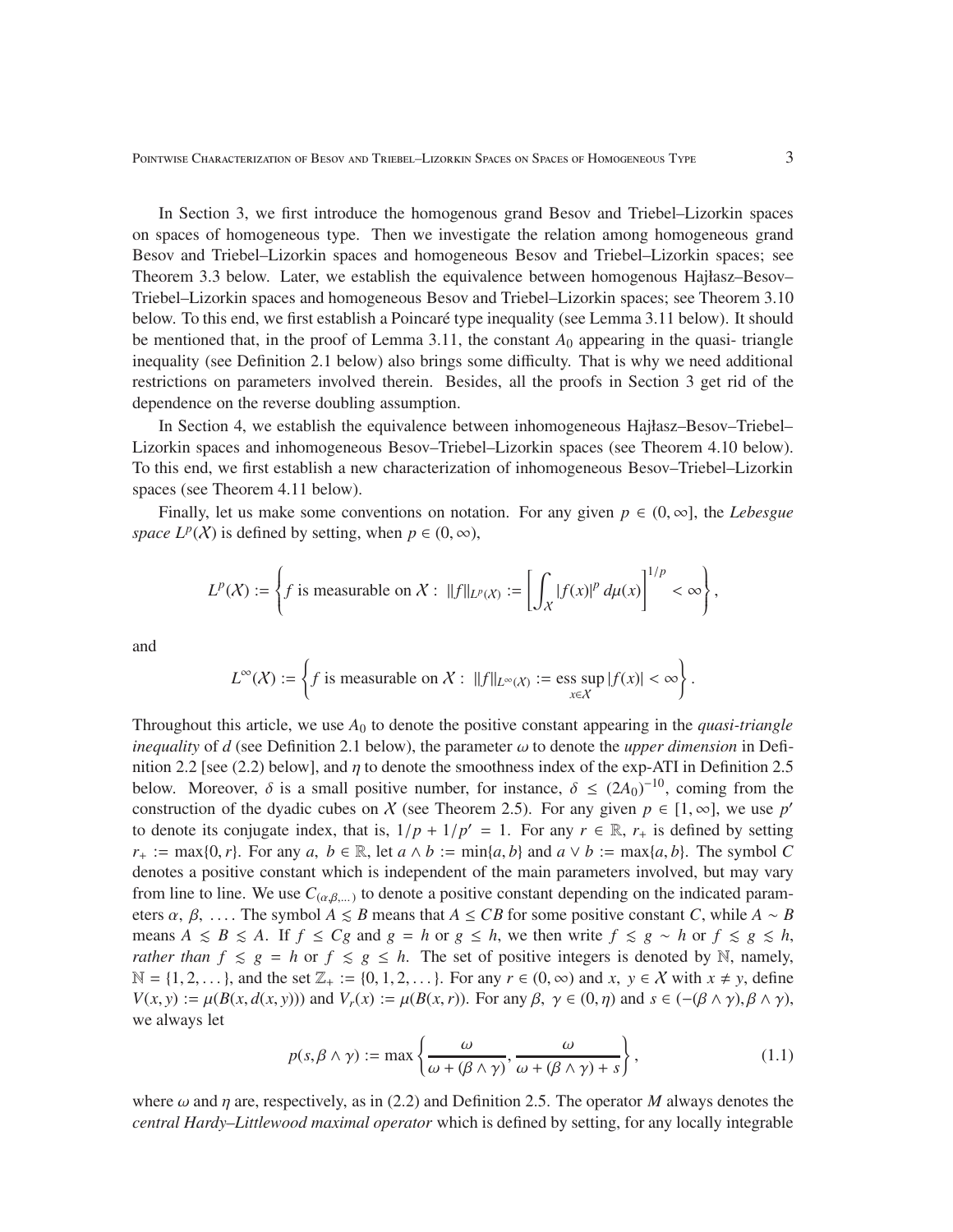function *f* on *X* and any  $x \in X$ ,

$$
M(f)(x) := \sup_{r \in (0,\infty)} \frac{1}{\mu(B(x,r))} \int_{B(x,r)} |f(y)| d\mu(y). \tag{1.2}
$$

For any set  $E \subset X$ , we use  $\mathbf{1}_E$  to denote its characteristic function and, for any set *J*, we use #*J* to denote its *cardinality*.

## 2 Besov and Triebel–Lizorkin spaces and Hajłasz–Sobolev spaces on spaces of homogeneous type

In this section, we recall the notions of Besov and Triebel–Lizorkin spaces on spaces of homogeneous type and introduce Hajłasz–Sobolev spaces on spaces of homogeneous type. Let us begin with the notion of quasi-metric spaces.

**Definition 2.1.** A *quasi-metric space*  $(X,d)$  is a non-empty set X equipped with a *quasi-metric d*, namely, a non-negative function defined on  $X \times X$  satisfying that, for any *x*, *y*,  $z \in X$ ,

(i) 
$$
d(x, y) = 0
$$
 if and only if  $x = y$ ;

(ii) 
$$
d(x, y) = d(y, x);
$$

(iii) there exists a constant  $A_0 \in [1, \infty)$ , independent of *x*, *y*, and *z*, such that

$$
d(x, z) \le A_0[d(x, y) + d(y, z)].
$$

The *ball B* of X, centered at  $x_0 \in X$  with radius  $r \in (0, \infty)$ , is defined by setting

$$
B := B(x_0, r) := \{x \in \mathcal{X} : d(x, x_0) < r\}.
$$

For any ball *B* and  $\tau \in (0, \infty)$ , we denote by  $\tau B$  the ball with the same center as that of *B* but of radius  $\tau$  times that of *B*.

**Definition 2.2.** Let  $(X, d)$  be a quasi-metric space and  $\mu$  a non-negative measure on X. The triple  $(X, d, \mu)$  is called a *space of homogeneous type* if  $\mu$  satisfies the following doubling condition: there exists a positive constant  $C \in [1, \infty)$  such that, for any ball  $B \subset \mathcal{X}$ ,

$$
0 < \mu(2B) \le C\mu(B) < \infty. \tag{2.1}
$$

Let  $C_{(\mu)} := \sup_{B \subset X} \mu(2B)/\mu(B)$ . Then it is easy to show that  $C_{(\mu)}$  is the smallest positive constant such that (2.1) holds true. The above doubling condition implies that, for any ball *B* and any  $\lambda \in [1, \infty)$ ,

$$
\mu(\lambda B) \le C_{(\mu)} \lambda^{\omega} \mu(B), \tag{2.2}
$$

where  $\omega := \log_2 C_{(\mu)}$  is called the *upper dimension* of X. Note that  $\omega \in (0, \infty)$  (see, for instance, [2, p. 72]). If  $A_0 = 1$ , then  $(X, d, \mu)$  is called a *metric measure space of homogeneous type* or, simply, a *doubling metric measure space*.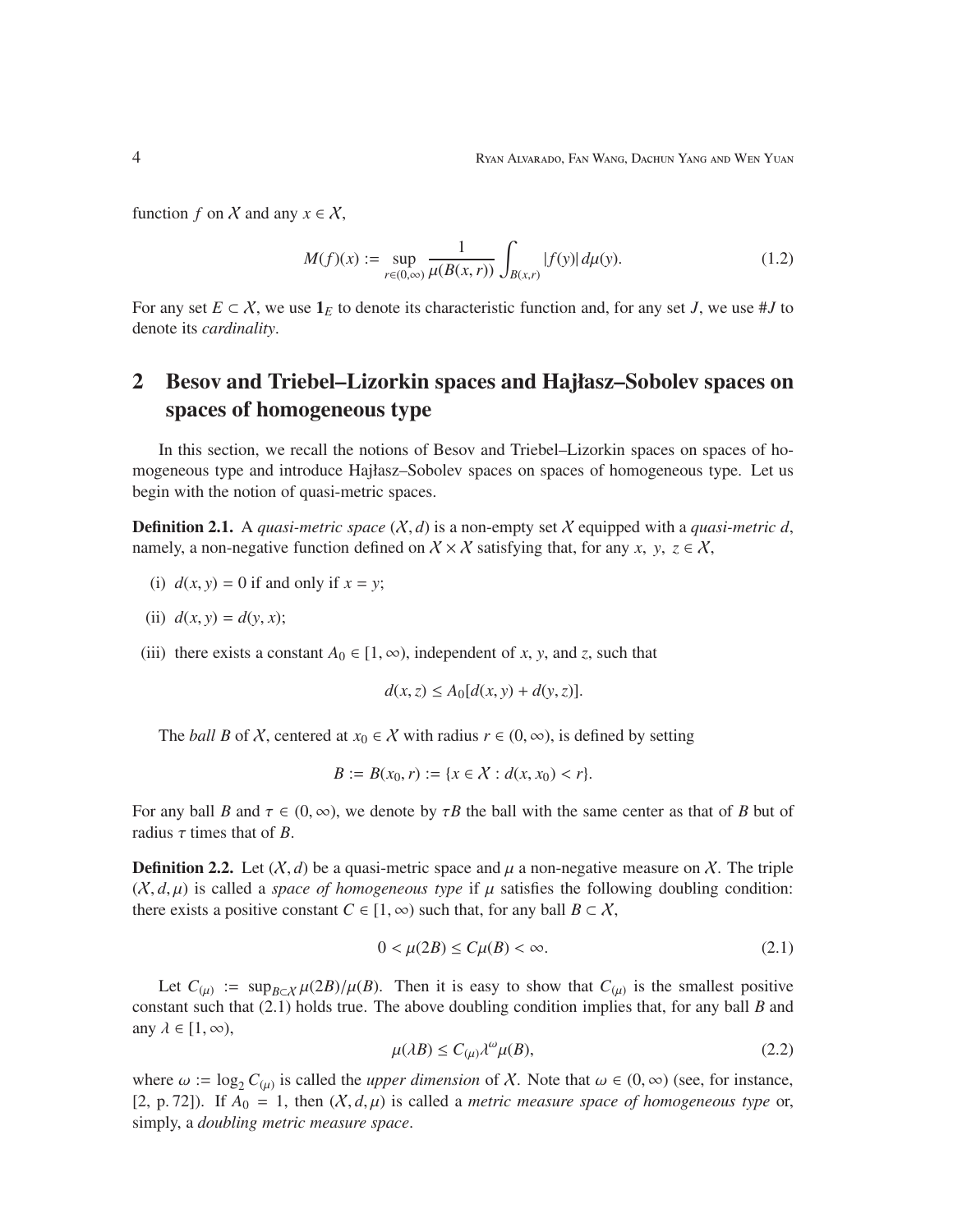Without loss of generality, we may make the following assumptions on  $(X, d, \mu)$ . For any point *x* ∈ *X*, we assume that the balls  ${B(x, r)}_{r∈(0, ∞)}$  form a basis of open neighborhoods of *x*. Moreover, we suppose that  $\mu$  is *Borel regular* which means that open sets are measurable and every set  $A \subset X$ is contained in a Borel set *E* satisfying that  $\mu(A) = \mu(E)$ . We also assume that  $\mu(B(x, r)) \in (0, \infty)$ and  $\mu({x}) = 0$  for any given  $x \in X$  and  $r \in (0, \infty)$ .

Now, we recall the notion of test functions and distributions on  $\chi$ , whose following versions were originally introduced in [20] (see also [19]).

**Definition 2.3** (test functions). Let  $x_1 \in \mathcal{X}$ ,  $r \in (0, \infty)$ ,  $\beta \in (0, 1]$ , and  $\gamma \in (0, \infty)$ . For any  $x \in \mathcal{X}$ , define

$$
D_{\gamma}(x_1, x; r) := \frac{1}{V_r(x_1) + V(x_1, x)} \left[ \frac{r}{r + d(x_1, x)} \right]^{\gamma}.
$$
 (2.3)

A measurable function *f* on X is called a *test function of type*  $(x_1, r, \beta, \gamma)$  if there exists a positive constant *C* such that

(i) for any  $x \in \mathcal{X}$ ,

$$
|f(x)| \le CD_{\gamma}(x_1, x; r); \tag{2.4}
$$

(ii) for any *x*,  $y \in X$  satisfying  $d(x, y) \le (2A_0)^{-1}[r + d(x_1, x)],$ 

$$
|f(x) - f(y)| \le C \left[ \frac{d(x, y)}{r + d(x_1, x)} \right]^{\beta} D_{\gamma}(x_1, x; r).
$$
 (2.5)

The set of all test functions of type  $(x_1, r, \beta, \gamma)$  is denoted by  $\mathcal{G}(x_1, r, \beta, \gamma)$ . For any  $f \in \mathcal{G}(x_1, r, \beta, \gamma)$ , its norm  $||f||_{\mathcal{G}(x_1,r,\beta,\gamma)}$  in  $\mathcal{G}(x_1,r,\beta,\gamma)$  is defined by setting

 $||f||_{\mathcal{G}(x_1, r, \beta, \gamma)} := \inf \{ C \in (0, \infty) : (2.4) \text{ and } (2.5) \text{ hold true} \}.$ 

Its subspace  $\ddot{\mathcal{G}}(x_1, r, \beta, \gamma)$  is defined by setting

$$
\mathring{\mathcal{G}}(x_1, r, \beta, \gamma) := \left\{ f \in \mathcal{G}(x_1, r, \beta, \gamma) : \int_X f(x) \, d\mu(x) = 0 \right\}
$$

and is equipped with the norm  $\|\cdot\|_{\mathring{G}(x_1,r,\beta,\gamma)} := \|\cdot\|_{\mathscr{G}(x_1,r,\beta,\gamma)}$ .

Note that, for any fixed  $x_1, x_2 \in \mathcal{X}$  and  $r_1, r_2 \in (0, \infty), \mathcal{G}(x_1, r_1, \beta, \gamma) = \mathcal{G}(x_2, r_2, \beta, \gamma)$  and  $\tilde{\mathcal{G}}(x_1,r_1,\beta,\gamma) = \tilde{\mathcal{G}}(x_2,r_2,\beta,\gamma)$  with equivalent norms, but the positive equivalence constants may depend on  $x_1, x_2, r_1$ , and  $r_2$ . Thus, for fixed  $x_0 \in \mathcal{X}$  and  $r_0 \in (0, \infty)$ , we may denote  $\mathcal{G}(x_0, r_0, \beta, \gamma)$ and  $\tilde{G}(x_0, r_0, \beta, \gamma)$  simply, respectively, by  $G(\beta, \gamma)$  and  $\tilde{G}(\beta, \gamma)$ . Usually, the spaces  $G(\beta, \gamma)$  and  $\tilde{G}(\beta, \gamma)$  are called the *spaces of test functions* on X.

Fix  $\epsilon \in (0, 1]$  and  $\beta, \gamma \in (0, \epsilon]$ . Let  $\mathcal{G}_0^{\epsilon}(\beta, \gamma)$  [resp.,  $\overset{\circ}{\mathcal{G}}_0^{\epsilon}(\beta, \gamma)$ ] be the completion of the set  $\mathcal{G}(\epsilon, \epsilon)$ [resp.,  $\hat{\mathcal{G}}(\epsilon, \epsilon)$ ] in  $\mathcal{G}(\beta, \gamma)$  [resp.,  $\hat{\mathcal{G}}(\beta, \gamma)$ ]. Furthermore, the norm of  $\mathcal{G}_0^{\epsilon}(\beta, \gamma)$  [resp.,  $\hat{\mathcal{G}}_0^{\epsilon}(\beta, \gamma)$ ] is defined by setting  $\|\cdot\|_{\mathcal{G}_{0}^{\epsilon}(\beta,\gamma)} := \|\cdot\|_{\mathcal{G}(\beta,\gamma)}$  [resp.,  $\|\cdot\|_{\mathcal{G}_{0}^{\epsilon}(\beta,\gamma)} := \|\cdot\|_{\mathcal{G}(\beta,\gamma)}$ ]. The dual space  $(\mathcal{G}_{0}^{\epsilon}(\beta,\gamma))'$ [resp.,  $(\hat{\mathcal{G}}_0^{\epsilon}(\beta, \gamma))'$ ] is defined to be the set of all continuous linear functionals from  $\mathcal{G}_0^{\epsilon}(\beta, \gamma)$  [resp.,  $\hat{\mathcal{G}}_0^{\epsilon}(\beta, \gamma)$  to C, equipped with the weak-\* topology. The spaces  $(\mathcal{G}_0^{\epsilon}(\beta, \gamma))'$  and  $(\hat{\mathcal{G}}_0^{\epsilon}(\beta, \gamma))'$  are called the *spaces of distributions* on X.

The following lemma, which comes from [32, Theorem 2.2], establishes the dyadic cube system of  $(X, d, \mu)$ .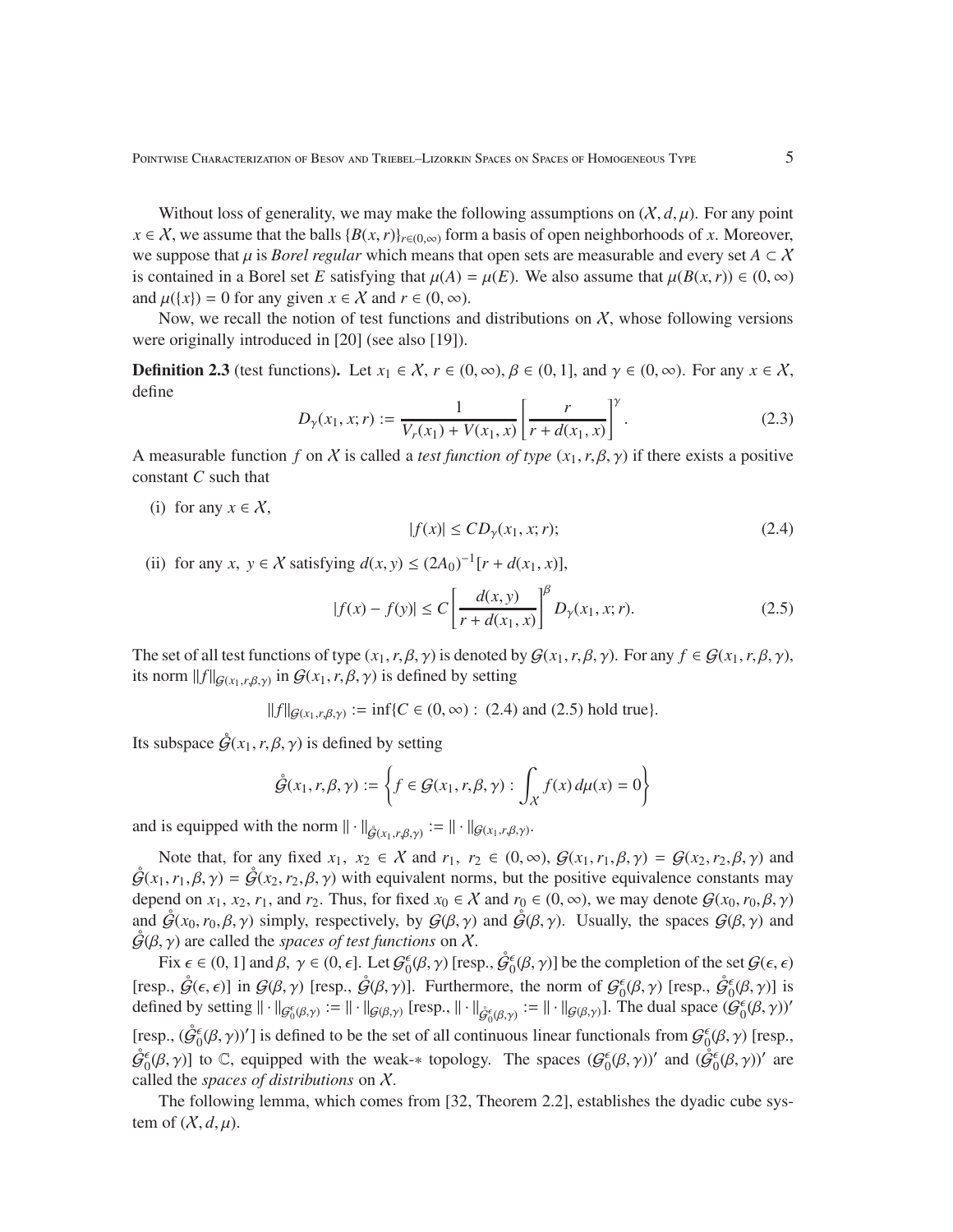**Lemma 2.4.** *Let constants*  $0 < c_0 \le C_0 < \infty$  *and*  $\delta \in (0, 1)$  *be such that*  $12A_0^3C_0\delta \le c_0$ *. Assume that a set of points,* { $z_\alpha^k : k \in \mathbb{Z}, \alpha \in \mathcal{A}_k$ }  $\subset X$  *with*  $\mathcal{A}_k$  *for any*  $k \in \mathbb{Z}$  *being a set of indices, has the following properties: for any*  $k \in \mathbb{Z}$ *,* 

$$
d(z_{\alpha}^k, z_{\beta}^k) \ge c_0 \delta^k
$$
 if  $\alpha \ne \beta$ , and  $\min_{\alpha \in \mathcal{A}_k} d(x, z_{\alpha}^k) < C_0 \delta^k$  for any  $x \in \mathcal{X}$ .

*Then there exists a family of sets,*  $\{Q_{\alpha}^k : k \in \mathbb{Z}, \alpha \in \mathcal{A}_k\}$ *, satisfying* 

- (i) *for any*  $k \in \mathbb{Z}$ ,  $\bigcup_{\alpha \in \mathcal{A}_k} Q_{\alpha}^k = X$  *and*  $\{Q_{\alpha}^k : \alpha \in \mathcal{A}_k\}$  *consists of mutually disjoint sets;*
- (ii) *if l,*  $k \in \mathbb{Z}$  *and*  $k \leq l$ *, then, for any*  $\alpha \in \mathcal{A}_k$  *and*  $\beta \in \mathcal{A}_l$ *, either*  $Q_\beta^l \subset Q_\alpha^k$  *or*  $Q_\beta^l \cap Q_\alpha^k = \emptyset$ *;*
- (iii) *for any*  $k \in \mathbb{Z}$  *and*  $\alpha \in \mathcal{A}_k$ *,*  $B(z_\alpha^k, (3A_0^2)^{-1}c_0\delta^k) \subset Q_\alpha^k \subset B(z_\alpha^k, 2A_0C_0\delta^k)$ *.*

Throughout this article, for any  $k \in \mathbb{Z}$ , define

$$
\mathcal{G}_k := \mathcal{A}_{k+1} \setminus \mathcal{A}_k \quad \text{and} \quad \mathcal{Y}^k := \left\{ z_\alpha^{k+1} \right\}_{\alpha \in \mathcal{G}_k} =: \left\{ y_\alpha^k \right\}_{\alpha \in \mathcal{G}_k}
$$

and, for any  $x \in \mathcal{X}$ , define

$$
d(x, \mathcal{Y}^k) := \inf_{y \in \mathcal{Y}^k} d(x, y) \quad \text{and} \quad V_{\delta^k}(x) := \mu(B(x, \delta^k)).
$$

Now, we recall the notion of approximations of the identity with exponential decay from [24].

**Definition 2.5.** A sequence  $\{Q_k\}_{k\in\mathbb{Z}}$  of bounded linear integral operators on  $L^2(X)$  is called an *approximation of the identity with exponential decay* (for short, exp-ATI) if there exist constants  $C, v \in (0, \infty), a \in (0, 1],$  and  $\eta \in (0, 1)$  such that, for any  $k \in \mathbb{Z}$ , the kernel of the operator  $Q_k$ , a function on  $X \times X$ , which is still denoted by  $Q_k$ , satisfies the following conditions:

- (i) (the *identity condition*)  $\sum_{k=-\infty}^{\infty} Q_k = I$  in  $L^2(X)$ , where *I* denotes the *identity operator* on  $L^2(X);$
- (ii) (the *size condition*) for any  $x, y \in X$ ,

$$
|Q_k(x, y)| \le C \frac{1}{\sqrt{V_{\delta^k}(x)V_{\delta^k}(y)}} H_k(x, y),
$$

where here, and thereafter,

$$
H_k(x, y) := \exp\left\{-\nu \left[\frac{d(x, y)}{\delta^k}\right]^{a}\right\} \exp\left\{-\nu \left[\frac{\max\{d(x, \mathcal{Y}^k), d(y, \mathcal{Y}^k)\}}{\delta^k}\right]^{a}\right\};
$$

(iii) (the *regularity condition*) for any *x*, *x'*, *y*  $\in X$  with  $d(x, x') \leq \delta^k$ ,

$$
|Q_k(x,y)-Q_k(x',y)|+|Q_k(y,x)-Q_k(y,x')|\leq C\left[\frac{d(x,x')}{\delta^k}\right]^\eta\frac{1}{\sqrt{V_{\delta^k}(x)V_{\delta^k}(y)}}H_k(x,y);
$$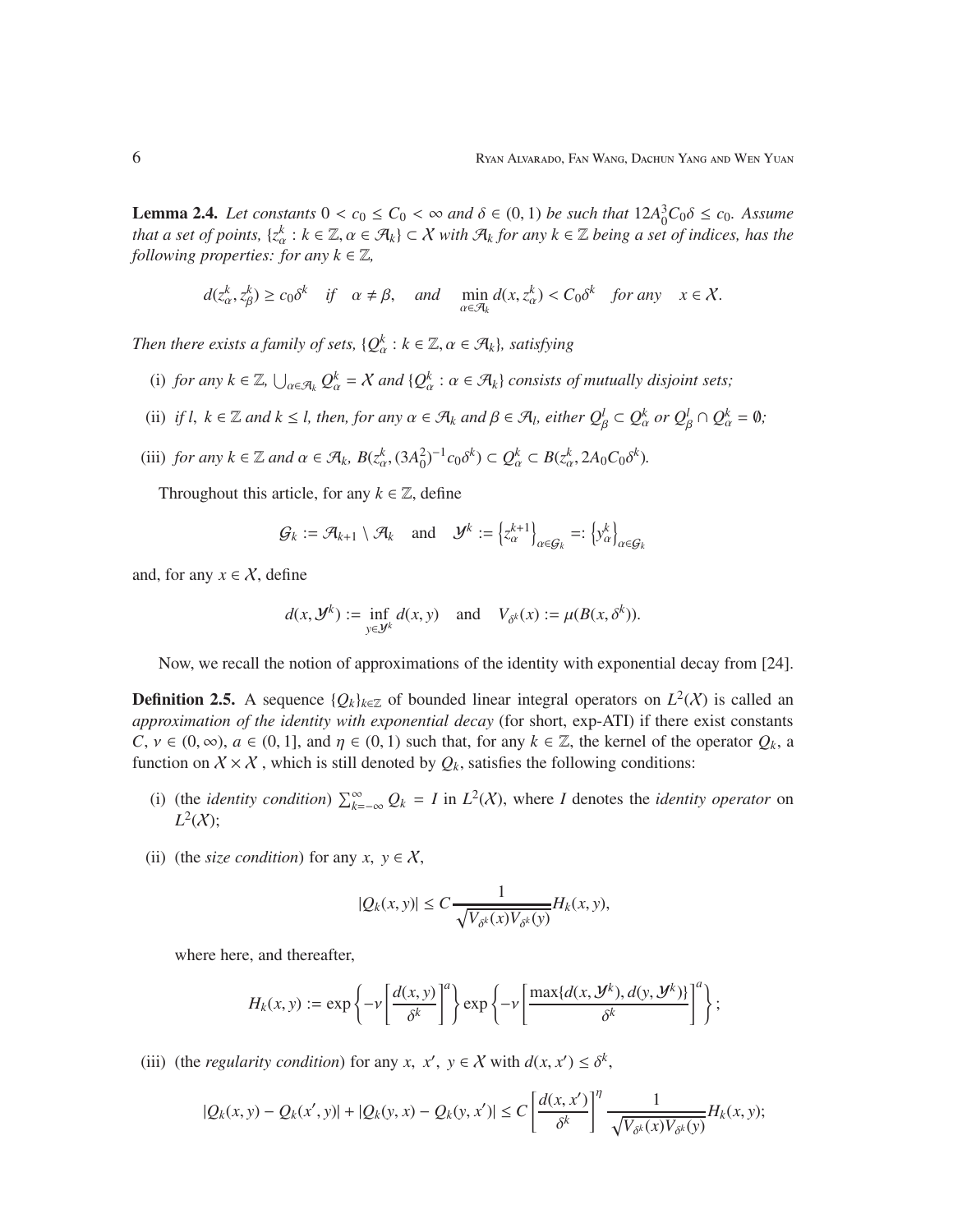Pointwise Characterization of Besov and Triebel–Lizorkin Spaces on Spaces of Homogeneous Type 7

(iv) (the *second difference regularity condition*) for any *x*, *x'*, *y*, *y'*  $\in X$  with  $d(x, x') \leq \delta^k$  and  $d(y, y') \leq \delta^k$ ,

$$
\begin{aligned} \left\| \left[ Q_k(x, y) - Q_k(x', y) \right] - \left[ Q_k(x, y') - Q_k(x', y') \right] \right\| \\ &\leq C \left[ \frac{d(x, x')}{\delta^k} \right]^{\eta} \left[ \frac{d(y, y')}{\delta^k} \right]^{\eta} \frac{1}{\sqrt{V_{\delta^k}(x) V_{\delta^k}(y)}} H_k(x, y); \end{aligned}
$$

(v) (the *cancellation condition*) for any  $x, y \in X$ ,

$$
\int_X Q_k(x, y') d\mu(y') = 0 = \int_X Q_k(x', y) d\mu(x').
$$

The existence of such an exp-ATI on spaces of homogeneous type is guaranteed by [4, Theorem 7.1] with  $\eta$  same as in [4, Theorem 3.1] which might be very small (see also [24, Remark 2.8(i)]). However, if *d* is a metric, then  $\eta$  can be taken arbitrarily close to 1 (see [33, Corollary 6.13]).

The following lemma states some basic properties of exp-ATIs. One can find more details in [24, Remarks 2.8 and 2.9, and Proposition 2.10].

**Lemma 2.6.** *Let*  $\{Q_k\}_{k\in\mathbb{Z}}$  *be an* exp-ATI *and*  $\eta \in (0,1)$  *as in Definition 2.5. Then, for any given*  $\Gamma \in (0,\infty)$ *, there exists a positive constant C such that, for any*  $k \in \mathbb{Z}$ *, the kernel*  $Q_k$  *has the following properties:*

(i) *for any x*,  $y \in X$ ,

$$
|Q_k(x, y)| \le CD_\Gamma(x, y; \delta^k),\tag{2.6}
$$

*where*  $D_{\Gamma}(x, y; \delta^k)$  *is as in (2.3)*;

(ii) *for any x, x', y*  $\in X$  *with d*(*x, x'*)  $\leq (2A_0)^{-1}[\delta^k + d(x, y)]$ ,

$$
|Q_k(x, y) - Q_k(x', y)| + |Q_k(y, x) - Q_k(y, x')| \le C \left[ \frac{d(x, x')}{\delta^k + d(x, y)} \right]^{\eta} D_{\Gamma}(x, y; \delta^k); \tag{2.7}
$$

(iii) for any x, x', y, y'  $\in X$  with  $d(x, x') \le (2A_0)^{-2} [\delta^k + d(x, y)]$  and  $d(y, y') \le (2A_0)^{-2} [\delta^k + d(x, y)]$  $d(x, y)$ ],

$$
\begin{aligned} \left\| \left[ Q_k(x, y) - Q_k(x', y) \right] - \left[ Q_k(x, y') - Q_k(x', y') \right] \right\| \\ &\leq C \left[ \frac{d(x, x')}{\delta^k + d(x, y)} \right]^{\eta} \left[ \frac{d(y, y')}{\delta^k + d(x, y)} \right]^{\eta} D_{\Gamma}(x, y; \delta^k). \end{aligned}
$$

Based on exp-ATIs, we now recall the notions of Besov and Triebel–Lizorkin spaces on spaces of homogeneous type; see [46, Definitions 3.1 and 5.1].

**Definition 2.7.** Let  $\beta$ ,  $\gamma \in (0, \eta)$  with  $\eta$  as in Definition 2.5, and  $s \in (-(\beta \land \gamma), \beta \land \gamma)$ . Let  $\{Q_k\}_{k \in \mathbb{Z}}$ be an exp-ATI.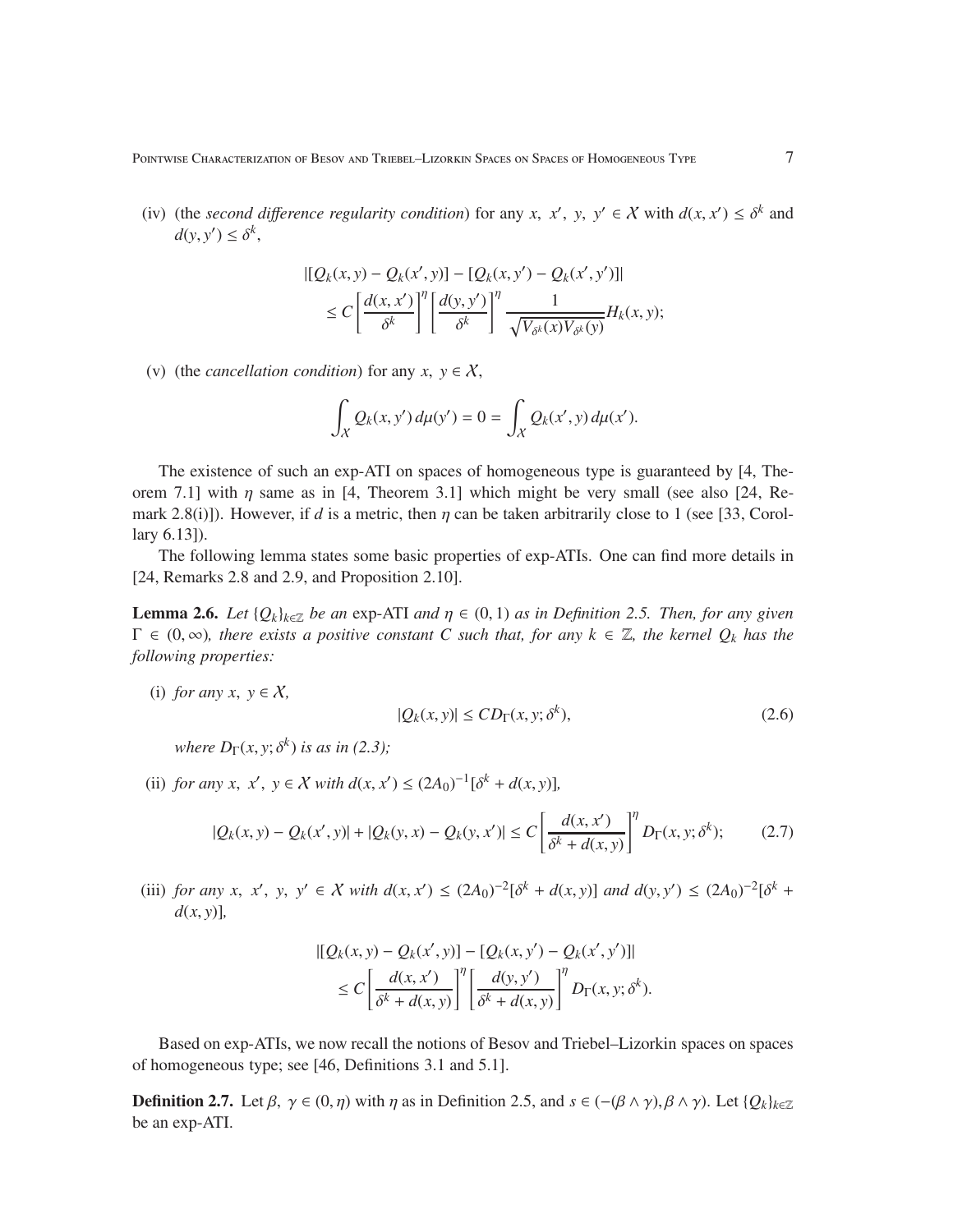(i) Let  $p \in (p(s, \beta \land \gamma), \infty]$ , with  $p(s, \beta \land \gamma)$  as in (1.1), and  $q \in (0, \infty]$ . The *homogenous Besov space*  $\dot{B}^s_{p,q}(X)$  is defined by setting

$$
\dot{B}_{p,q}^{s}(\mathcal{X}) := \left\{ f \in \left( \mathcal{\hat{G}}_{0}^{\eta}(\beta, \gamma) \right)' : \ \|f\|_{\dot{B}_{p,q}^{s}(\mathcal{X})} < \infty \right\},
$$

where, for any  $f \in (\hat{\mathcal{G}}_0^{\eta})$  $_{0}^{\eta}(\beta,\gamma)$ ',

$$
||f||_{\dot{B}^{s}_{p,q}(X)} := \left[ \sum_{k=-\infty}^{\infty} \delta^{-ksq} ||Q_k(f)||^q_{L^p(X)} \right]^{1/q}
$$

with usual modifications made when  $q = \infty$ .

(ii) Let  $p \in (p(s, \beta \wedge \gamma), \infty)$  and  $q \in (p(s, \beta \wedge \gamma), \infty]$ . The *homogenous Triebel–Lizorkin space*  $\dot{F}^s_{p,q}(X)$  is defined by setting

$$
\dot{F}^{s}_{p,q}( \mathcal{X}):=\left\{f\in \left(\mathring{\mathcal{G}}^{ \eta}_0( \beta,\gamma)\right)':~\|f\|_{\dot{F}^{s}_{p,q}( \mathcal{X})}<\infty\right\},
$$

where, for any  $f \in (\hat{\mathcal{G}}_0^{\eta})$  $_{0}^{\eta}(\beta,\gamma)$ ',

$$
||f||_{\dot{F}^{s}_{p,q}(\chi)} := \left\| \left[ \sum_{k=-\infty}^{\infty} \delta^{-ksq} |Q_k(f)|^q \right]^{1/q} \right\|_{L^p(\chi)}
$$

with usual modification made when  $q = \infty$ .

The following definition introduces the notion of Triebel–Lizorkin spaces with  $p = \infty$ ; see [46, Definition 5.1].

**Definition 2.8.** Let  $\beta$ ,  $\gamma \in (0, \eta)$ ,  $s \in (-(\beta \wedge \gamma), \beta \wedge \gamma)$ , and  $q \in (p(s, \beta \wedge \gamma), \infty]$  with  $\eta$  as in Definition 2.5 and  $p(s, \beta \wedge \gamma)$  as in (1.1). Let  $\{Q_k\}_{k \in \mathbb{Z}}$  be an exp-ATI. For any  $k \in \mathbb{Z}$  and  $\alpha \in \mathcal{A}_k$ , let  $Q^k_\alpha$  be as in Lemma 2.4. Then the *homogeneous Triebel–Lizorkin space*  $\dot{F}^s_{\infty,q}(X)$  is defined by setting

$$
F_{\infty,q}^s(X) := \left\{ f \in \left( \mathring{\mathcal{G}}_0^{\eta}(\beta, \gamma) \right)' : ||f||_{\dot{F}_{\infty,q}^s(X)} < \infty \right\},\
$$

where, for any  $f \in (\hat{\mathcal{G}}_0^{\eta})$  $\int_0^{\eta}(\beta,\gamma)$ ',

$$
||f||_{\dot{F}^s_{\infty,q}(X)} := \sup_{l \in \mathbb{Z}} \sup_{\alpha \in \mathcal{A}_l} \left[ \frac{1}{\mu(Q_{\alpha}^l)} \int_{Q_{\alpha}^l} \sum_{k=l}^{\infty} \delta^{-ksq} |Q_k(f)(x)|^q d\mu(x) \right]^{1/q}
$$

with the usual modification made when  $q = \infty$ .

**Remark 2.9.** (i) In Definition 2.5, we need diam  $X = \infty$  to guarantee (v). Observe that it was shown in [39, Lemma 5.1] (see also [4, Lemma 8.1]) that diam  $X = \infty$  implies  $\mu(X) = \infty$ . Therefore, diam  $X = \infty$  if and only if  $\mu(X) = \infty$  under the assumptions of this article. Due to this, we always assume that  $\mu(\mathcal{X}) = \infty$  in Sections 2 and 3.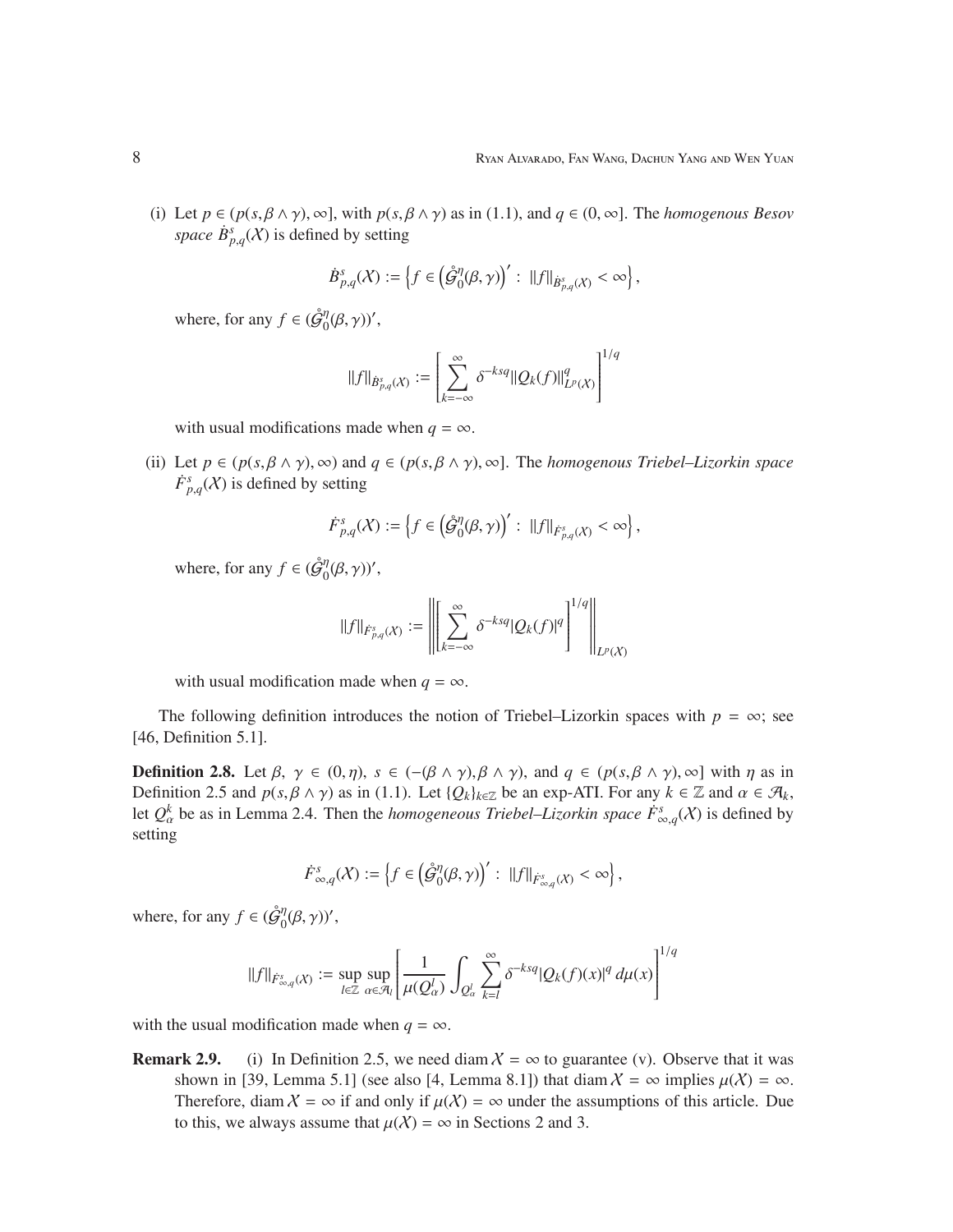(ii) In [46], Wang et al. proved that  $\dot{B}_{p,q}^s(X)$  and  $\dot{F}_{p,q}^s(X)$  in Definition 2.7 are independent of the choices of  $\beta$  and  $\gamma$  as in in Definition 2.7, and exp-ATIs (see [46, Propositions 3.13 and 3.16] for more details). Besides, it was also shown that  $\dot{F}^s_{\infty,q}(X)$  in Definition 2.8 is independent of the choices of  $\beta$  and  $\gamma$ , and exp-ATIs (see [46, Propositions 5.4 and 5.5] for more details).

Now, we introduce the notions of *s*-gradients and *s*-Hajłasz gradients on spaces of homogenous type (see, for instance,  $[36,$  Definition 1.1 and  $(2.1)]$ ).

**Definition 2.10.** Let  $s \in (0, \infty)$  and *u* be a measurable function on X.

(i) A nonnegative function *g* is called an *s-gradient* of *u* if there exists a set  $E \subset X$  with  $\mu(E) = 0$  such that, for any *x*,  $y \in \mathcal{X} \setminus E$ ,

$$
|u(x) - u(y)| \le [d(x, y)]^{s} [g(x) + g(y)].
$$

Denote by  $\mathcal{D}^s(u)$  the collection of all *s*-gradients of *u*.

(ii) A sequence of nonnegative functions,  $\{g_k\}_{k\in\mathbb{Z}}$ , is called an *s-Hajłasz gradient* of *u* if there exists a set  $E \subset \mathcal{X}$  with  $\mu(E) = 0$  such that, for any  $k \in \mathbb{Z}$  and  $x, y \in \mathcal{X} \setminus E$  with  $\delta^{k+1} \leq$  $d(x, y) < \delta^k$ ,

$$
|u(x) - u(y)| \le [d(x, y)]^{s} [g_{k}(x) + g_{k}(y)].
$$

Denote by  $\mathbb{D}^s(u)$  the collection of all *s*-Hajłasz gradients of *u*.

Next, we introduce the notions of homogeneous Hajłasz–Sobolev spaces, Hajłasz–Triebel– Lizorkin spaces, and Hajłasz–Besov spaces (see, for instance, [36, Definitions 1.2 and 2.1]).

**Definition 2.11.** Let  $s \in (0, \infty)$ .

(i) Let  $p \in (0, \infty)$ . The *homogeneous Hajłasz–Sobolev space*  $\dot{M}^{s,p}(X)$  is defined to be the set of all measurable functions  $u$  on  $X$  such that

$$
||u||_{\dot{M}^{s,p}(X)} := \inf_{g \in \mathcal{D}^s(u)} ||g||_{L^p(X)} < \infty.
$$

(ii) Let  $p \in (0, \infty)$  and  $q \in (0, \infty]$ . The *homogeneous Hajłasz–Triebel–Lizorkin space*  $\dot{M}_{p,q}^s(X)$ is defined to be the set of all measurable functions  $u$  on  $\chi$  such that

$$
||u||_{\dot{M}^s_{p,q}(X)}:=\inf_{\{g_k\}_{k\in\mathbb{Z}}\in\mathbb{D}^s(u)}\left|\left|\left(\sum_{k=-\infty}^{\infty}g_t^q\right)^{\frac{1}{q}}\right|\right|_{L^p(X)}<\infty
$$

with the usual modification made when  $q = \infty$ .

(iii) Let  $q \in (0, \infty)$ . The *homogeneous Hajłasz–Triebel–Lizorkin space*  $\dot{M}^s_{\infty,q}(X)$  is defined to be the set of all measurable functions  $u$  on  $\chi$  such that

$$
||u||_{\dot{M}_{\infty,q}^s(X)}:=\inf_{\{g_k\}_{k\in\mathbb{Z}}\in\mathbb{D}^s(u)}\sup_{k\in\mathbb{Z}}\sum_{x\in\mathcal{X}}\left(\sum_{j=k}^\infty\frac{1}{\mu(B(x,\delta^k))}\int_{B(x,\delta^k)}[g_j(y)]^q\,d\mu(y)\right)^{\frac{1}{q}}<\infty.
$$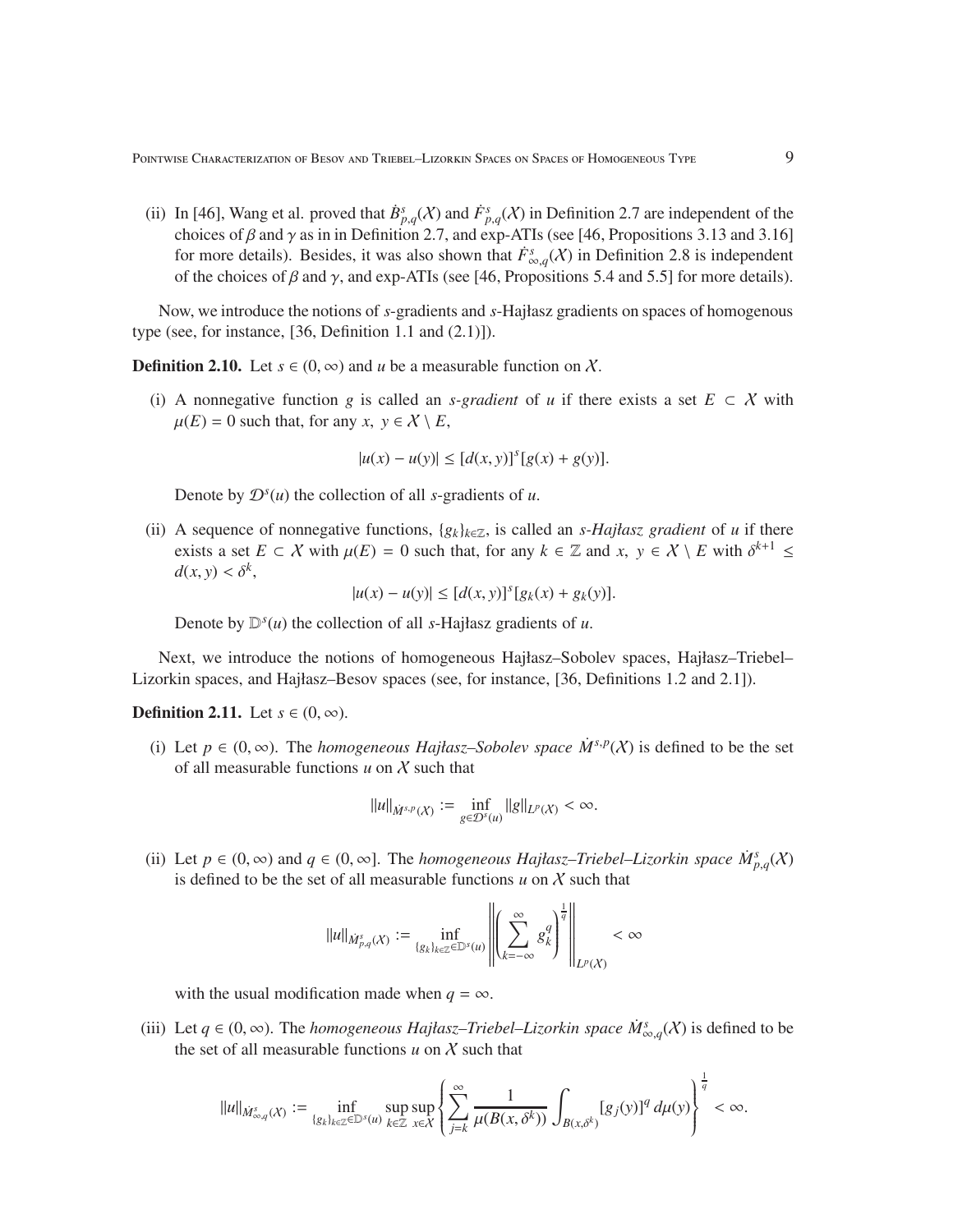(iv) The *homogeneous Hajłasz–Triebel–Lizorkin space*  $\dot{M}^s_{\infty,\infty}(X)$  is defined to be the set of all measurable functions  $u$  on  $X$  such that

$$
\|u\|_{\dot{M}^s_{\infty,\infty}(\mathcal X)}:=\inf_{\{g_k\}_{k\in\mathbb Z}\in\mathbb D^s(u)}\left\|\sup_{k\in\mathbb Z}g_k\right\|_{L^\infty(\mathcal X)}<\infty.
$$

(v) Let *p*,  $q \in (0, \infty]$ . The *homogeneous Hajłasz–Besov space*  $\dot{N}_{p,q}^s(X)$  is defined to be the set of all measurable functions  $u$  on  $X$  such that

$$
\|u\|_{\dot{N}^s_{p,q}(\mathcal X)}:=\inf_{\{g_k\}_{k\in\mathbb Z}\in\mathbb D^s(u)}\left[\sum_{k=-\infty}^\infty\|g_k\|_{L^p(\mathcal X)}^q\right]^{\frac{1}{q}}<\infty
$$

with the usual modification made when  $q = \infty$ .

By Definition 2.11, it is easy to see the following conclusion. We omit the details.

**Proposition 2.12.** *Let*  $s \in (0, \infty)$  *and*  $p \in (0, \infty]$ *. Then*  $\dot{M}_{p,\infty}^s(X) = \dot{M}^{s,p}(X)$ *.* 

Next, we recall the notion of weak lower bounds (see, for instance, [17, Definition 1.1], [47, Definition 4.4], and [1, (2) or (3)]).

**Definition 2.13.** Let  $(X, d, \mu)$  be a space of homogeneous type with upper dimension  $\omega$  as in (2.2). The measure  $\mu$  is said to have a *weak lower bound Q* with  $Q \in (0, \omega]$  if there exists a positive constant *C* and a point  $x_0 \in \mathcal{X}$  such that, for any  $r \in [1, \infty)$ ,

$$
\mu(B(x_0,r)) \ge Cr^Q.
$$

**Remark 2.14.** We point out that, in [47, Definition 4.4],  $\mu$  is said to have a lower bound Q with  $Q \in (0, \omega]$  if there exists a positive constant *C* such that, for any  $x \in \mathcal{X}$  and  $r \in (0, \infty)$ ,  $\mu(B(x, r)) \geq Cr^Q$ . That is why we call it the weak lower bound in Definition 2.13.

As the next result illustrates, it follows from the doubling property of the measure that the weak lower bound and lower bound conditions are equivalent when  $Q = \omega$ , where  $\omega$  is as in (2.2).

**Proposition 2.15.** *With*  $\omega$  *as in* (2.2), the measure  $\mu$  has a weak lower bound  $Q = \omega$  *if and only if it has a lower bound*  $Q = \omega$ *.* 

*Proof.* Clearly, the lower bound condition implies the weak lower bound condition. Now, we show the converse. To this end, suppose that the measure  $\mu$  has a weak lower bound  $Q = \omega$  for some fixed  $x_0 \in X$ . Fix  $x \in X$  and  $r \in (0, \infty)$ . Next, choose  $R \in [1, \infty)$  large enough so that *R* > *r* and *B*(*x*,*r*) ⊂ *B*(*x*<sub>0</sub>,*R*). Consider the smallest *k* ∈ N such that  $2A_0R ≤ (2A_0)<sup>k</sup>r$ , where *A*<sup>0</sup> ∈ [1, ∞) is the constant in the quasi-triangle inequality. Note that  $k \ge 1$  because  $r < R$ , and hence  $(2A_0)^k > 1$ . Also, this choice of *k* ensures that  $(2A_0)^k r \le (2A_0)^2 R$  which further implies that  $B(x_0, R) \subset B(x, (2A_0)^k r)$ . Using this, the weak lower bound  $Q = \omega$  for the ball  $B(x_0, R)$ , the doubling condition in (2.1), and  $(2A_0)^k r \le (2A_0)^2 R$ , we further conclude that

$$
R^{\omega} \lesssim \mu(B(x_0, R)) \lesssim \mu(B(x, (2A_0)^{k}r)) \lesssim (2A_0)^{k\omega} \mu(B(x, r)) \lesssim (2A_0)^{2\omega} \left(\frac{R}{r}\right)^{\omega} \mu(B(x, r)),
$$

from which it follows that  $\mu(B(x, r)) \ge r^{\omega}$ . Thus,  $\mu$  has a lower bound  $Q = \omega$ , as wanted. This finishes the proof of Proposition 2.15.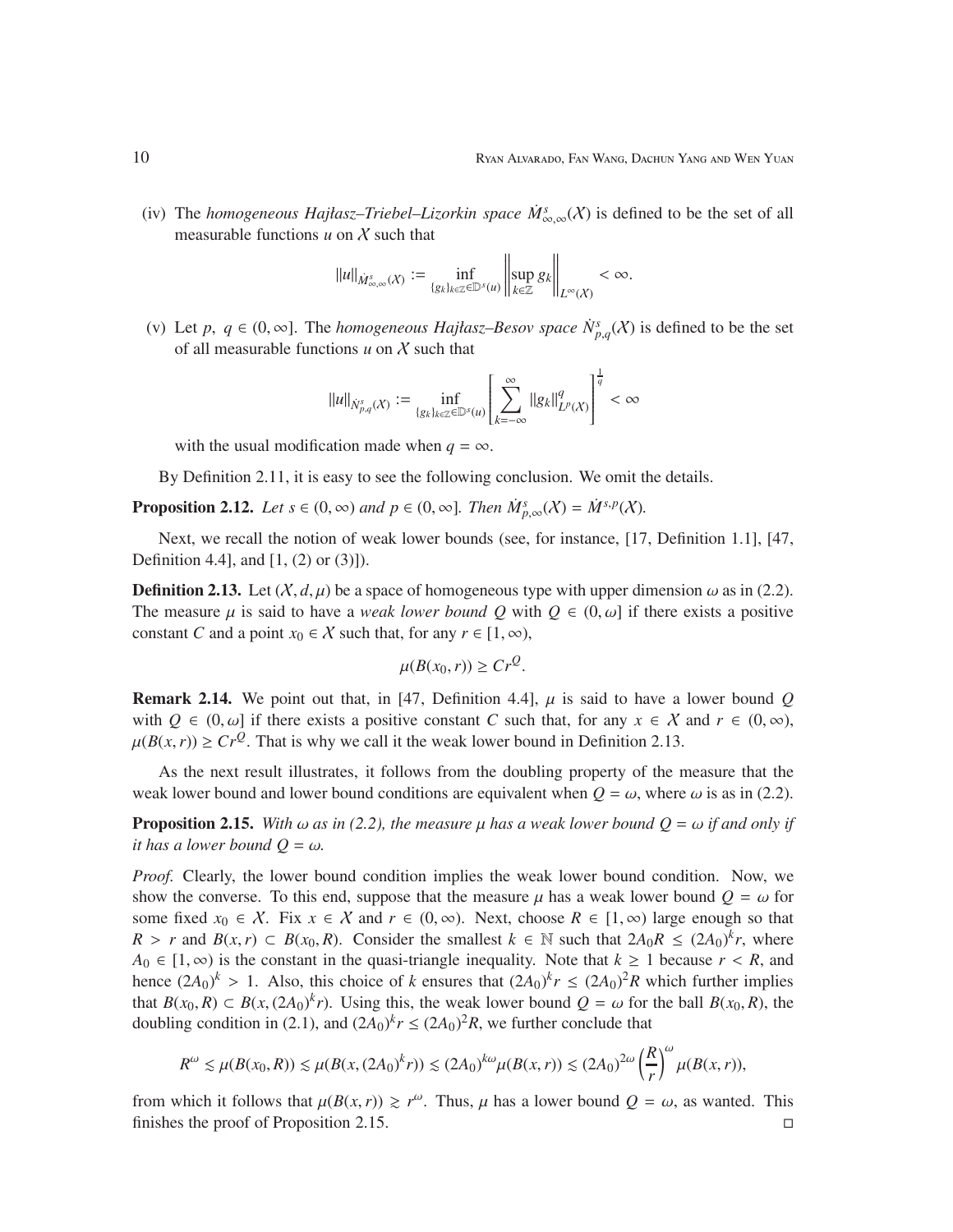POINTWISE CHARACTERIZATION OF BESOV AND TRIEBEL–LIZORKIN SPACES ON SPACES OF HOMOGENEOUS TYPE  $11$ 

Now, we can state our main results of this article.

**Theorem 2.16.** *Let*  $\beta$ ,  $\gamma \in (0, \eta)$  *with*  $\eta$  *as in Definition 2.5,*  $s \in (0, \beta \land \gamma)$ ,  $p$ ,  $q$  *be as in Definition 2.7, and*  $\omega$  *as in (2.2). Assume that the measure*  $\mu$  *of X has a weak lower bound*  $Q = \omega$ *.* 

- (i) If  $p \in (\omega/(\omega + s), \infty)$  and  $q \in (\omega/(\omega + s), \infty)$ , then  $\dot{M}_{p,q}^s(\chi) = \dot{F}_{p,q}^s(\chi)$ .
- (ii) *If*  $p \in (\omega/(\omega + s), \infty]$  *and*  $q \in (0, \infty]$ *, then*  $\dot{N}^s_{p,q}(X) = \dot{B}^s_{p,q}(X)$ *.*

# 3 Relations with homogeneous grand Besov and Triebel–Lizorkin spaces

Before we prove Theorem 2.16, we need to introduce the notions of another important spaces, namely, the homogeneous grand Besov and Triebel–Lizorkin spaces on spaces of homogenous type.

**Definition 3.1.** Let  $\eta$  be as in Definition 2.5,  $s \in (-\eta, \eta)$ ,  $\beta$ ,  $\gamma \in (0, \eta)$ , and  $q \in (0, \infty]$ . For any  $k \in \mathbb{Z}$  and  $x \in \mathcal{X}$ , define

$$
\mathcal{F}_k(x) := \left\{ \phi \in \mathring{\mathcal{G}}_0^{\eta}(\beta, \gamma) : ||\phi||_{\mathring{\mathcal{G}}(x, \delta^k, \beta, \gamma)} \leq 1 \right\}.
$$

(i) For any given  $p \in (0, \infty]$ , the *homogenous grand Besov space*  $\mathcal{A} \dot{B}^s_{p,q}(X)$  is defined by setting

$$
\mathcal{A}\dot{B}^s_{p,q}(X):=\left\{f\in\left(\mathring{\mathcal{G}}^{\eta}_0(\beta,\gamma)\right)':\;\;||f||_{\mathcal{A}\dot{B}^s_{p,q}(X)}<\infty\right\},
$$

where, for any  $f \in (\hat{\mathcal{G}}_0^{\eta})$  $_{0}^{\eta}(\beta,\gamma)$ ',

$$
\|f\|_{\mathcal{A}B^{s}_{p,q}(X)} := \left[\sum_{k=-\infty}^{\infty} \delta^{-ksq} \left\| \sup_{\phi \in \mathcal{F}_k(\cdot)} |\langle f, \phi \rangle| \right\|_{L^p(X)}^q \right]^{1/q}
$$

with usual modification made when  $q = \infty$ .

(ii) For any given  $p \in (0, \infty)$ , the *homogenous grand Triebel–Lizorkin space*  $\mathcal{A}F_{p,q}^{s}(\mathcal{X})$  is defined by setting

$$
\mathcal{A}\dot{F}^s_{p,q}(X):=\left\{f\in \left(\mathring{\mathcal{G}}^{\eta}_0(\beta,\gamma)\right)':\; \|f\|_{\mathcal{A}\dot{F}^s_{p,q}(X)}<\infty\right\}
$$

where, for any  $f \in (\hat{\mathcal{G}}_0^{\eta})$  $_{0}^{\eta}(\beta,\gamma)$ ',

$$
\|f\|_{\mathcal{A}\dot{F}^{s}_{p,q}(X)}:=\left\|\left[\sum_{k=-\infty}^{\infty}\delta^{-ksq}\sup_{\phi\in\mathcal{F}_{k}(\cdot)}|\langle f,\phi\rangle|^{q}\right]^{1/q}\right\|_{L^{p}(X)}
$$

with usual modification made when  $q = \infty$ .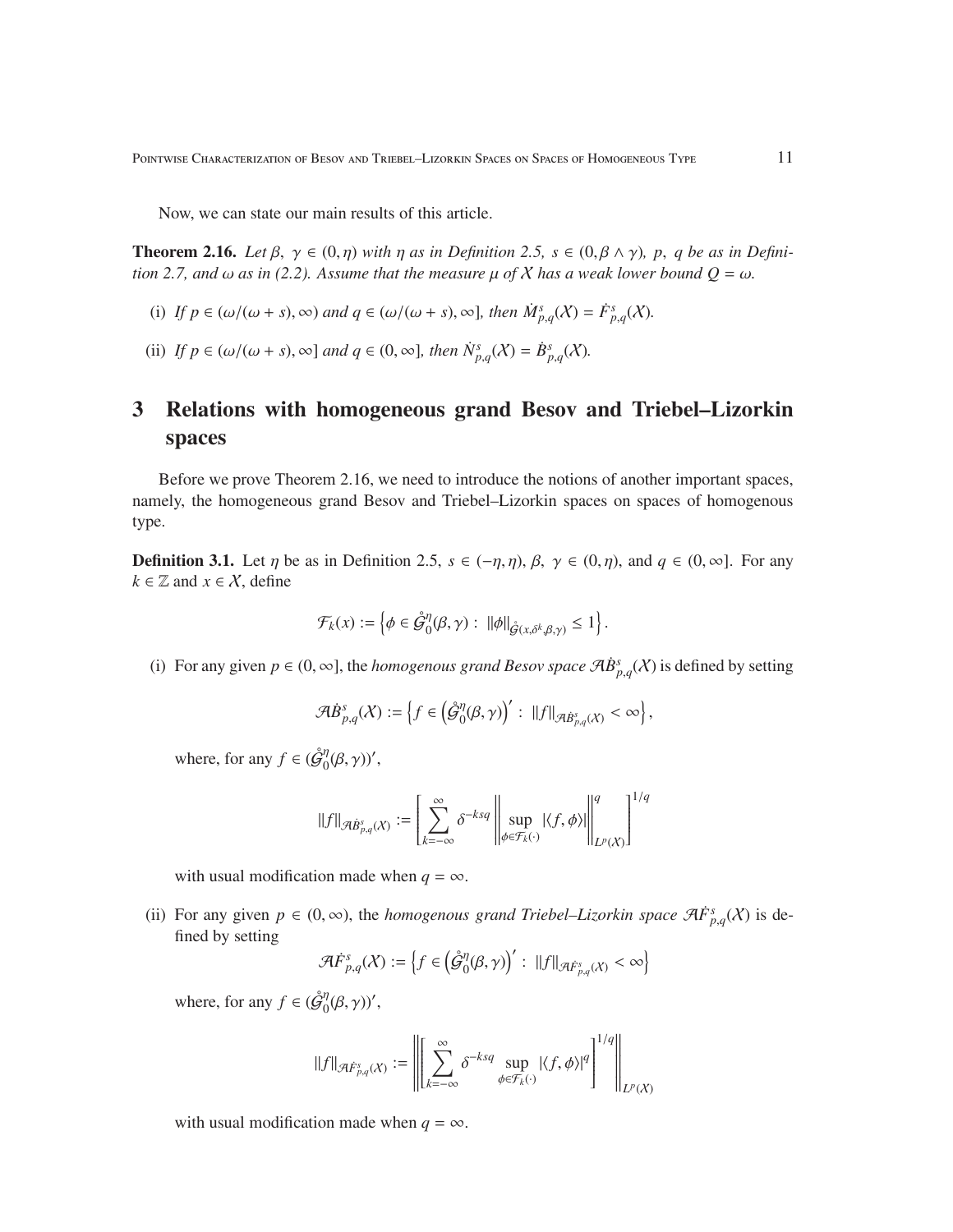(iii) The *homogenous grand Triebel–Lizorkin space*  $\mathcal{A}\dot{F}^s_{\infty,q}(X)$  is defined by setting

$$
\mathcal{A}\dot{F}_{\infty,q}^s(X):=\left\{f\in(\mathring{\mathcal{G}}_0^{\eta}(\beta,\gamma))':\;||f||_{\mathcal{A}\dot{F}_{\infty,q}^s(X)}<\infty\right\},\;
$$

where, for any  $f \in (\hat{\mathcal{G}}_0^{\eta})$  $_{0}^{\eta}(\beta,\gamma)$ ',

$$
||f||_{\mathcal{A}\dot{F}_{\infty,q}^s(X)} := \sup_{l \in \mathbb{Z}} \sup_{\alpha \in \mathcal{A}_l} \left[ \frac{1}{\mu(Q_{\alpha}^l)} \int_{Q_{\alpha}^l} \sum_{k=l}^{\infty} \delta^{-ksq} \sup_{\phi \in \mathcal{F}_k(x)} |\langle f, \phi \rangle|^q d\mu(x) \right]^{1/q}
$$

with usual modification made when  $q = \infty$ .

**Remark 3.2.** Let  $\{Q_k\}_{k\in\mathbb{Z}}$  be an exp-ATI. By (2.6) and (2.7), it is easy to see that, for any  $k \in \mathbb{Z}$ and  $x \in \mathcal{X}$ ,  $Q_k(x, \cdot) \in \mathcal{F}_k(x)$ .

Now, we establish the relationship between homogeneous grand Besov and Triebel–Lizorkin spaces and homogeneous Besov and Triebel–Lizorkin spaces.

**Theorem 3.3.** *Let*  $\beta$ ,  $\gamma \in (0, \eta)$  *with*  $\eta$  *as in Definition 2.5, and*  $s \in (-(\beta \land \gamma), \beta \land \gamma)$ *.* 

- (i) If p and q are as in Definition 2.7(ii), then  $\dot{F}^s_{p,q}(X) = \mathcal{A}\dot{F}^s_{p,q}(X)$ .
- (ii) If p and q are as in Definition 2.7(i), then  $\dot{B}_{p,q}^s(X) = \mathcal{A}\dot{B}_{p,q}^s(X)$ .

To prove Theorem 3.3, we need several lemmas. Let us begin with recalling the following very basic inequality.

**Lemma 3.4.** *For any*  $\theta \in (0, 1]$  *and*  $\{a_j\}_{j \in \mathbb{N}} \subset \mathbb{C}$ *, it holds true that* 

$$
\left(\sum_{j=1}^{\infty} |a_j|\right)^{\theta} \le \sum_{j=1}^{\infty} |a_j|^{\theta}.
$$
\n(3.1)

The following lemma contains several basic and very useful estimates related to  $d$  and  $\mu$  on  $\chi$ . One can find the details in [20, Lemma 2.1] or [24, Lemma 2.4].

**Lemma 3.5.** *Let*  $\beta$ ,  $\gamma \in (0, \infty)$ *.* 

(i) *For any x*,  $y \in X$  *and*  $r \in (0, \infty)$ *,*  $V(x, y) \sim V(y, x)$  *and* 

$$
V_r(x) + V_r(y) + V(x, y) \sim V_r(x) + V(x, y) \sim V_r(y) + V(x, y) \sim \mu(B(x, r + d(x, y)))
$$

*and, moreover, if d*(*x*, *y*) ≤ *r, then*  $V_r(x) \sim V_r(y)$ *. Here the positive equivalence constants are independent of x, y, and r.*

(ii) *There exists a positive constant C such that, for any*  $x_1 \in X$  *and*  $r \in (0, \infty)$ *,* 

$$
\int_X D_\gamma(x_1, y; r) d\mu(y) \le C;
$$

*where,*  $D_{\gamma}(x, y; r)$  *is as in (2.3).*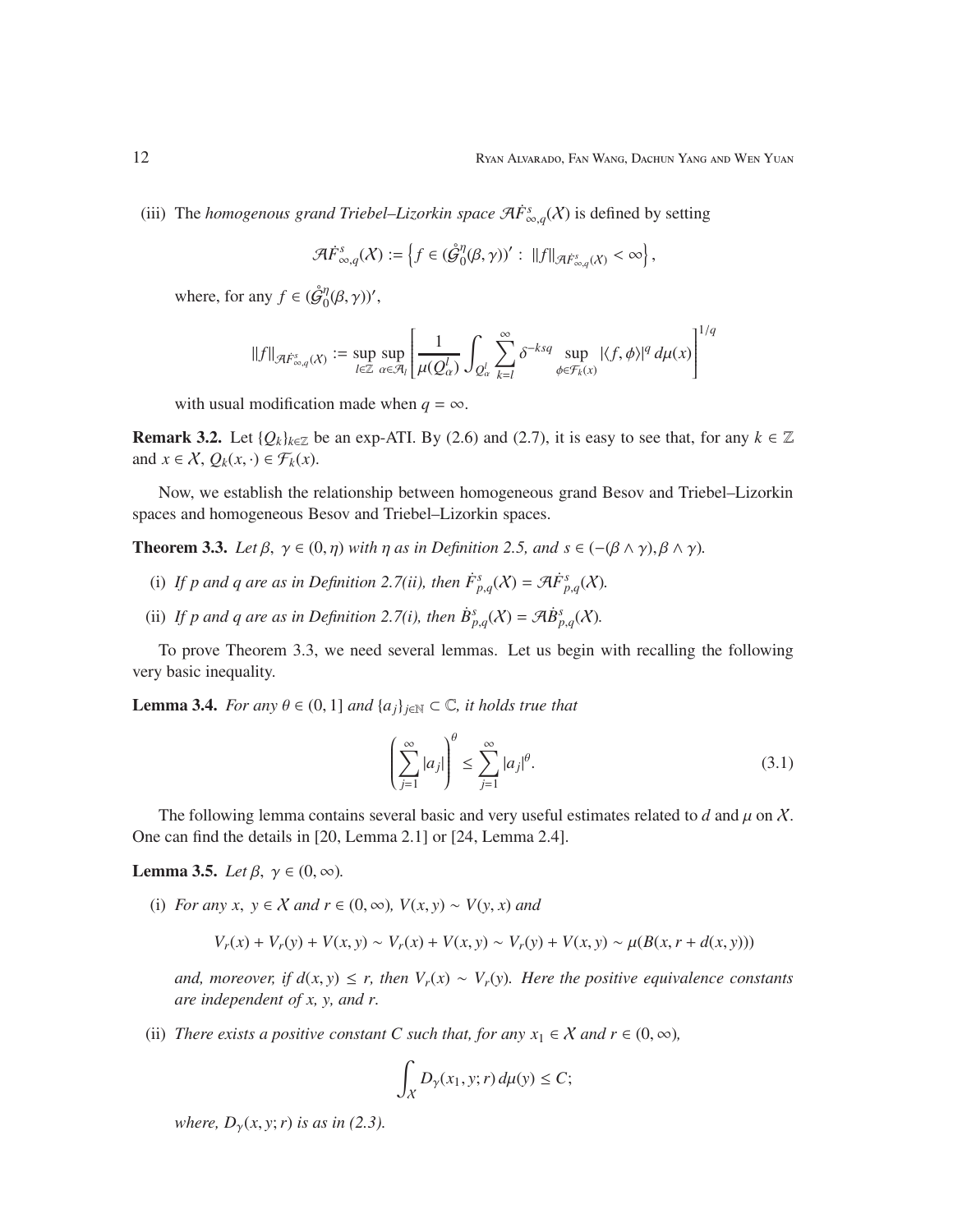The following homogeneous discrete Calderón reproducing formula was obtained in [24, Theorem 5.11]. Let  $j_0 \in \mathbb{N}$  be sufficiently large such that  $\delta^{j_0} \leq (2A_0)^{-3}C_0$ . Based on Lemma 2.4, for any  $k \in \mathbb{Z}$  and  $\alpha \in \mathcal{A}_k$ , let

$$
\mathfrak{N}(k,\alpha):=\{\tau\in\mathcal{A}_{k+j_0}:\ Q^{k+j_0}_\tau\subset Q^k_\alpha\}
$$

and  $N(k, \alpha) := # \Re(k, \alpha)$ . From Lemma 2.4, it follows that  $N(k, \alpha) \leq \delta^{-j_0 \omega}$  and  $\bigcup_{\tau \in \Re(k, \alpha)} Q_{\tau}^{k+j_0} =$  $Q_{\alpha}^{k}$ . We rearrange the set  $\{Q_{\tau}^{k+j_0} : \tau \in \mathfrak{N}(k, \alpha)\}\$  as  $\{Q_{\alpha}^{k,m}\}_{m=1}^{N(k, \alpha)}$  $\sum_{m=1}^{N(k,\alpha)}$ . Also, denote by  $y_{\alpha}^{k,m}$  an arbitrary point in  $Q_{\alpha}^{k,m}$  and  $z_{\alpha}^{k,m}$  the "center" of  $Q_{\alpha}^{k,m}$ .

**Lemma 3.6.** *Let*  ${Q_k}_{k=-\infty}^{\infty}$  *be an* exp-ATI *and*  $\beta$ ,  $\gamma \in (0, \eta)$  *with*  $\eta$  *as in Definition 2.5. For any*  $k \in \mathbb{Z}, \ \alpha \in \mathcal{A}_k$ , and  $m \in \{1, \ldots, N(k, \alpha)\}$ , suppose that  $y_\alpha^{k,m}$  is an arbitrary point in  $Q_\alpha^{k,m}$ . Then *there exists a sequence*  ${\{\widetilde{Q}_k\}}_{k=-\infty}^{\infty}$  *of bounded linear integral operators on*  $L^2(X)$  *such that, for any*  $f \in (\mathring{\mathcal{G}}_0^\eta)$  $\int_0^{\eta}(\beta,\gamma)$ ',

$$
f(\cdot) = \sum_{k=-\infty}^{\infty} \sum_{\alpha \in \mathcal{A}_k} \sum_{m=1}^{N(k,\alpha)} \mu\left(Q_{\alpha}^{k,m}\right) \widetilde{Q}_k(\cdot,y_{\alpha}^{k,m}) Q_k f\left(y_{\alpha}^{k,m}\right).
$$

 $in \, ( \mathring{\mathcal{G}}^\eta_0$  $\int_0^{\eta}(\beta,\gamma)$ '. Moreover, there exists a positive constant C, independent of the choices of both  $y_{\alpha}^{k,m}$ , *with*  $k \in \mathbb{Z}$ ,  $\alpha \in \mathcal{A}_k$ , and  $m \in \{1, ..., N(k, \alpha)\}$ , and f, such that, for any  $k \in \mathbb{Z}$ , the kernel of  $\widetilde{Q}_k$ *satisfies*

(i) *for any x*,  $y \in X$ ,

$$
\left|\widetilde{Q}_k(x,y)\right| \le CD_\gamma(x,y;\delta^k),\tag{3.2}
$$

*where*  $D_{\gamma}(x, y; \delta^{k})$  *is as in* (2.3);

(ii) *for any x, x', y*  $\in$  *X with d*(*x, x'*)  $\leq$   $(2A_0)^{-1}[\delta^k + d(x, y)]$ ,

$$
\left|\widetilde{Q}_k(x,y) - \widetilde{Q}_k(x',y)\right| \le C \left[\frac{d(x,x')}{\delta^k + d(x,y)}\right]^\beta D_\gamma(x,y;\delta^k); \tag{3.3}
$$

(iii) *for any*  $x \in \mathcal{X}$ ,

$$
\int_X \widetilde{Q}_k(x, y) d\mu(y) = 0 = \int_X \widetilde{Q}_k(y, x) d\mu(y).
$$

We also need the following three lemmas (see, for instance, [46, Lemmas 3.5 and 3.6]).

**Lemma 3.7.** *Let*  $\gamma \in (0, \infty)$  *and*  $p \in (\omega/(\omega + \gamma), 1]$  *with*  $\omega$  *as in* (2.2). Then there exists a *constant*  $C \in [1, \infty)$  *such that, for any*  $k, k' \in \mathbb{Z}, x \in \mathcal{X}$ *, and*  $y_\alpha^{k,m} \in Q_\alpha^{k,m}$  *with*  $\alpha \in \mathcal{A}_k$  *and*  $m \in \{1, \ldots, N(k, \alpha)\},\$ 

$$
C^{-1}[V_{\delta^{k\wedge k'}}(x)]^{1-p} \leq \sum_{\alpha\in\mathcal{A}_k}\sum_{m=1}^{N(k,\alpha)}\mu\big(Q_\alpha^{k,m}\big)\big[D_\gamma(x,y_\alpha^{k,m};\delta^{k\wedge k'})\big]^p \leq C[V_{\delta^{k\wedge k'}}(x)]^{1-p},
$$

*where*  $D_{\gamma}(x, y_{\alpha}^{k,m}; \delta^{k \wedge k'})$  *is as in (2.3).*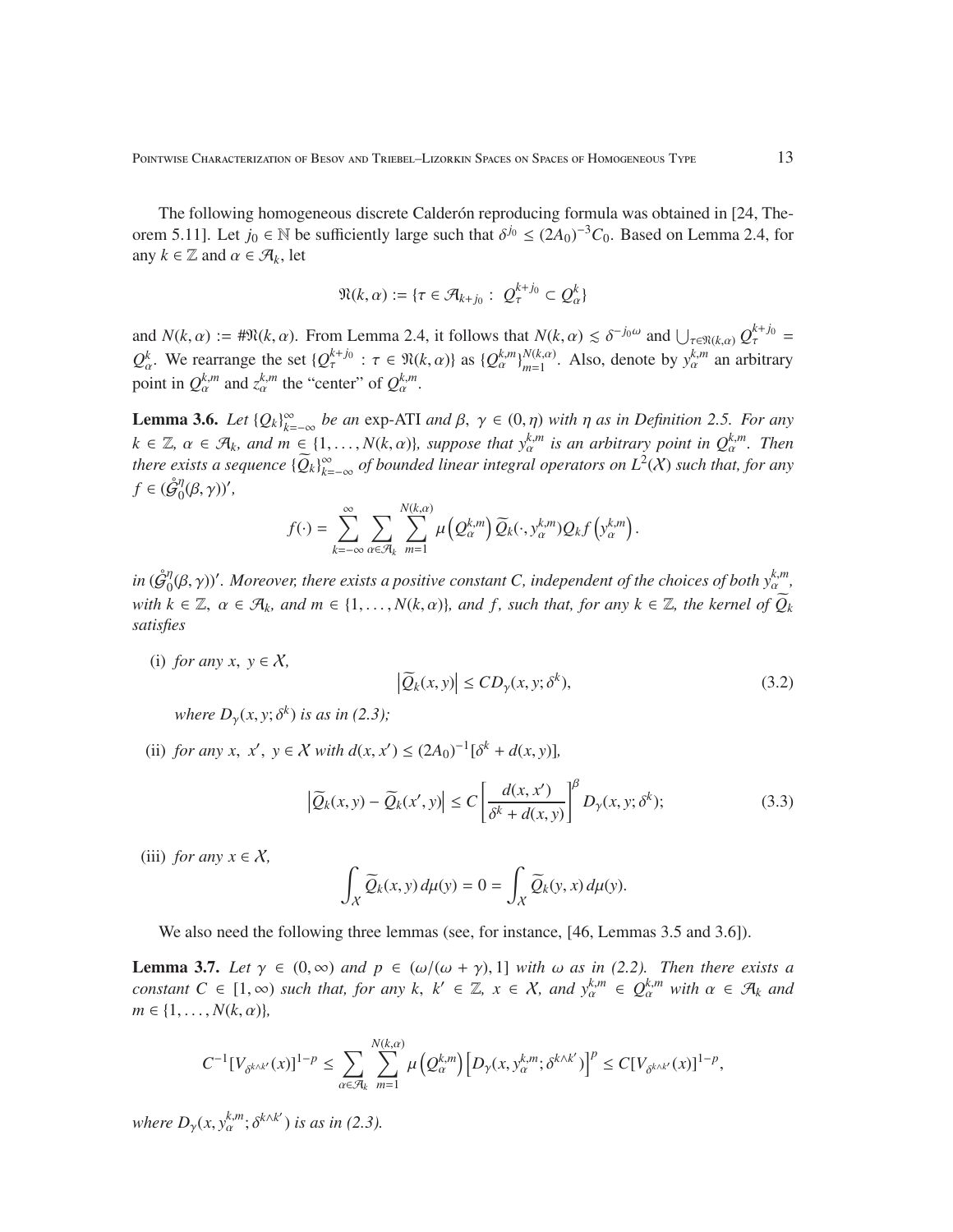**Lemma 3.8.** *Let*  $\gamma \in (0, \infty)$  *and*  $r \in (\omega/(\omega + \gamma), 1]$  *with*  $\omega$  *as in* (2.2). *Then there exists a positive constant* C such that, for any k,  $k' \in \mathbb{Z}$ ,  $x \in \mathcal{X}$ , and  $a_{\alpha}^{k,m} \in \mathbb{C}$  and  $y_{\alpha}^{k,m} \in Q_{\alpha}^{k,m}$  with  $\alpha \in \mathcal{A}_k$  and  $m \in \{1, \ldots, N(k, \alpha)\},\$ 

$$
\sum_{\alpha \in \mathcal{A}_k} \sum_{m=1}^{N(k,\alpha)} \mu\left(Q_\alpha^{k,m}\right) D_\gamma(x, y_\alpha^{k,m}; \delta^{k \wedge k'}) |a_\alpha^{k,m}|
$$
\n
$$
\leq C \delta^{[k-(k \wedge k')] \omega (1-1/r)} \left[ M \left( \sum_{\alpha \in \mathcal{A}_k} \sum_{m=1}^{N(k,\alpha)} |a_\alpha^{k,m}|^r \mathbf{1}_{Q_\alpha^{k,m}} \right) (x) \right]^{1/r},
$$

*where*  $D_{\gamma}(x, y_{\alpha}^{k,m}; \delta^{k \wedge k'})$  *is as in* (2.3) and *M as in* (1.2).

The following lemma is the Fefferman–Stein vector-valued maximal inequality which was established in [13, Theorem 1.2].

**Lemma 3.9.** *Let*  $p \in (1, \infty)$ *,*  $q \in (1, \infty)$ *, and M be the Hardy–Littlewood maximal operator on X* as in (1.2). Then there exists a positive constant C such that, for any sequence  $\{f_i\}_{i\in\mathbb{Z}}$  of *measurable functions on* X*,*

$$
\left\| \left\{ \sum_{j \in \mathbb{Z}} [M(f_j)]^q \right\}^{1/q} \right\|_{L^p(X)} \leq C \left\| \left( \sum_{j \in \mathbb{Z}} |f_j|^q \right)^{1/q} \right\|_{L^p(X)}
$$

*with the usual modification made when*  $q = \infty$ *.* 

Now, we prove Theorem 3.3.

*Proof of Theorem 3.3.* We first show (i). Assume that  $f \in \mathcal{A}F^s_{p,q}(X)$  and that  $\{Q_k\}_{k\in\mathbb{Z}}$  is an exp-ATI. From Remark 3.2, we deduce that  $|Q_k(f)| \leq \sup_{\phi \in \mathcal{F}_k(\cdot)} |\langle f, \phi \rangle|$  and hence  $||f||_{\dot{F}^s_{p,q}(\mathcal{X})} \leq$  $||f||_{\mathcal{A}\dot{F}^s_{p,q}(\mathcal{X})}.$ 

Conversely, assume that  $f \in \dot{F}_{p,q}^s(\mathcal{X})$ . By Lemma 3.6, we know that, for any  $l \in \mathbb{Z}, x \in \mathcal{X}$ , and  $\phi \in \mathcal{F}_l(x)$ ,

$$
\langle f, \phi \rangle = \sum_{k=-\infty}^{\infty} \sum_{\alpha \in \mathcal{A}_k} \sum_{m=1}^{N(k,\alpha)} \mu\left(Q_{\alpha}^{k,m}\right) Q_k f\left(y_{\alpha}^{k,m}\right) \int_{\mathcal{X}} \widetilde{Q}_k(z, y_{\alpha}^{k,m}) \phi(z) \, d\mu(z).
$$

Notice that, by an argument similar to that used in the proof of [46, Lemma 3.9], we have, for any fixed  $\eta' \in (0, \beta \wedge \gamma)$ ,

$$
\left|\int_X \widetilde{Q}_k(z,y_\alpha^{k,m})\phi(z)\,d\mu(z)\right|\lesssim \delta^{|k-l|\eta'}D_\gamma(x,y_\alpha^{k,m};\delta^{k\wedge l}),
$$

where  $D_{\gamma}(x, y_{\alpha}^{k,m}; \delta^{k \wedge k'})$  is as in (2.3). Using this, Lemma 3.8, the arbitrariness of  $y_{\alpha}^{k,m}$ , and choosing  $r \in (\omega/(\omega + \gamma), \min\{p, q, 1\})$ , we obtain

$$
|\langle f, \phi \rangle| \leq \sum_{k=-\infty}^{\infty} \delta^{|k-l|\eta'} \sum_{\alpha \in \mathcal{A}_k} \sum_{m=1}^{N(k,\alpha)} \mu\left(Q_{\alpha}^{k,m}\right) \left|Q_k f\left(y_{\alpha}^{k,m}\right)\right| D_{\gamma}(x, y_{\alpha}^{k,m}; \delta^{k\wedge l})
$$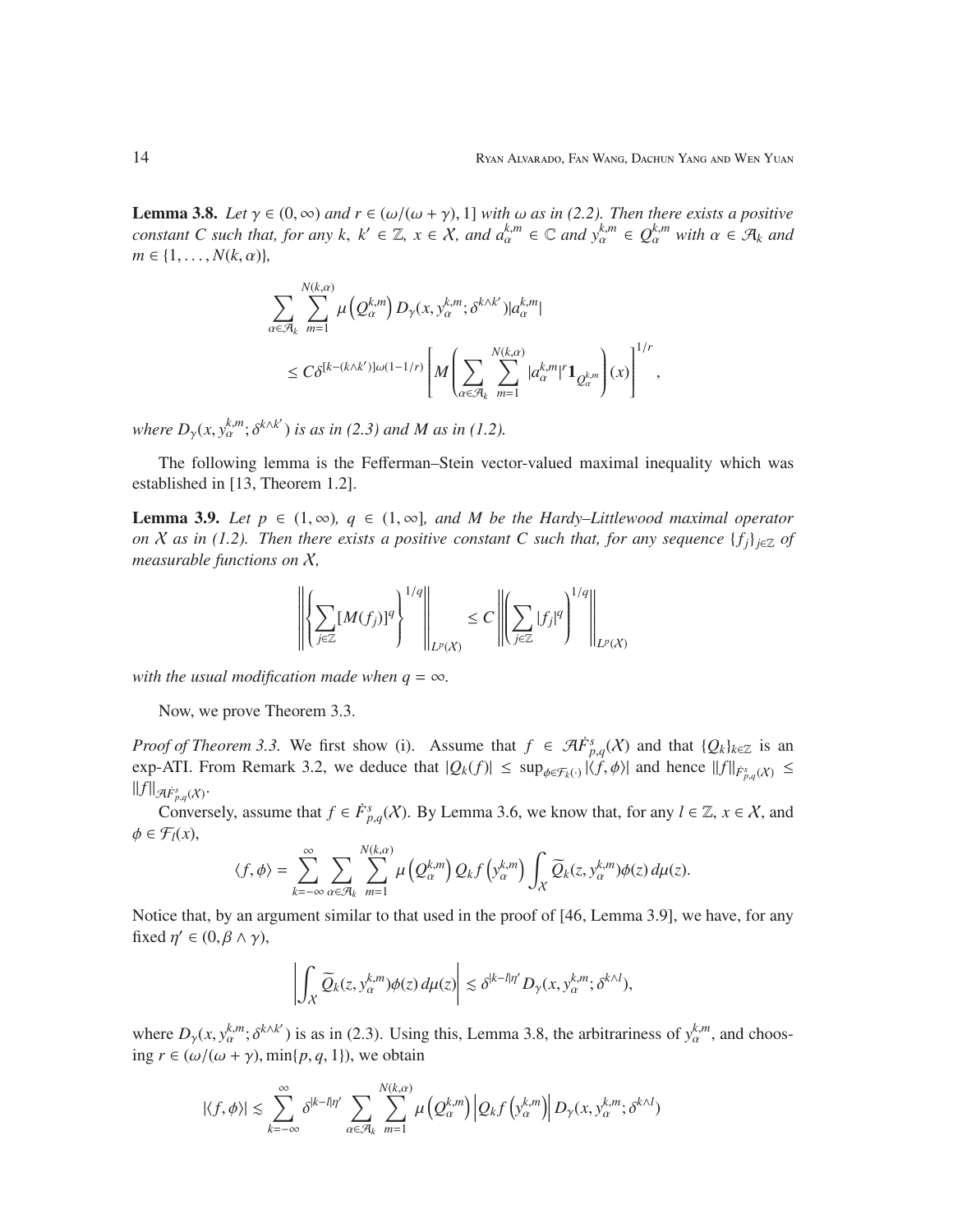Pointwise Characterization of Besov and Triebel–Lizorkin Spaces on Spaces of Homogeneous Type 15

$$
\leq \sum_{k=-\infty}^{\infty} \delta^{|k-l|\eta'} \delta^{[k-(k\wedge l)]\omega(1-1/r)} \left[ M \left( \sum_{\alpha \in \mathcal{A}_k} \sum_{m=1}^{N(k,\alpha)} \left| Q_k f \left( y_{\alpha}^{k,m} \right) \right|^r \mathbf{1}_{Q_{\alpha}^{k,m}} \right) (x) \right]^{1/2}
$$
  

$$
\leq \sum_{k=-\infty}^{\infty} \delta^{|k-l|\eta'} \delta^{[k-(k\wedge l)]\omega(1-1/r)} \left[ M \left( |Q_k f|^r \right) (x) \right]^{1/r} .
$$

By this, we know that

$$
||f||_{\mathcal{A}\dot{F}_{p,q}^{s}(X)} \lesssim \left\| \left[ \sum_{l=-\infty}^{\infty} \delta^{(l-k)sq} \left\{ \sum_{k=-\infty}^{\infty} \delta^{|k-l|\eta'} \delta^{[k-(k\wedge l)]\omega(1-1/r)} \right. \right. \times \left. \left[ M \left( \delta^{-ksr} |Q_k f|^r \right) \right]^{1/r} \right\}^{q} \right\|_{L^{p}(X)}.
$$

which, together with the Hölder inequality when  $q \in (1, \infty]$ , or (3.1) when  $q \in (\omega/[\omega + (\beta \wedge \gamma)]$ , 1], implies that

$$
\|f\|_{\mathcal{A}\dot{F}^{s}_{p,q}(\mathcal{X})}\lesssim\left\|\left\{\sum\limits_{k=-\infty}^{\infty}\left[M\left(\delta^{-ksr}\left|Q_{k}f\right|^{r}\right)\right]^{q/r}\right\}^{1/q}\right\|_{L^{p}(\mathcal{X})}.
$$

From this and Lemma 3.9, we deduce that

$$
||f||_{\mathcal{A}\dot{F}^s_{p,q}(\mathcal{X})} \lesssim ||f||_{\dot{F}^s_{p,q}(\mathcal{X})}.
$$

This finishes the proof of (i).

The proof of (ii) is similar to that of (i) and we omit the details.  $\square$ 

Next, we establish the equivalence between homogenous Hajłasz–Besov spaces and Hajłasz– Triebel–Lizorkin spaces, and homogeneous grand Besov and Triebel–Lizorkin spaces.

**Theorem 3.10.** *Let*  $\beta$ ,  $\gamma \in (0, \eta)$  *with*  $\eta$  *as in Definition 2.5, and*  $s \in (0, \beta \wedge \gamma)$ *. Assume that the measure*  $\mu$  *of*  $X$  *has a weak lower bound*  $Q = \omega$ *.* 

- (i) If  $p \in (\omega/(\omega + s), \infty]$  and  $q \in (\omega/(\omega + s), \infty]$ , then  $\mathcal{A}F_{p,q}^{s}(X) = \dot{M}_{p,q}^{s}(X)$ .
- (ii) *If*  $p \in (\omega/(\omega + s), \infty]$  *and*  $q \in (0, \infty]$ *, then*  $\mathcal{A}\dot{B}^s_{p,q}(X) = \dot{N}^s_{p,q}(X)$ *.*

To prove Theorem 3.10, we need several lemmas. The following lemma was originally shown in [15, Theorem 8.7] when  $s = 1$  and  $A_0 = 1$ . When  $s \in (0, 1)$  and  $A_0 \in (1, \infty)$ , we need more restrictions on  $A_0$  and  $\delta$ . We borrow some ideas from the proof of [15, Theorem 8.7]. In what follows, for any measurable set  $E \subset \mathcal{X}$  with  $\mu(E) > 0$ , let

$$
\oint_E := \frac{1}{\mu(E)} \int_E.
$$

**Lemma 3.11.** *Let s* ∈ (0, ∞)*, p* ∈ (0, ω/*s), and p*<sup>∗</sup> :=  $\frac{\omega p}{\omega - s}$  $\frac{\omega p}{\omega - sp}$  with  $\omega$  *as in (2.2).* If  $A_0 \delta^{p/\omega}$  < 1*, then there exists a positive constant C such that, for any*  $B_0 := B(x_0, r_0) \subset X$  *with*  $x_0 \in X$  *and r*<sub>0</sub> ∈ (0, ∞), *u* ∈  $\dot{M}^{s,p}(B(x_0, \delta^{-1}r_0))$ *, and g* ∈  $\mathcal{D}^s(u)$ *, one has u* ∈  $L^{p^*}(B_0)$  *and* 

$$
\inf_{c \in \mathbb{R}} \left[ \int_{B_0} |u(y) - c|^{p^*} d\mu(y) \right]^{\frac{1}{p^*}} \leq C r_0^s \left\{ \int_{\delta^{-1} B_0} [g(y)]^p d\mu(y) \right\}^{1/p} . \tag{3.4}
$$

1/*r*

|  | _ |  |
|--|---|--|
|  |   |  |
|  |   |  |
|  |   |  |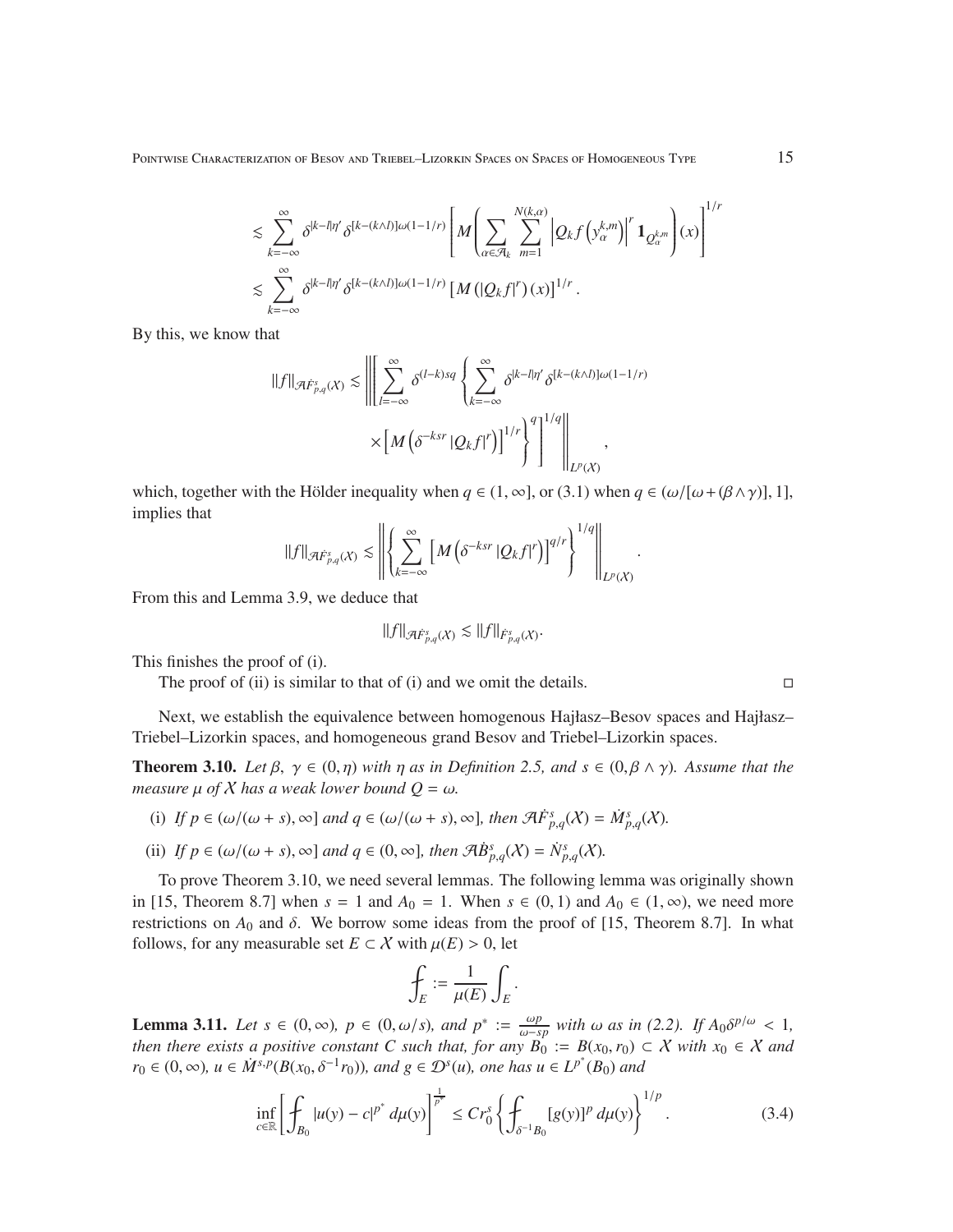*Proof.* If  $\int_{\delta^{-1}B_0} [g(y)]^p d\mu(y) = \infty$ , then (3.4) holds true. If

$$
\int_{\delta^{-1}B_0}[g(y)]^p\,d\mu(y)=0,
$$

then we know that  $g(x) = 0$  for almost every  $x \in \delta^{-1}B_0$  and hence there exists a  $c \in \mathbb{R}$  such that  $u(x) = c$  for almost every  $x \in \delta^{-1}B_0$ . Thus, in this case, (3.4) holds true.

In what follows, we assume that

$$
0<\int_{\delta^{-1}B_0}[g(y)]^p\,d\mu(y)<\infty.
$$

Note that this implies  $g > 0$  almost everywhere in X. Moreover, we may also assume that, for every  $x \in \delta^{-1}B_0$ ,

$$
g(x) \ge \delta^{1+1/p} \left\{ \int_{\delta^{-1}B_0} [g(y)]^p \, d\mu(y) \right\}^{1/p},\tag{3.5}
$$

as otherwise we may replace *g* by  $\widetilde{g}(x) := g(x) + \{\int_{\delta^{-1}B_0} [g(y)]^p d\mu(y)\}^{1/p}$  for any  $x \in \delta^{-1}B_0$ , because

$$
\left\{\int_{\delta^{-1}B_0} [\overline{g}(y)]^p d\mu(y)\right\}^{1/p} \lesssim \left\{\int_{\delta^{-1}B_0} [g(y)]^p d\mu(y)\right\}^{1/p}.
$$

For any  $k \in \mathbb{Z}$ , define

$$
E_k := \left\{ x \in \delta^{-1}B_0 : g(x) \leq \delta^{-k} \right\}.
$$

It is easy to see that, for any  $k \in \mathbb{Z}$ ,  $E_{k-1} \subset E_k$  and

$$
\lim_{k \to \infty} \mu(E_k) = \mu(\delta^{-1} B_0).
$$
\n(3.6)

Since  $g > 0$  almost everywhere in X, we also have

$$
\mu\bigg(\delta^{-1}B_0\setminus\bigcup_{k\in\mathbb{Z}}(E_k\setminus E_{k-1})\bigg)=0,
$$

which allows us to write

$$
\int_{\delta^{-1}B_0} [g(y)]^p d\mu(y) \sim \sum_{k=-\infty}^{\infty} \delta^{-kp} \mu(E_k \setminus E_{k-1}). \tag{3.7}
$$

For any  $c \in \mathbb{R}$ , if we let  $a_k := \sup_{y \in B_0 \cap E_k} |u(y) - c|$ , then  $a_k$  is nondecreasing and

$$
\int_{B_0} |u(y) - c|^{p^*} d\mu(y) \le \sum_{k=-\infty}^{\infty} a_k^{p^*} \mu(B_0 \cap [E_k \setminus E_{k-1}]).
$$
\n(3.8)

Note that, if  $\mu(\delta^{-1}B_0 \setminus E_{k-1}) = 0$ , then  $\mu(E_k \setminus E_{k-1}) = 0$ . Thus, to estimate (3.7) and (3.8), we only need to consider  $k \in \mathbb{Z}$  such that  $\mu(\delta^{-1}B_0 \setminus E_{k-1}) > 0$ , which is always assumed in what follows. Let

$$
b := (4A_0)^{-\omega} \delta^{\omega} r_0^{-\omega} \mu(\delta^{-1} B_0)
$$
\n(3.9)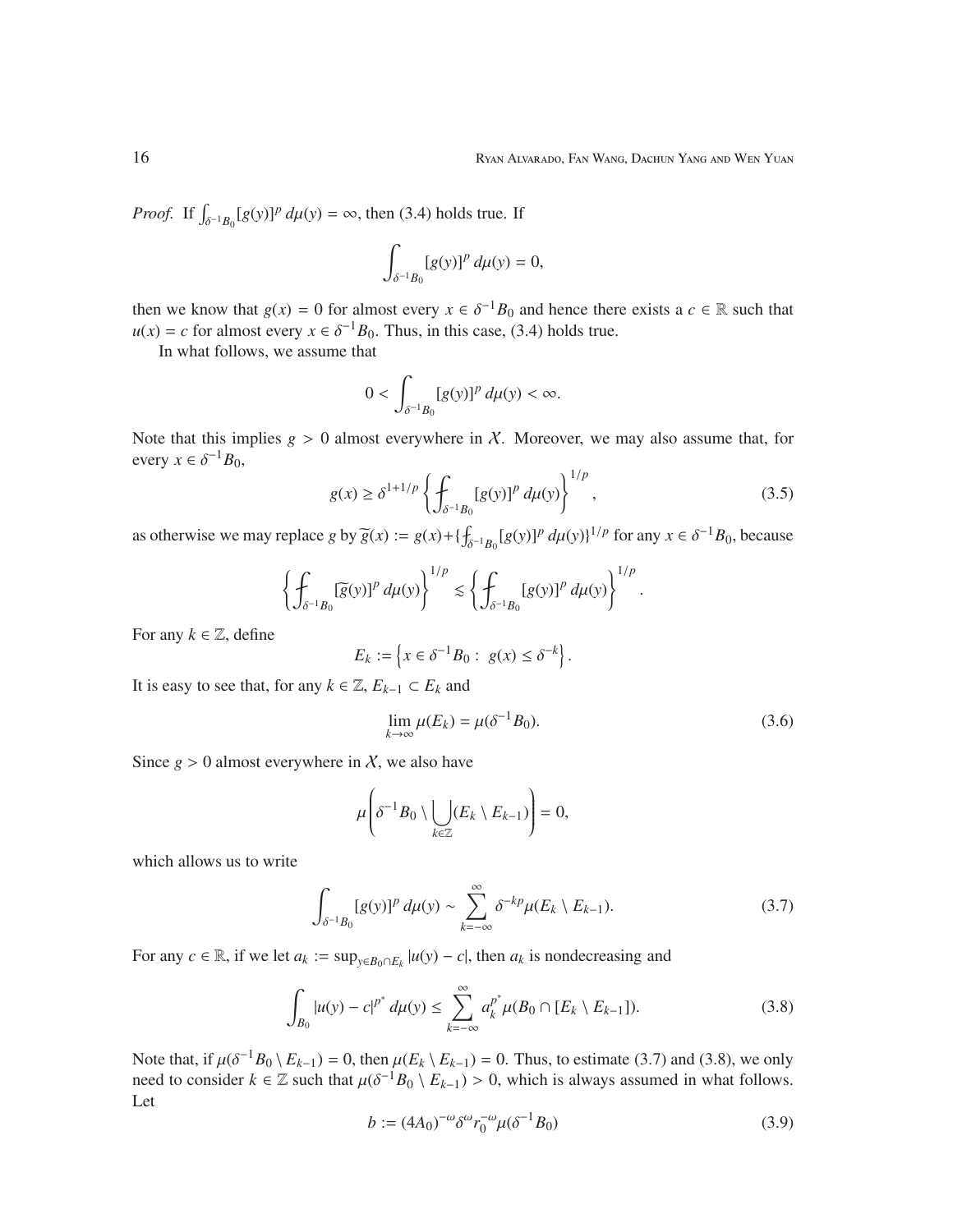Pointwise Characterization of Besov and Triebel–Lizorkin Spaces on Spaces of Homogeneous Type 17

and

$$
r_k := 2b^{-\frac{1}{\omega}}[\mu(\delta^{-1}B_0 \setminus E_{k-1})]^{\frac{1}{\omega}}.
$$

Then we know that  $r_k \in (0, \infty)$ . Moreover, by the Chebyshev inequality, we know that

$$
\mu(\delta^{-1}B_0 \setminus E_k) = \mu(\{x \in \delta^{-1}B_0 : g(x) > \delta^{-k}\}) \le \delta^{kp} \int_{\delta^{-1}B_0} [g(y)]^p \, d\mu(y),\tag{3.10}
$$

which implies that  $\lim_{k\to\infty} r_k = 0$ . Thus, there exists a  $k_0 \in \mathbb{Z}$ , which will be determined later, such that, for any  $k > k_0$ , we can find an  $x_k \in B_0$  satisfying  $B(x_k, r_k) \subset \delta^{-1}B_0$ , where  $r_k \leq \delta^{-1}r_0$ . Observe that, by the doubling condition of X, we can conclude that, for any  $k > k_0$ ,  $\mu(B(x_k, r_k)) \ge br_k^{\omega}$ . Combining this and the definition of  $r_k$ , we find that

$$
\mu(B(x_k, r_k)) \ge br_k^{\omega} > \mu(\delta^{-1}B_0 \setminus E_{k-1}) = \mu(\delta^{-1}B_0) - \mu(E_{k-1}).
$$

From this, we deduce that  $B(x_k, r_k) \cap E_{k-1} \neq \emptyset$ , that is, there exists an  $x_{k-1} \in B(x_k, r_k) \cap E_{k-1}$ . Now, if  $B(x_{k-1}, r_{k-1}) \subset \delta^{-1}B_0$ , then we can repeat the above procedure to find an  $x_{k-2}$  such that  $x_{k-2} \in B(x_{k-1}, r_{k-1}) \cap E_{k-2}$ . As a summary, for any  $i \in \{1, ..., k-k_0+1\}$ , if  $B(x_{k-i}, r_{k-i}) \subset \delta^{-1}B_0$ , then we can find an  $x_{k-i-1}$  such that  $x_{k-i-1} \in B(x_{k-i}, r_{k-i}) \cap E_{k-i-1}$ . We now want to determine *k*<sub>0</sub>. Note that, by (3.10),  $x_k \in B_0$ , and the assumption that  $A_0 \delta^{p/\omega} < 1$ , we know that, for any *y* ∈ *B*( $x_{k_0}, r_{k_0}$ ),

$$
d(y, x_0) \le A_0[d(y, x_k) + d(x_k, x_0)] < A_0d(y, x_k) + A_0r_0
$$
  
\n
$$
\le A_0^2[d(y, x_{k_0}) + d(x_{k_0}, x_k)] + A_0r_0
$$
  
\n
$$
\le A_0^2r_{k_0} + A_0^3[d(x_{k_0}, x_{k_0+1}) + d(x_{k_0+1}, x_k)] + A_0r_0
$$
  
\n
$$
\le A_0^2r_{k_0} + A_0^3r_{k_0+1} + \dots + A_0^{k-k_0+1}r_{k-1} + A_0^{k-k_0+1}r_k + A_0r_0
$$
  
\n
$$
\le 2A_0^{-k_0+3}b^{-1/\omega}\left\{\int_{\delta^{-1}B_0} [g(z)]^p d\mu(z)\right\}^{1/\omega} \sum_{i=k_0-1}^{k-1} (A_0\delta^{p/\omega})^i + A_0r_0
$$
  
\n
$$
\le A_0^2\delta^{(k_0-1)p/\omega} \frac{2b^{-1/\omega}}{1 - A_0\delta^{p/\omega}} \left\{\int_{\delta^{-1}B_0} [g(z)]^p d\mu(z)\right\}^{1/\omega} + A_0r_0.
$$

If

$$
A_0^2 \delta^{(k_0 - 1)p/\omega} \frac{2b^{-1/\omega}}{1 - A_0 \delta^{p/\omega}} \left\{ \int_{\delta^{-1}B_0} [g(z)]^p \, d\mu(z) \right\}^{1/\omega} + A_0 r_0 \le \delta^{-1} r_0,\tag{3.11}
$$

then we know that, for any  $i \in \{1, \ldots, k - k_0\}$ ,  $B(x_{k-i}, r_{k-i}) \subset \delta^{-1}B_0$ . Observe that (3.11) is equivalent to

$$
\delta^{1-k_0} \ge \left[ \frac{2A_0^2}{(1 - A_0 \delta^{p/\omega})(\delta^{-1} - A_0)} \right]^{\omega/p} (br_0^{\omega})^{-1/p} \left\{ \int_{\delta^{-1}B_0} [g(z)]^p \, d\mu(z) \right\}^{1/p} . \tag{3.12}
$$

We claim that, if (3.12) holds true, then, for any  $k \geq k_0$ ,  $r_k \leq \delta^{-1}r$ . Indeed, by the definition of  $r_k$ , (3.10), (3.12), and the fact that  $\delta$  is very small, we conclude that

$$
r_k \le 2b^{-\frac{1}{\omega}} \left\{ \delta^{(k-1)p} \int_{\delta^{-1}B_0} [g(y)]^p \, d\mu(y) \right\}^{\frac{1}{\omega}}
$$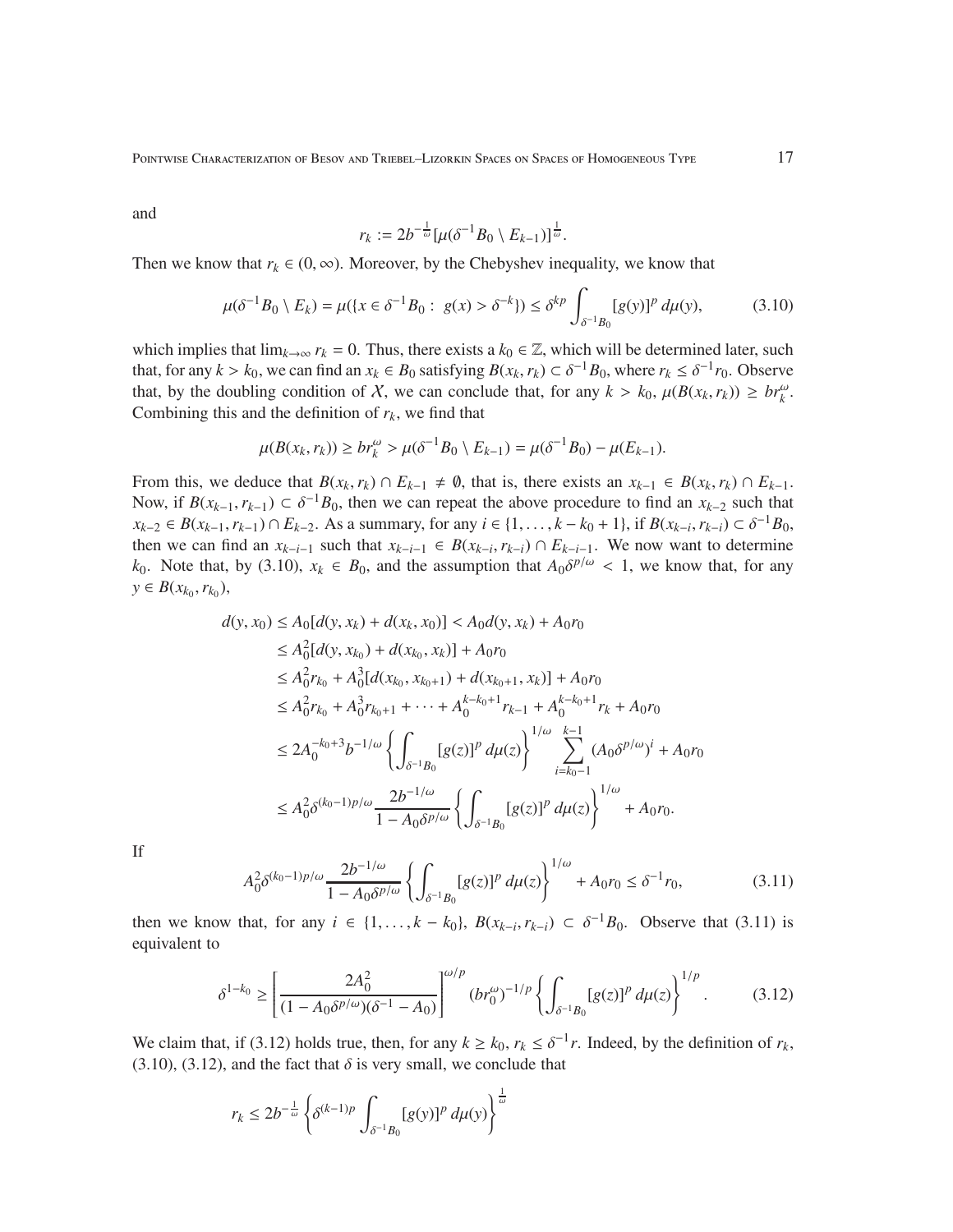$$
\leq 2b^{-\frac{1}{\omega}}\delta^{\frac{(k_0-1)p}{\omega}} \left\{ \int_{\delta^{-1}B_0} [g(y)]^p \, d\mu(y) \right\}^{\frac{1}{\omega}}
$$
\n
$$
\leq 2b^{-\frac{1}{\omega}} \left[ \frac{2A_0^2}{(1 - A_0 \delta^{p/\omega})(\delta^{-1} - A_0)} \right]^{-1} b^{\frac{1}{\omega}} r_0 \left\{ \int_{\delta^{-1}B_0} [g(y)]^p \, d\mu(y) \right\}^{-\frac{1}{\omega}}
$$
\n
$$
\leq \frac{(1 - A_0 \delta^{p/\omega})(\delta^{-1} - A_0)}{A_0^2} r_0
$$
\n
$$
\leq \delta^{-1} r_0.
$$

Thus, the above claim holds true. Observe that (3.5) implies  $E_k = \emptyset$  for  $k \in \mathbb{Z}$  small enough. By this and (3.6), we conclude that there exists a  $\widetilde{k}_0 \in \mathbb{Z}$  such that

$$
\mu(E_{\overline{k}_0 - 1}) < \delta \mu(\delta^{-1} B_0) \le \mu(E_{\overline{k}_0}).\tag{3.13}
$$

From this, we deduce that  $E_{\overline{k}_0} \neq \emptyset$  and, by (3.5), we have, for any  $x \in E_{\overline{k}_0}$ ,

$$
\delta^{1+1/p}\left\{\int_{\delta^{-1}B_0}[g(y)]^p\,d\mu(y)\right\}^{1/p}\leq g(x)\leq \delta^{-\widetilde{k}_0}.
$$

On the other hand, since  $\delta$  is very small, we may assume that  $\delta < 1/2$ . Then, by (3.13) and (3.10), we know that

$$
\delta \mu(\delta^{-1}B_0)<(1-\delta)\mu(\delta^{-1}B_0)<\mu(\delta^{-1}B_0\setminus E_{\widetilde{k}_0-1})\leq \delta^{(\widetilde{k}_0-1)p}\int_{\delta^{-1}B_0}[g(y)]^p\ d\mu(y).
$$

Combining the above two estimates, we find that

$$
\delta^{1+1/p}\left\{\int_{\delta^{-1}B_0}[g(y)]^p\,d\mu(y)\right\}^{1/p}\leq\delta^{-\widetilde k_0}\leq\delta^{-1-1/p}\left\{\int_{\delta^{-1}B_0}[g(y)]^p\,d\mu(y)\right\}^{1/p}.
$$

Let  $l_0$  be the smallest integer such that

$$
\delta^{-l_0} > \max \left\{ \delta^{-2-1/p} \left[ \frac{2A_0^2}{(1 - A_0 \delta^{p/\omega})(\delta^{-1} - A_0)} \right]^{\omega/p}, 1 \right\} \left[ \frac{\mu(\delta^{-1}B_0)}{br_0^{\omega}} \right]^{1/p}
$$

and let  $k_0 := \widetilde{k}_0 + l_0$ . Then we conclude that (3.12) holds true and

$$
\delta^{-k_0} = \delta^{-1} \delta^{-\widetilde{k}_0} \delta^{-(l_0-1)} \n\leq \delta^{-1} \delta^{-1-1/p} \left\{ \int_{\delta^{-1}B_0} [g(y)]^p \, d\mu(y) \right\}^{1/p} \n\times \max \left\{ \delta^{-2-1/p} \left[ \frac{2A_0^2}{(1 - A_0 \delta^{p/\omega})(\delta^{-1} - A_0)} \right]^{\omega/p}, 1 \right\} \left[ \frac{\mu(\delta^{-1}B_0)}{br_0^{\omega}} \right]^{1/p} \n\leq (br_0^{\omega})^{-1/p} \left\{ \int_{\delta^{-1}B_0} [g(z)]^p \, d\mu(z) \right\}^{1/p},
$$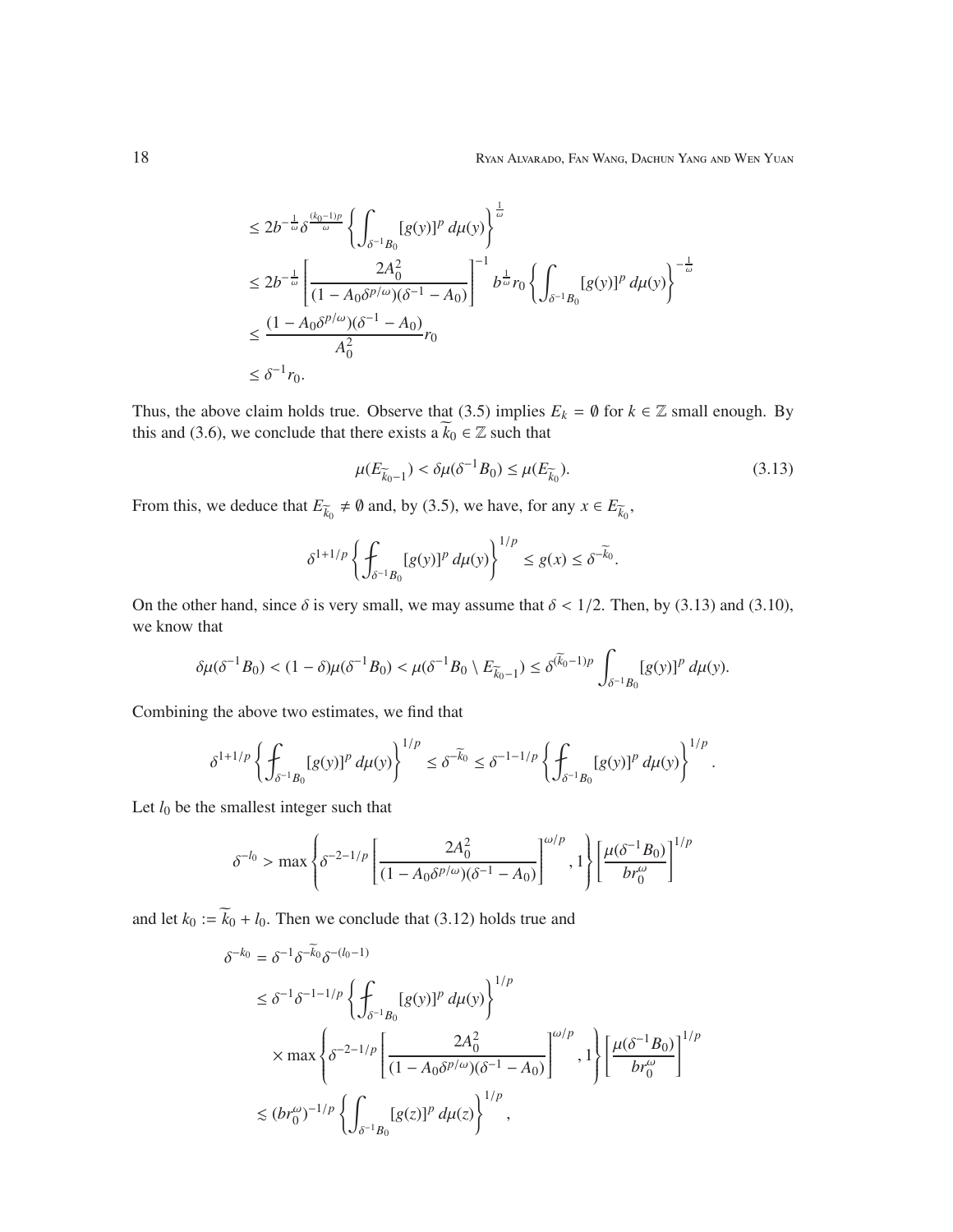which, together with  $(3.12)$ , implies that

$$
\delta^{-k_0} \sim (br_0^{\omega})^{-1/p} \left\{ \int_{\delta^{-1}B_0} [g(z)]^p \, d\mu(z) \right\}^{1/p} . \tag{3.14}
$$

Now, we estimate *ak*. We consider two cases on *k*.

*Case 1)*  $k > k_0$ . In this case, it suffices to consider  $k > k_0$  such that  $E_k \cap B_0 \neq \emptyset$ . For any *x*<sup>*k*</sup> ∈ *E<sub><i>k*</sub></sub> ∩ *B*<sub>0</sub>, choose {*x<sub><i>k*−1</sub>, . . . , *x<sub>k*0</sub></sub>} as above. Then, by *g* ∈  $\mathcal{D}^s(u)$ , the definition of *r<sub>k</sub>*, (3.10), and  $p \in (0, \omega/s)$ , we find that, for any  $c \in \mathbb{R}$ ,

$$
|u(x_k) - c| \leq \sum_{i=0}^{k-k_0-1} |u(x_{k-i}) - u(x_{k-i-1})| + |u(x_{k_0}) - c|
$$
  
\n
$$
\leq \sum_{i=0}^{k-k_0-1} [d(x_{k-i}, x_{k-i-1})]^s [g(x_{k-i}) + g(x_{k-i-1})] + |u(x_{k_0}) - c|
$$
  
\n
$$
\leq \sum_{i=0}^{k-k_0-1} \delta^{-k+i} r_{k-i}^s + |u(x_{k_0}) - c|
$$
  
\n
$$
\leq b^{-s/\omega} \left\{ \int_{\delta^{-1}B_0} [g(z)]^p d\mu(z) \right\}^{s/\omega} \sum_{i=0}^{k-k_0-1} \delta^{-k+i} \delta^{(k-i-1)ps/\omega} + |u(x_{k_0}) - c|
$$
  
\n
$$
\leq b^{-s/\omega} \left\{ \int_{\delta^{-1}B_0} [g(z)]^p d\mu(z) \right\}^{s/\omega} \delta^{-(k-1)(1-ps/\omega)} + |u(x_{k_0}) - c|,
$$

which implies that

$$
a_k\lesssim b^{-s/\omega}\left\{\int_{\delta^{-1}B_0}[g(z)]^p\ d\mu(z)\right\}^{s/\omega}\delta^{-k(1-ps/\omega)}+\sup_{x\in E_{k_0}}|u(x)-c|.
$$

Choose  $\widetilde{c} \in \mathbb{R}$  such that ess  $\inf_{x \in E_{k_0}} |u(x) - \widetilde{c}| = 0$ . Then we can find  $\{y_j\}_{j \in \mathbb{N}} \subset E_{k_0}$  such that  $\lim_{j\to\infty} |u(y_j) - \overline{c}| = 0$ . By *g* ∈  $\mathcal{D}^s(u)$  and the definition of  $E_{k_0}$ , we have, for any  $x \in E_{k_0}$ ,

$$
|u(x) - \overline{c}| = \lim_{j \to \infty} |[u(x) - \overline{c}] - [u(y_j) - \overline{c}]| = \lim_{j \to \infty} |u(x) - u(y_j)|
$$
  
 
$$
\leq \lim_{j \to \infty} [d(x, y_j)]^s [g(x) + g(y_j)] \leq 2^{s+1} A_0^s r_0^s \delta^{-k_0 - s},
$$
 (3.15)

which further implies that, for any  $k > k_0$ ,

$$
a_k \lesssim b^{-s/\omega} \left\{ \int_{\delta^{-1}B_0} [g(z)]^p \, d\mu(z) \right\}^{s/\omega} \delta^{-k(1 - ps/\omega)} + r_0^s \delta^{-k_0}.
$$
 (3.16)

*Case 2)*  $k \leq k_0$ . In this case, by (3.15) and the fact that  $E_k$  is increasing, we know that

$$
a_k = \sup_{y \in B_0 \cap E_k} |u(y) - \overline{c}| \le \sup_{y \in B_0 \cap E_{k_0}} |u(y) - \overline{c}| \le \sup_{y \in E_{k_0}} |u(y) - \overline{c}| \le r_0^s \delta^{-k_0},\tag{3.17}
$$

where we let  $a_k := 0$  if  $B_0 \cap E_k = \emptyset$ .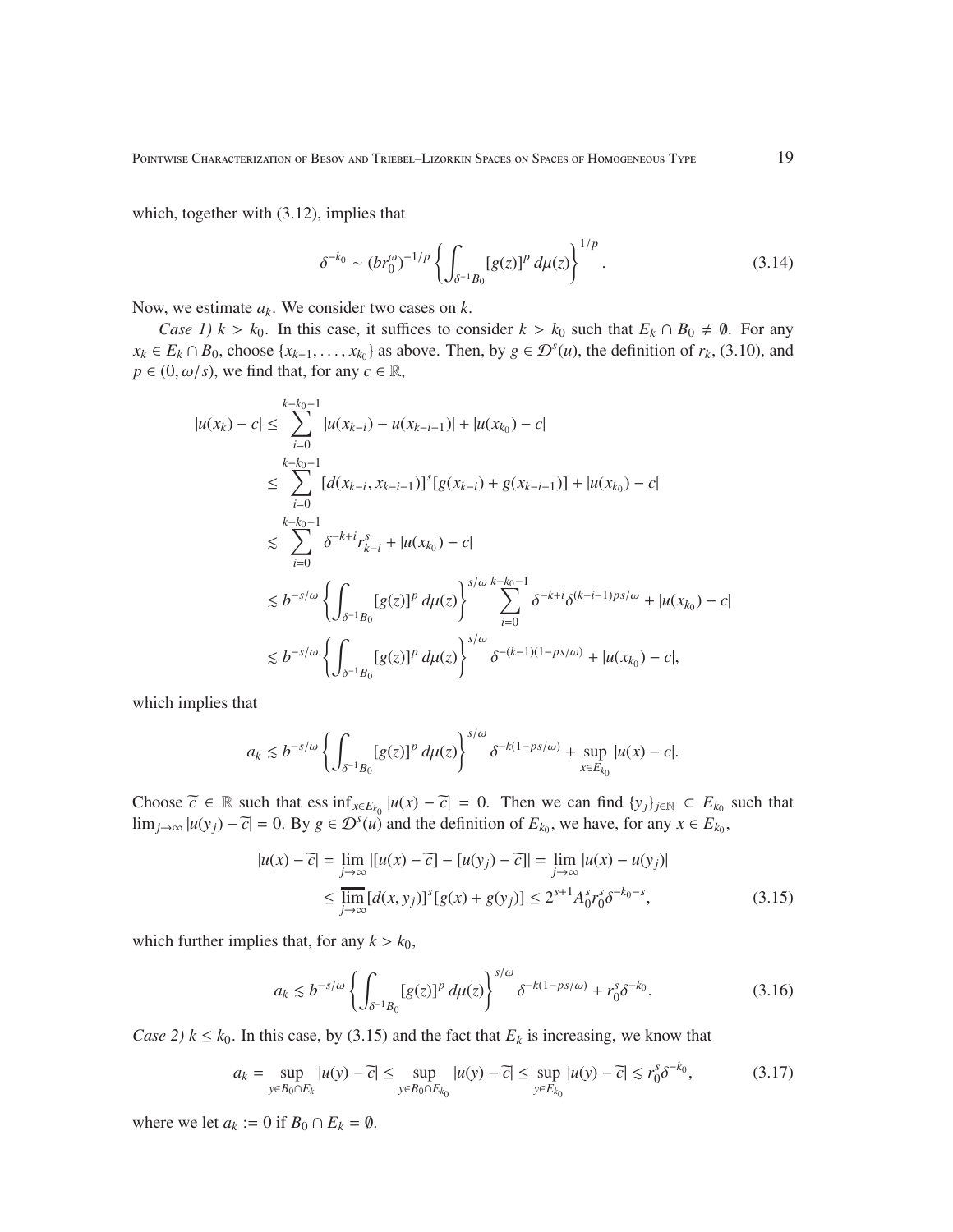From (3.16), (3.17), (3.8), (3.7), (3.14), and (3.9), we deduce that

$$
\int_{B_0} |u(y) - \overline{c}|^{p^*} d\mu(y) \le \sum_{k=-\infty}^{\infty} a_k^{p^*} \mu(B_0 \cap [E_k \setminus E_{k-1}])
$$
\n
$$
\lesssim b^{-sp^*/\omega} \left\{ \int_{\delta^{-1}B_0} [g(z)]^p d\mu(z) \right\}^{sp^*/\omega} \sum_{k=-\infty}^{\infty} \delta^{-k(1-ps/\omega)p^*} \mu(E_k \setminus E_{k-1})
$$
\n
$$
+ r_0^{sp^*} \delta^{-k_0 p^*} \mu(B_0)
$$
\n
$$
\lesssim b^{-sp^*/\omega} \left\{ \int_{\delta^{-1}B_0} [g(z)]^p d\mu(z) \right\}^{sp^*/\omega} \left\{ \int_{\delta^{-1}B_0} [g(z)]^p d\mu(z) \right\}
$$
\n
$$
+ \mu(B_0) r_0^{sp^*} (br_0^{\omega})^{-p^*/p} \left\{ \int_{\delta^{-1}B_0} [g(z)]^p d\mu(z) \right\}^{p^*/p}
$$
\n
$$
\lesssim \left[ 1 + \frac{\mu(B_0)}{br_0^{\omega}} \right] b^{-sp^*/\omega} \left\{ \int_{\delta^{-1}B_0} [g(z)]^p d\mu(z) \right\}^{p^*/p}
$$
\n
$$
\lesssim \frac{\mu(B_0)}{br_0^{\omega}} b^{-sp^*/\omega} \left\{ \int_{\delta^{-1}B_0} [g(z)]^p d\mu(z) \right\}^{p^*/p},
$$

which implies that

$$
\left[\oint_{B_0}|u(y)-\widetilde{c}|^{p^*}\,d\mu(y)\right]^{\frac{1}{p^*}}\lesssim (br_0^\omega)^{-1/p^*}b^{-s/\omega}\left\{\int_{\delta^{-1}B_0}[g(y)]^p\,d\mu(y)\right\}^{1/p}.
$$

Recalling that  $b = (4A_0)^{-\omega} \delta^{\omega} r_0^{-\omega} \mu (\delta^{-1} B_0)$ , then we conclude that

$$
(br_0^{\omega})^{-1/p^*}b^{-s/\omega} \lesssim r_0^s[\mu(\delta^{-1}B_0)]^{-1/p}.
$$

This finishes the proof of Lemma 3.11.  $\Box$ 

**Remark 3.12.** Let  $p^*$ , *u*, and  $B_0$  be as in Lemma 3.11. If  $p^* \in [1, \infty)$ , then  $u \in L^1(B_0)$  and, moreover, the left hand side of (3.4) can be replaced by

$$
\left[\oint_{B_0} |u(y) - u_{B_0}|^{p^*} d\mu(y)\right]^{\frac{1}{p^*}},
$$

where

$$
u_{B_0} := \int_{B_0} u(y) d\mu(y).
$$

Indeed, we can find a  $c_0 \in \mathbb{R}$  such that

$$
\left[\oint_{B_0} |u(y)-c_0|^{p^*} d\mu(y)\right]^{\frac{1}{p^*}} \leq 2 \inf_{c \in \mathbb{R}} \left[\oint_{B_0} |u(y)-c|^{p^*} d\mu(y)\right]^{\frac{1}{p^*}}.
$$

By the Hölder inequality, we have

$$
\left[\oint_{B_0} |u(y) - u_{B_0}|^{p^*} d\mu(y)\right]^{\frac{1}{p^*}} = \left[\oint_{B_0} |u(y) - \oint_{B_0} u(z) d\mu(z)\right]^{p^*} d\mu(y)\right]^{\frac{1}{p^*}}
$$

1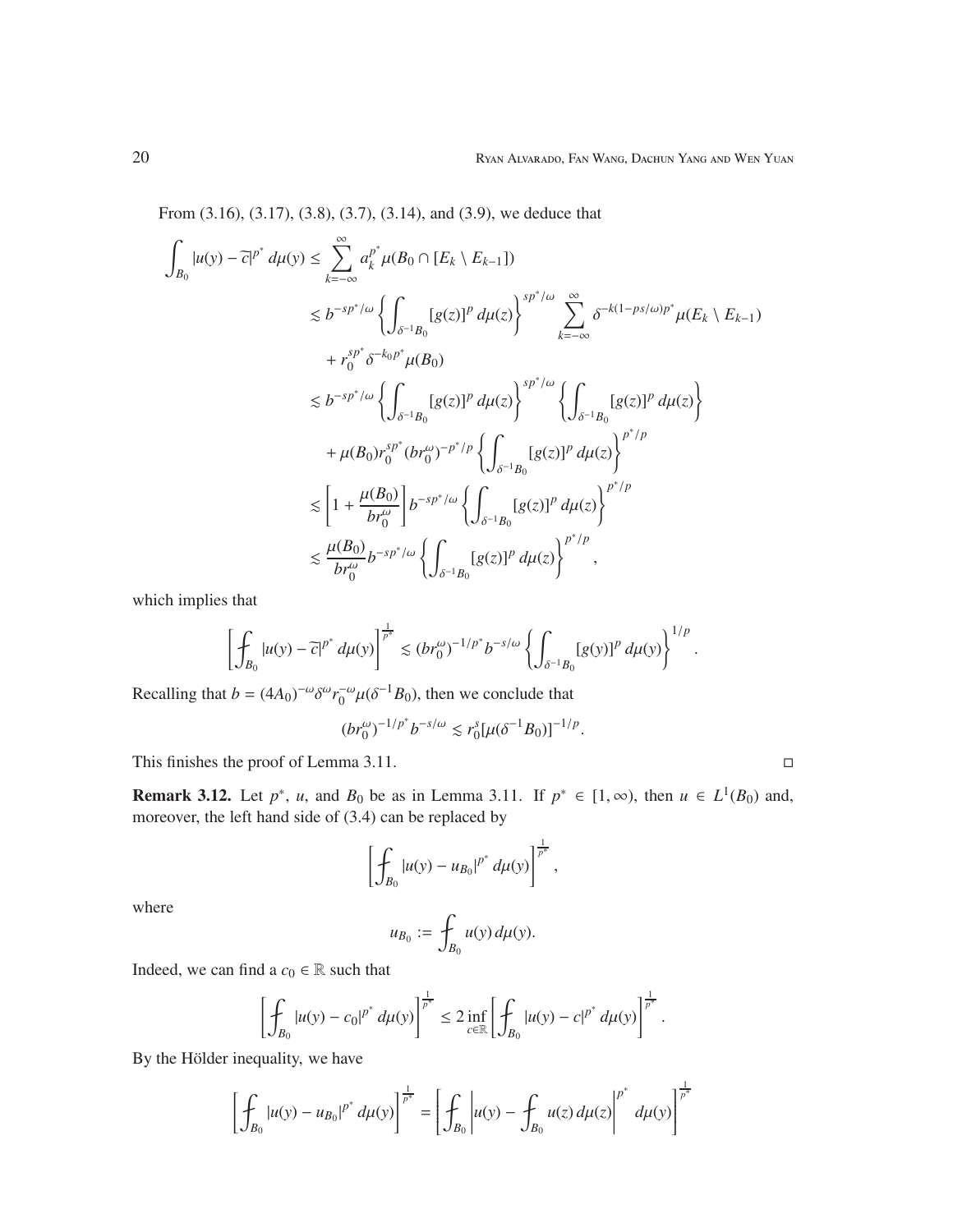$$
\leq \left[ \oint_{B_0} \oint_{B_0} |u(y) - u(z)|^{p^*} d\mu(z) d\mu(y) \right]^{\frac{1}{p^*}} \n\lesssim \left[ \oint_{B_0} |u(y) - c_0|^{p^*} d\mu(y) \right]^{\frac{1}{p^*}}.
$$

This finishes the proof of the above claim.

The next result is a consequence of Lemma 3.11 and highlights the fact that functions in  $\dot{M}_{p,q}^s(\mathcal{X})$  are actually locally integrable whenever  $p \in (\omega/(\omega + s), \infty)$ .

**Corollary 3.13.** *Let*  $s \in (0, \infty)$ *,*  $q \in (0, \infty)$ *, and*  $p \in (\omega/(\omega + s), \infty)$ *, where*  $\omega$  *as in* (2.2). *Then every function in*  $\dot{M}_{p,q}^s(X)$  *is locally integrable on* X.

*Proof.* Fix  $u \in \dot{M}_{p,q}^s(\mathcal{X})$  and observe that, if  $\{g_k\}_{k \in \mathbb{Z}} \in \mathbb{D}^s(u)$ , then  $g \in \mathcal{D}^s(u)$ , where

$$
g := \left(\sum_{k=-\infty}^{\infty} g_k^q\right)^{1/q}
$$

with the usual modification when  $q = \infty$ . Thus,  $u \in \dot{M}^{s,p}(\mathcal{X})$ . Consider any ball  $B_0 \subset \mathcal{X}$  and suppose that  $A_0 \delta^{p/\omega} < 1$ . If we choose  $t \in (\omega/(\omega + s), p \wedge (\omega/s))$ , then  $u \in \dot{M}^{s,t}(\delta^{-1}B_0)$  and Lemma 3.11 implies  $u \in L^{t^*}(B_0)$ , where  $t^* = \frac{\omega t}{\omega - st} > 1$ . Thus,  $u \in L^1(B_0)$ , which completes the proof of Corollary 3.13.

The following result also follows from Lemma 3.11.

**Corollary 3.14.** *Let*  $s \in (0, \infty)$ ,  $p \in (\omega/(\omega + s), \omega/s)$ , and  $p^* := \frac{\omega p}{\omega - s}$ ω−*sp with* ω *as in (2.2). Assume that* X has a weak lower bound  $Q = \omega$ . Then there exists a constant  $C \in \mathbb{R}$  such that, for any  $u \in \dot{M}^{s,p}(X)$ ,  $u - C \in L^{p^*}(X)$  and

$$
||u - C||_{L^{p^*}(X)} \le C||u||_{\dot{M}^{s,p}(X)},
$$
\n(3.18)

*where*  $\tilde{C}$  *is a positive constant independent of u.* 

*Proof.* Let *s* and *p* be as in this corollary. Let  $u \in M^{s,p}(X)$  and fix a point  $x_0 \in X$ . For any  $k \in \mathbb{N}$ , let  $B_k := B(x_0, k)$ . Choose a  $g \in \mathcal{D}^s(u)$  such that  $||g||_{L^p(\mathcal{X})} \le 2||u||_{\dot{M}^{s,p}(\mathcal{X})}$ . By Lemma 3.11, we find that, for any  $k \in \mathbb{N}$ ,

$$
\left[\int_{B_k} |u(y) - u_{B_k}|^{p^*} d\mu(y)\right]^{\frac{1}{p^*}} \lesssim k^s \left\{\int_{\delta^{-1}B_k} [g(y)]^p d\mu(y)\right\}^{1/p} \lesssim k^s [\mu(B_k)]^{-1/p} ||u||_{\dot{M}^{s,p}(X)}.
$$

This, together with the assumption that X has a weak lower bound  $Q = \omega$ , and Proposition 2.15, implies that

$$
\left[\int_{B_k} |u(y) - u_{B_k}|^{p^*} d\mu(y)\right]^{\frac{1}{p^*}} \lesssim k^s [\mu(B_k)]^{1/p^* - 1/p} ||u||_{\dot{M}^{s,p}(X)}
$$
  

$$
\lesssim k^{s(1-Q/\omega)} ||u||_{\dot{M}^{s,p}(X)} \lesssim ||u||_{\dot{M}^{s,p}(X)}.
$$
 (3.19)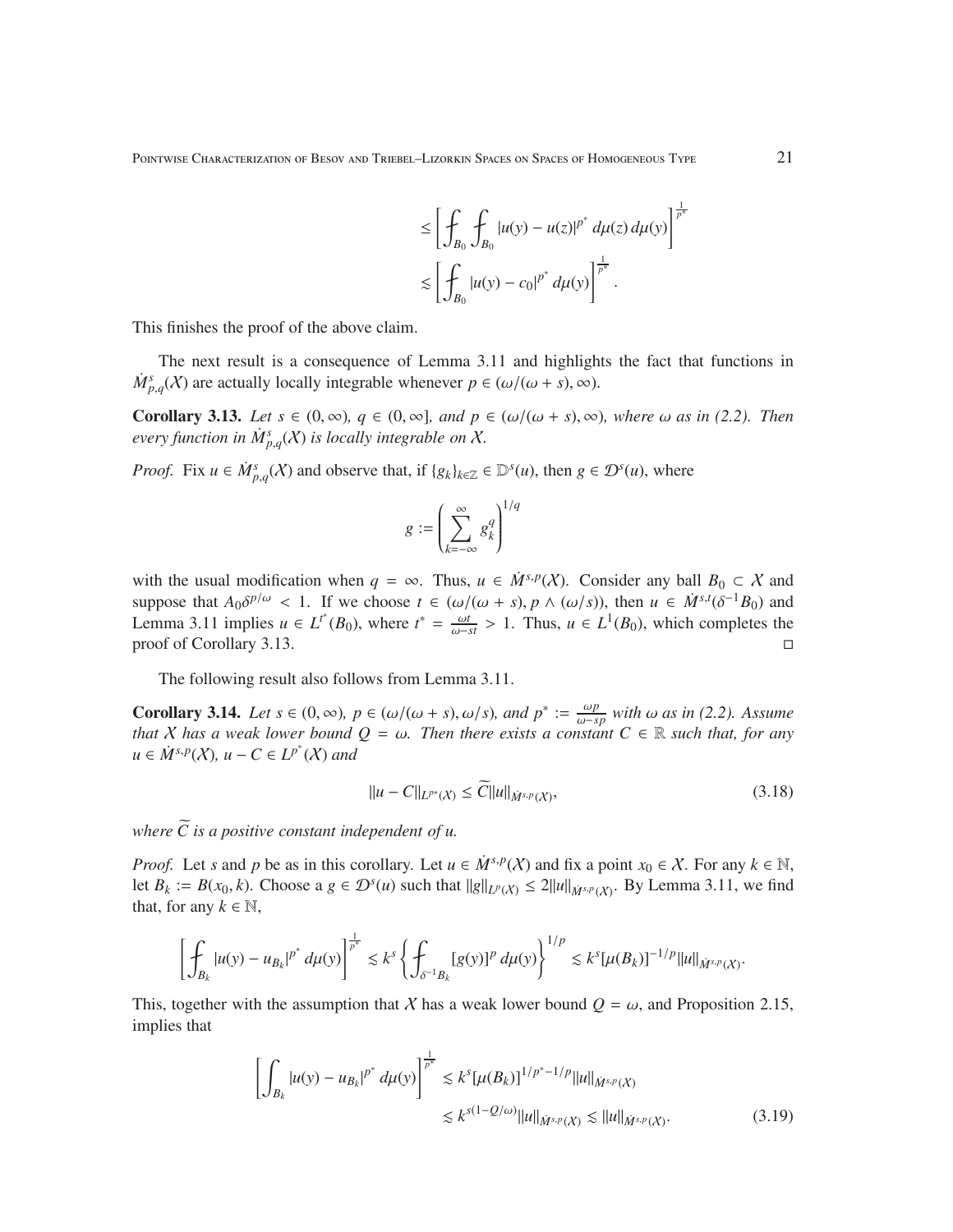By this, we find that, for any  $k \in \mathbb{N}$ ,

$$
\begin{aligned} \left|u_{B_k}-u_{B_1}\right|&\leq \frac{1}{\mu(B_1)}\int_{B_1}\left|u(y)-u_{B_k}\right|\,d\mu(y)\\ &\leq \frac{1}{[\mu(B_1)]^{1/p^*}}\left[\int_{B_1}\left|u(y)-u_{B_k}\right|^{p^*}\,d\mu(y)\right]^{\frac{1}{p^*}}\leq \frac{1}{[\mu(B_1)]^{1/p^*}}\|u\|_{\dot{M}^{s,p}(X)}, \end{aligned}
$$

which implies that  $\{u_{B_k}\}_{k\in\mathbb{N}} \subset \mathbb{R}$  is a bounded sequence. From this, we deduce that there exist a subsequence  $\{u_{B_{k_j}}\}_{j\in\mathbb{N}}$  and a constant  $C \in \mathbb{R}$  such that  $C = \lim_{j\to\infty} u_{B_{k_j}}$ . Moreover, by (3.19) and the Fatou lemma, we further conclude that

$$
\left[ \int_X |u(x) - C|^{p^*} d\mu(x) \right]^{\frac{1}{p^*}} = \left[ \int_X \lim_{j \to \infty} \left| [u(x) - u_{B_k}] \mathbf{1}_{B_{k_j}}(x) \right|^{p^*} d\mu(x) \right]^{\frac{1}{p^*}} \leq \lim_{j \to \infty} \left[ \int_{B_{k_j}} |u(x) - u_{B_{k_j}}|^{p^*} d\mu(x) \right]^{\frac{1}{p^*}} \lesssim ||u||_{\dot{M}^{s,p}(X)}.
$$

This finishes the proof of Corollary 3.14.

**Remark 3.15.** Let  $\omega$  be as in (2.2) and  $p \in (0, \omega)$ . In [1, Theorem 22], Alvarado et al. proved that, if X is uniformly perfect (see [1, (39)]), then that (3.18) holds true with  $s = 1$  is equivalent to that  $X$  has a lower bound.

The following lemma is a Poincaré type inequality for  $\mathbb{D}^s(u)$  (see also [36, Lemma 2.1]).

**Lemma 3.16.** *Let*  $s \in (0, \infty)$ *. Then there exists a positive constant C such that, for any*  $k \in \mathbb{Z}$ *, any measurable function u on*  $X, x \in X$ *, and*  ${g_j}_{j \in \mathbb{Z}} \in \mathbb{D}^s(u)$ *,* 

$$
\inf_{c \in \mathbb{R}} \int_{B(x,\delta^k)} |u(y) - c| \, d\mu(y) \le C\delta^{ks} \sum_{j=k-3}^{k-1} \int_{B(x,\delta^{k-2})} g_j(y) \, d\mu(y). \tag{3.20}
$$

*Proof.* Let *s*, *u*, and { $g_j$ }<sub>*j*∈Z</sub> be as in this lemma. Observe that, for any  $k \in \mathbb{Z}$  and  $x \in \mathcal{X}$ ,

$$
\inf_{c \in \mathbb{R}} \int_{B(x,\delta^k)} |u(y) - c| d\mu(y) \le \int_{B(x,\delta^k)} |u(y) - u_{B(x,\delta^{k-2}) \setminus B(x,A_0\delta^{k-1})}| d\mu(y) \le \int_{B(x,\delta^k)} \int_{B(x,\delta^{k-2}) \setminus B(x,A_0\delta^{k-1})} |u(y) - u(z)| d\mu(y) \mu(z).
$$
\n(3.21)

Note that, due to the fact that  $\delta$  is very small, we have, for any  $y \in B(x, \delta^k)$  and  $z \in B(x, \delta^{k-2})$  $B(x, A_0 \delta^{k-1}),$ 

$$
d(y, z) \le A_0[d(y, x) + d(x, z)] < 2A_0 \delta^{k-2} \le \delta^{k-3}
$$

and

$$
d(x, z) \le A_0[d(x, y) + d(y, z)] < A_0 \delta^k + A_0 d(y, z),
$$

which implies that

$$
\delta^k \le d(y, z) < \delta^{k-3}.
$$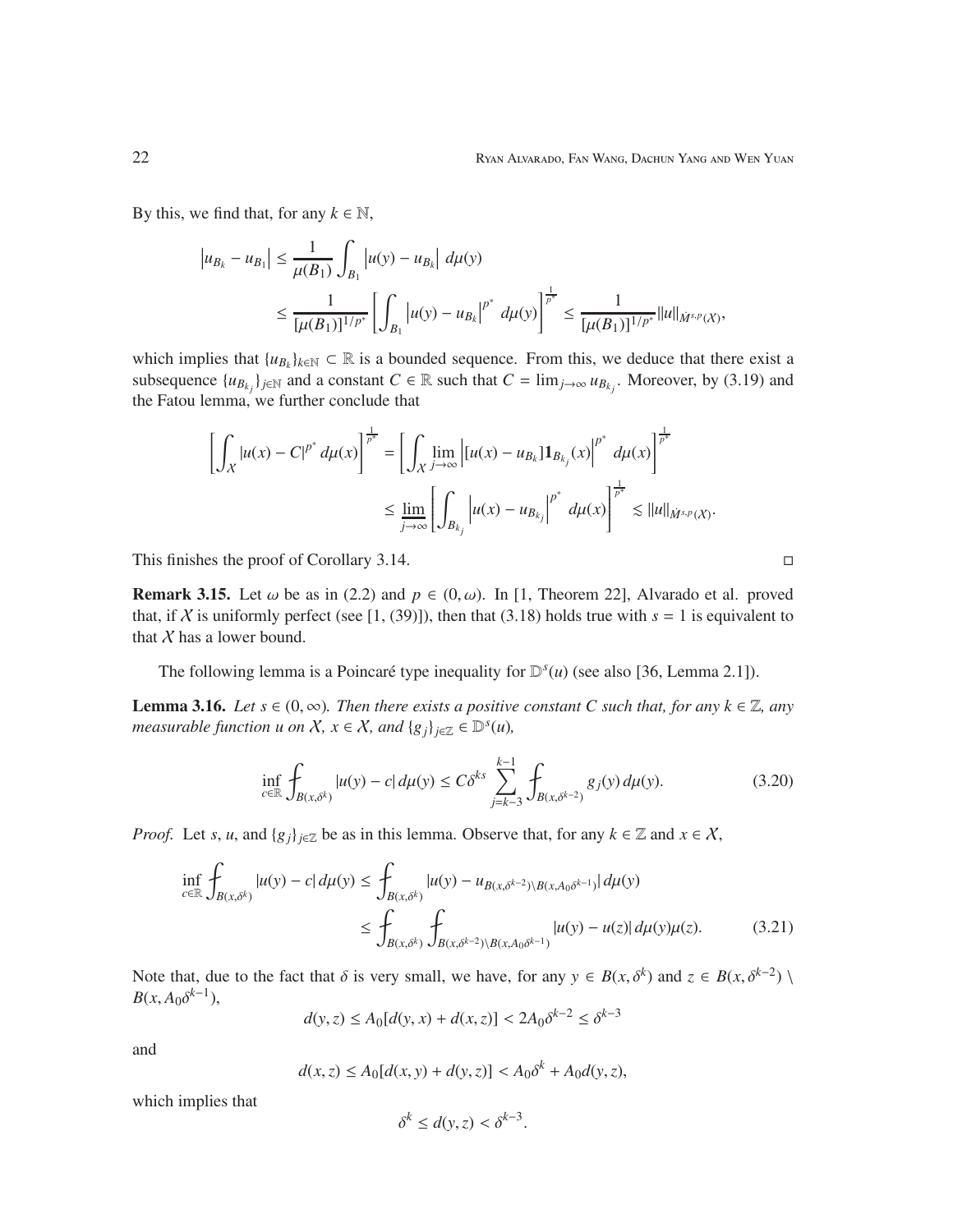From this, we deduce that there exists a unique  $j_0 \in \{k-1, k-2, k-3\}$  such that

$$
\delta^{j_0+1} \le d(y, z) < \delta^{j_0}
$$

and hence

$$
|u(y) - u(z)| \le [d(y, z)]^s [g_{j_0}(y) + g_{j_0}(z)] \le \delta^{(k-3)s} \sum_{j=k-3}^{k-1} [g_j(y) + g_j(z)].
$$

Therefore, by this and (3.21), we conclude that

$$
\inf_{c \in \mathbb{R}} \int_{B(x,\delta^k)} |u(y) - c| d\mu(y) \n\lesssim \delta^{ks} \sum_{j=k-3}^{k-1} \int_{B(x,\delta^k)} \int_{B(x,\delta^{k-2}) \setminus B(x,A_0 \delta^{k-1})} [g_j(y) + g_j(z)] d\mu(y) \mu(z) \n\lesssim \delta^{ks} \sum_{j=k-3}^{k-1} \int_{B(x,\delta^{k-2})} g_j(y) d\mu(y),
$$

which completes the proof of Lemma 3.16.

Remark 3.17. Similarly to Remark 3.12, under the assumptions same as in Lemma 3.16, the left hand side of (3.20) can be replaced by

$$
\int_{B(x,\delta^k)} |u(y) - u_{B(x,\delta^k)}| \, d\mu(y).
$$

Using Lemma 3.11, we can show the following Poincaré type inequality, which is very useful in the case when  $p \in (0, 1]$ .

**Lemma 3.18.** *Let*  $s \in (0, \infty)$ ,  $p \in (0, 1]$ , and  $\varepsilon, \varepsilon' \in (0, s)$  with  $\varepsilon < \varepsilon'$ . If  $A_0 \delta^{p/\omega} < 1$ , then *there exists a positive constant C such that, for any*  $k \in \mathbb{Z}$ *,*  $x \in \mathcal{X}$ *, any measurable function u, and* {*gj*}*j*∈<sup>Z</sup> ∈ D *s* (*u*)*,*

$$
\inf_{c \in \mathbb{R}} \left[ \int_{B(x,\delta^k)} |u(y) - c|^{\frac{\omega p}{\omega - \varepsilon p}} d\mu(y) \right]^{\frac{\omega - \varepsilon p}{\omega p}} \n\leq C\delta^{k\varepsilon'} \sum_{j=k-2}^{\infty} \delta^{j(s-\varepsilon')} \left\{ \int_{B(x,\delta^{k-1})} [g_j(y)]^p d\mu(y) \right\}^{\frac{1}{p}}.
$$
\n(3.22)

*Proof.* Let all the notation be the same as in this lemma. Without loss of generality, we may assume that the right hand side of (3.22) is less than infinity. For any  $k \in \mathbb{Z}$  and  $x \in \mathcal{X}$ , let

$$
g(x) := \left\{ \sum_{j=k-2}^{\infty} \delta^{j(s-\varepsilon)p} [g_j(x)]^p \right\}^{\frac{1}{p}}.
$$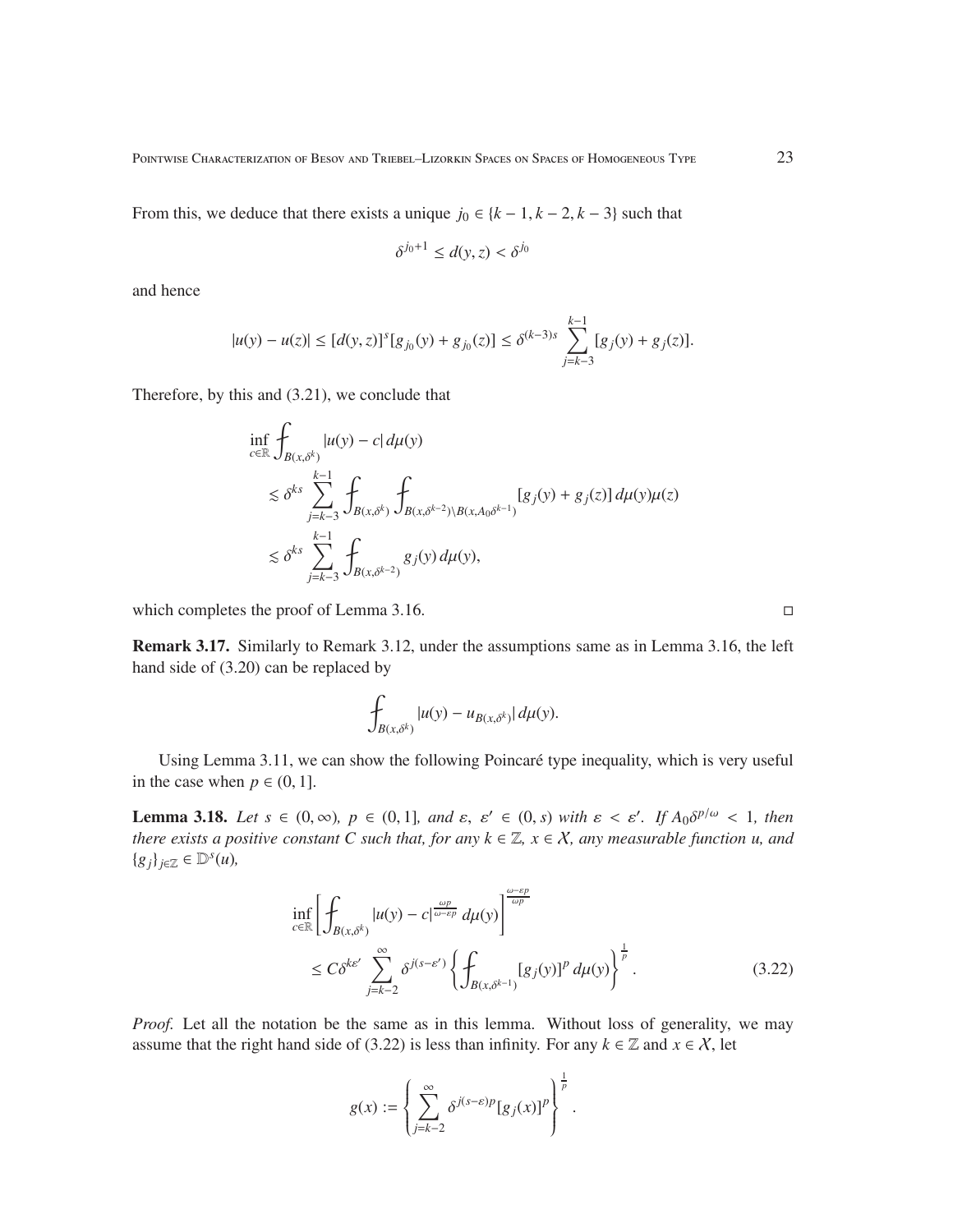We claim that  $g \in \mathcal{D}^s(u)$  and  $u \in \dot{M}^{\varepsilon,p}(B(x,\delta^{k-1}))$ . Indeed, for any  $y, z \in B(x,\delta^{k-1})$ , we have

$$
d(y, z) \le A_0[d(y, x) + d(x, z)] < 2A_0 \delta^{k-1} < \delta^{k-2}.
$$

Therefore, there exists a unique integer  $j_0 \geq k - 2$  such that

$$
\delta^{j_0+1} \le d(y, z) < \delta^{j_0}.
$$

Then, since  $\{g_j\}_{j\in\mathbb{Z}} \in \mathbb{D}^s(u)$ , it follows that there exists an  $E \subset \mathcal{X}$  with  $\mu(E) = 0$  such that, for any *y*, *z* ∈ *B*(*x*,  $\delta^{k-1}$ ) \ *E*,

$$
|u(y) - u(z)| \le [d(y, z)]^s [g_{j_0}(y) + g_{j_0}(z)] \le [d(y, z)]^{\varepsilon} \delta^{j(s-\varepsilon)} [g_{j_0}(y) + g_{j_0}(z)] \le [d(y, z)]^{\varepsilon} [g(y) + g(z)],
$$

which implies that  $g \in \mathcal{D}^{\varepsilon}(u)$ . On the other hand, by  $p \in (0, 1]$ , the Hölder inequality with exponent  $1/p \ge 1$ , and  $0 < \varepsilon < \varepsilon' < s$ , we know that

$$
\begin{split} ||g||_{L^p(B(x,\delta^{k-1}))} &= \left\{ \int_{B(x,\delta^{k-1})} \sum_{j=k-2}^{\infty} \delta^{j(s-\varepsilon)p} [g_j(y)]^p \, d\mu(y) \right\}^{\frac{1}{p}} \\ &= \left\{ \sum_{j=k-2}^{\infty} \delta^{j(\varepsilon'-\varepsilon)p} \delta^{j(s-\varepsilon')p} \int_{B(x,\delta^{k-1})} [g_j(y)]^p \, d\mu(y) \right\}^{\frac{1}{p}} \\ &\leq \left[ \sum_{j=k-2}^{\infty} \delta^{j(\varepsilon'-\varepsilon)p(1/p)'} \right]^{\frac{1}{(1/p)'p}} \sum_{j=k-2}^{\infty} \delta^{j(s-\varepsilon')} \left\{ \int_{B(x,\delta^{k-1})} [g_j(y)]^p \, d\mu(y) \right\}^{\frac{1}{p}} \\ &\lesssim \delta^{k(\varepsilon'-\varepsilon)} \left[ V_{\delta^{k-1}}(x) \right]^{1/p} \sum_{j=k-2}^{\infty} \delta^{j(s-\varepsilon')} \left\{ \int_{B(x,\delta^{k-1})} [g_j(y)]^p \, d\mu(y) \right\}^{\frac{1}{p}} < \infty. \end{split}
$$

From this, we deduce that  $u \in \dot{M}^{\varepsilon,p}(B(x, \delta^{k-1}))$ . Combining the above claim and Lemma 3.11, and using the Hölder inequality with exponent  $1/p \ge 1$ , we find that

$$
\inf_{c \in \mathbb{R}} \left[ \int_{B(x,\delta^k)} |u(y) - c|^{\frac{\omega p}{\omega - \varepsilon p}} d\mu(y) \right]^{\frac{\omega - \varepsilon p}{\omega p}} \n\lesssim \delta^{k\varepsilon} \left\{ \int_{B(x,\delta^{k-1})} [g(y)]^p d\mu(y) \right\}^{1/p} \n\sim \delta^{k\varepsilon} \left\{ \sum_{j=k-2}^{\infty} \delta^{j(s-\varepsilon)p} \int_{B(x,\delta^{k-1})} [g_j(y)]^p d\mu(y) \right\}^{1/p} \n\lesssim \delta^{k\varepsilon} \left\{ \sum_{j=k-2}^{\infty} \delta^{j(\varepsilon'-\varepsilon)p(1/p)'} \right\}^{\frac{1}{(1/p)'p}} \sum_{j=k-2}^{\infty} \delta^{j(s-\varepsilon')} \left\{ \int_{B(x,\delta^{k-1})} [g_j(y)]^p d\mu(y) \right\}^{\frac{1}{p}} \n\lesssim \delta^{k\varepsilon'} \sum_{j=k-2}^{\infty} \delta^{j(s-\varepsilon')} \left\{ \int_{B(x\delta^{k-1})} [g_j(y)]^p d\mu(y) \right\}^{\frac{1}{p}}.
$$

This finishes the proof of Lemma 3.18.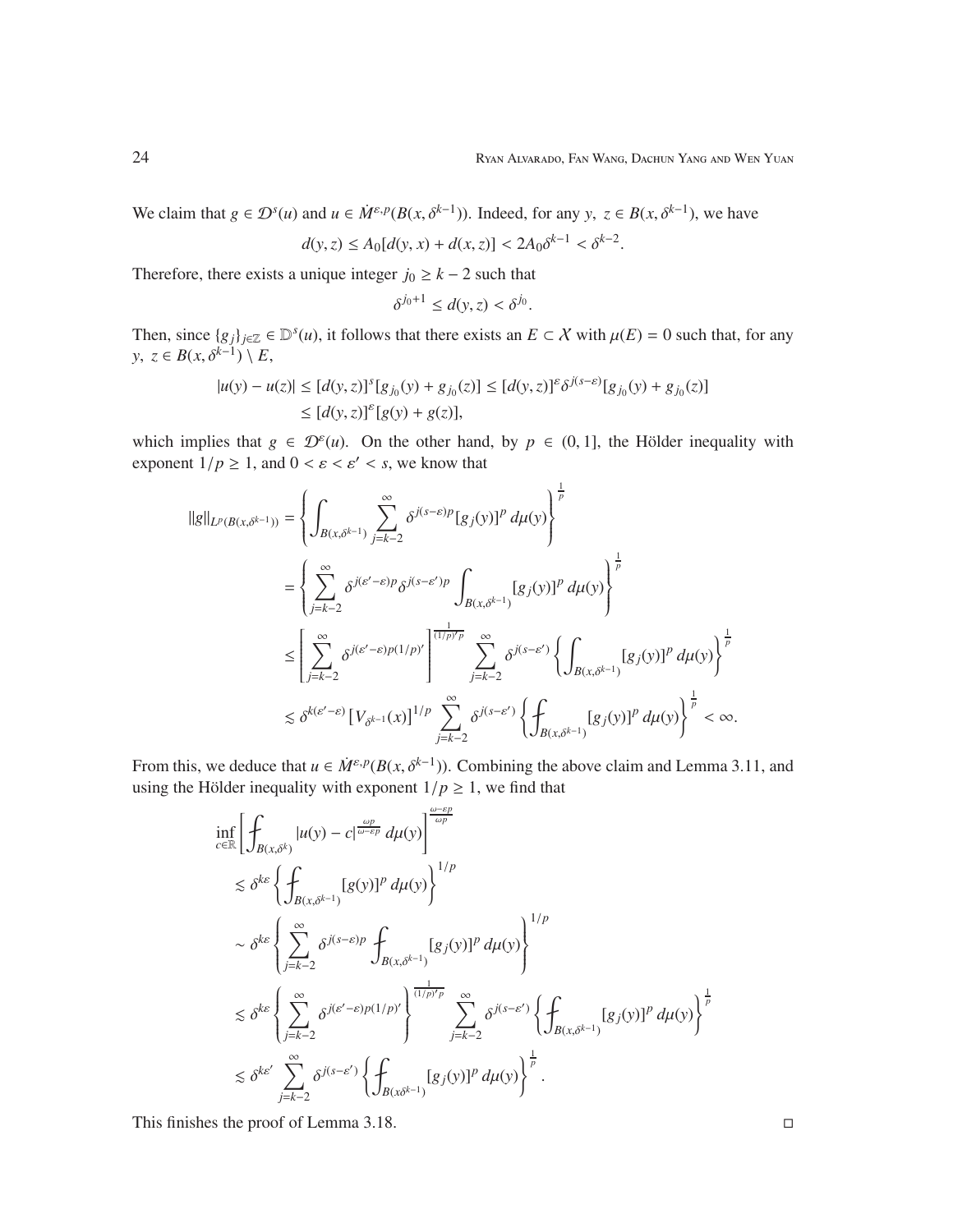The following lemma illustrates that any element of  $\mathcal{A}F^s_{p,\infty}(\mathcal{X})$  is a locally integrable function.

**Lemma 3.19.** *Let*  $\beta$ ,  $\gamma \in (0, \eta)$  *with*  $\eta$  *as in Definition 2.5,*  $s \in (0, \beta \wedge \gamma)$ *, and*  $p \in (\omega/(\omega + s), \infty)$ *with*  $\omega$  *as in (2.2). Assume that the measure*  $\mu$  *of*  $X$  *has a weak lower bound*  $Q = \omega$ *. Then, for any f* ∈ A $\dot{F}^s_{p,\infty}(X)$ , there exists an  $\widetilde{f}$  ∈  $L^1_{\text{loc}}(X)$  such that  $f = \widetilde{f}$  in  $(\mathring{\mathcal{G}}_0^{\eta}$  $_{0}^{\eta}(\beta,\gamma))'.$ 

To prove Lemma 3.19, we need the notion of approximations of the identity with exponential decay and integration 1; see [23, Definition 2.8] for more details.

**Definition 3.20.** Let  $\eta \in (0, 1)$  be as in Definition 2.5. A sequence  $\{Q_k\}_{k \in \mathbb{Z}}$  of bounded linear integral operators on  $L^2(X)$  is called an *approximation of the identity with exponential decay and integration 1* (for short, 1-exp-ATI) if  ${Q_k}_{k \in \mathbb{Z}}$  has the following properties:

(i) for any  $k \in \mathbb{Z}$ ,  $Q_k$  satisfies (ii), (iii), and (iv) of Definition 2.5 but without the decay factor

$$
\exp\left\{-\nu\left[\frac{\max\{d(x,\mathcal{Y}^k),d(y,\mathcal{Y}^k)\}}{\delta^k}\right]^a\right\};
$$

(ii) for any  $k \in \mathbb{Z}$  and  $x \in \mathcal{X}$ ,

$$
\int_X Q_k(x, y) d\mu(y) = 1 = \int_X Q_k(y, x) d\mu(y);
$$

(iii) letting, for any  $k \in \mathbb{Z}$ ,  $P_k := Q_k - Q_{k-1}$ , then  $\{P_k\}_{k \in \mathbb{Z}}$  is an exp-ATI.

Remark 3.21. As was pointed out in [23, Remark 2.9], the existence of the 1-exp-ATI is guaranteed by [4, Lemma 10.1]. Moreover, by the proofs of [24, Proposition 2.9] and [20, Proposition 2.7(iv)], we know that, if  $\{Q_k\}_{k\in\mathbb{Z}}$  is a 1-exp-ATI, then, for any  $f \in L^2(\mathcal{X})$ ,  $\lim_{k\to\infty} Q_k f = f$  in  $L^2(X)$ .

By an argument similar to that used in the proof of [24, Proposition 2.10], we have the following conclusion; we omit the details.

**Lemma 3.22.** *Let*  $\beta$ ,  $\gamma \in (0, \eta)$  *with*  $\eta$  *as in Definition 2.5,*  $s \in (0, \beta \wedge \gamma)$ *,*  $k \in \mathbb{Z}$ *, x,*  $\gamma \in \mathcal{X}$ *, and* {*Qk*}*k*∈<sup>Z</sup> *be a 1-exp-ATI. For any z* ∈ X*, let*

$$
\phi(z) := \delta^{ks} [d(x, y)]^{-s} [Q_k(x, z) - Q_k(y, z)].
$$

*If*  $d(x, y) \in (0, \delta^k]$ , then  $\phi \in \mathcal{F}_k(x)$ , where  $\mathcal{F}_k(x)$  *is as in Definition 3.1.* 

Next, we prove Lemma 3.19.

*Proof of Lemma 3.19.* Assume that  $f \in \mathcal{A}F_{p,\infty}^{s}(\mathcal{X})$  and  $\{Q_k\}_{k\in\mathbb{Z}}$  is an 1-exp-ATI. For any  $x \in \mathcal{X}$ , let

$$
g(x) := \sup_{k \in \mathbb{Z}} \delta^{-ks} \sup_{\phi \in \mathcal{F}_k(x)} |\langle f, \phi \rangle|.
$$

First, for any  $k \in \mathbb{Z}$ ,  $i \in \mathbb{N}$ , and  $x \in \mathcal{X}$ , we have

$$
|Q_k f(x) - Q_{k+j} f(x)| \le \sum_{j=0}^{i-1} |Q_{k+j} f(x) - Q_{k+j+1} f(x)| = \sum_{j=0}^{i-1} |\langle f, Q_{k+j}(x, \cdot) - Q_{k+j+1}(x, \cdot) \rangle|.
$$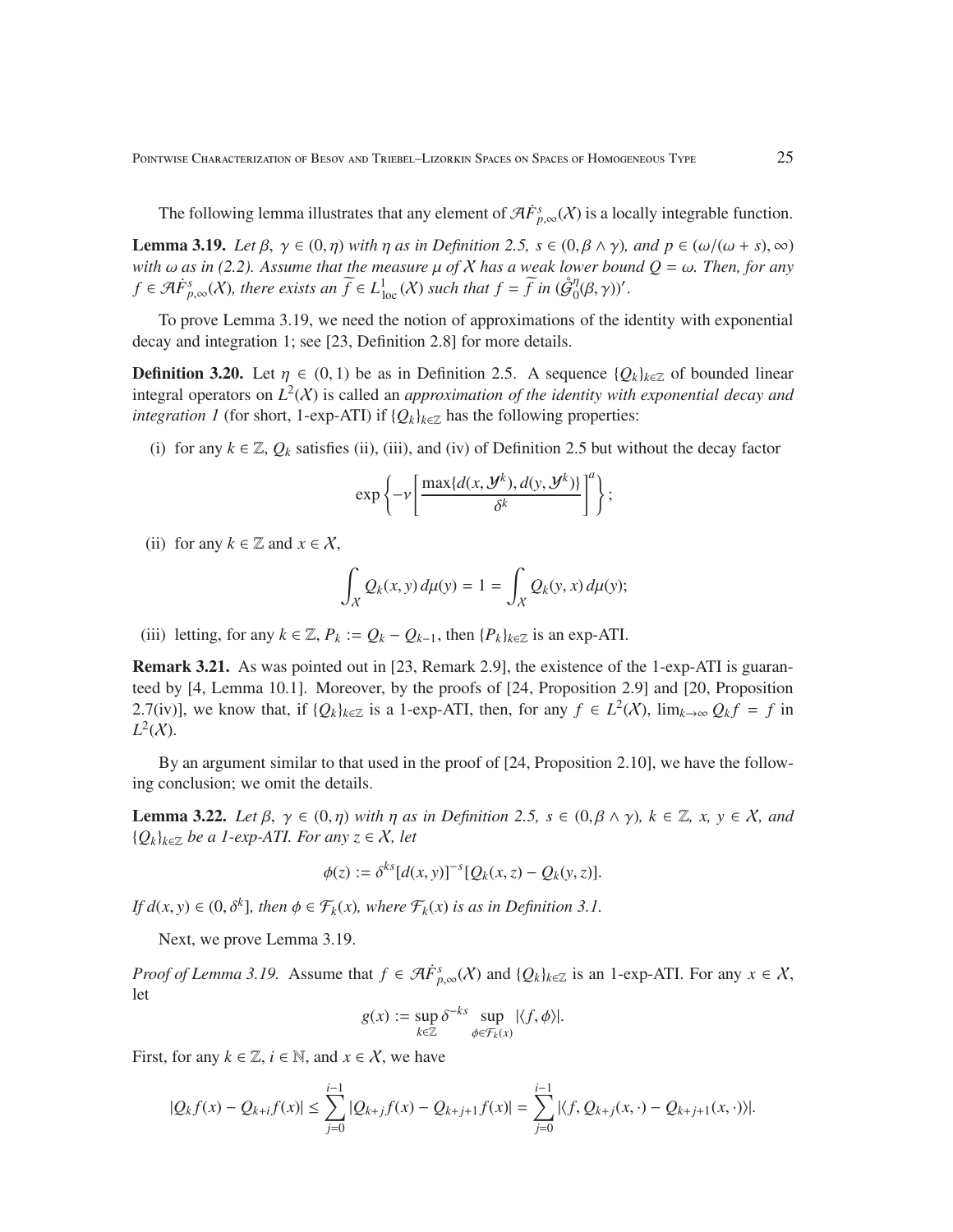Note that, by (2.6) and (2.7), we obtain, for any  $k \in \mathbb{Z}$ , and  $x \in \mathcal{X}$ ,

$$
Q_{k+j}(x,\cdot) - Q_{k+j+1}(x,\cdot) \in \mathcal{F}_{k+j+1}(x).
$$

From this, we deduce that

$$
|Q_k f(x) - Q_{k+i} f(x)| \le \sum_{j=0}^{i-1} \delta^{(k+j+1)s} g(x) \lesssim \delta^{ks} g(x). \tag{3.23}
$$

We now consider the case  $p \in (1, \infty)$  first. To this end, note that (3.23) implies that  $\{Q_k f Q_{k+i} f_{k \in \mathbb{N}}$  is a Cauchy sequence in  $L^p(X)$ . By the completeness of  $L^p(X)$ , we find that there exists an  $f_k \in L^p(X)$  such that

$$
\lim_{i \to \infty} (Q_k f - Q_{k+i} f) = f_k
$$

both in  $L^p(X)$  and pointwise. Observe that, for any  $k, k' \in \mathbb{Z}$ , we have

$$
f_k = \lim_{i \to \infty} (Q_k f - Q_{k+i} f) = Q_k f - Q_{k'} f + \lim_{i \to \infty} (Q_{k'} f - Q_{k+i} f)
$$
  
=  $Q_k f - Q_{k'} f + f_{k'}$ 

both in  $L^p(X)$  and pointwise. Let  $\widetilde{f} := Q_0 f - f_0$ . Then, by this, we conclude that  $\widetilde{f} \in L^1_{loc}(X)$  and, for any  $k \in \mathbb{Z}$ ,  $\widetilde{f} = Q_k f - f_k$ . On the other hand, since  $Q_k f \to f$  in  $(\mathcal{G}_0^{\eta})$  $\psi_0^{\eta}(\beta, \gamma)$ <sup>'</sup> as  $k \to \infty$ , it follows that, for any  $\psi \in \mathring{\mathcal{G}}_0^{\eta}$  $\int_0^{\eta}(\beta,\gamma),$ 

$$
\langle \widetilde{f}, \psi \rangle = \int_X \widetilde{f}(x)\psi(x) d\mu(x)
$$
  
= 
$$
\int_X \left\{ Q_0 f(x) - \lim_{i \to \infty} [Q_0 f(x) - Q_i f(x)] \right\} \psi(x) d\mu(x)
$$
  
= 
$$
\int_X Q_0 f(x) \psi(x) d\mu(x) - \lim_{i \to \infty} \int_X [Q_0 f(x) - Q_i f(x)] \psi(x) d\mu(x)
$$
  
= 
$$
\lim_{i \to \infty} \int_X Q_i f(x) \psi(x) d\mu(x) = \lim_{i \to \infty} \langle Q_i f, \psi \rangle = \langle f, \psi \rangle,
$$

which completes the proof of this lemma in the case when  $p \in (1, \infty)$ .

Next, we consider the case  $p \in (\omega/(\omega + s), 1]$ . For any  $x, y \in X$ , let  $k_0 \in \mathbb{Z}$  be such that  $\delta^{k_0+1} < d(x, y) \leq \delta^{k_0}$ . Then, by Lemma 3.22 and (3.23), we know that, for any  $k \in \mathbb{Z}$  with  $k > k_0$ ,

$$
|Q_k f(x) - Q_k f(y)| \le |Q_k f(x) - Q_{k_0} f(x)| + |Q_{k_0} f(x) - Q_{k_0} f(y)|
$$
  
+ |Q\_{k\_0} f(y) - Q\_k f(y)|  

$$
\lesssim \delta^{k_0 s} [g(x) + g(y)] \lesssim [d(x, y)]^s [g(x) + g(y)].
$$
(3.24)

On the other hand, we find that, for any  $k \in \mathbb{Z}$  with  $k \leq k_0$ ,

$$
|Q_k f(x) - Q_k f(y)| = [d(x, y)]^s \delta^{-ks} \left\langle f, \delta^{ks} [d(x, y)]^{-s} [Q_k(x, \cdot) - Q_k(y, \cdot)] \right\rangle.
$$

Note that, due to  $k \leq k_0$ , then  $d(x, y) \leq \delta^k$ . From this and Lemma 3.22, we deduce that

$$
\delta^{ks}[d(x, y)]^{-s}[Q_k(x, \cdot) - Q_k(y, \cdot)] \in \mathcal{F}_k(x),
$$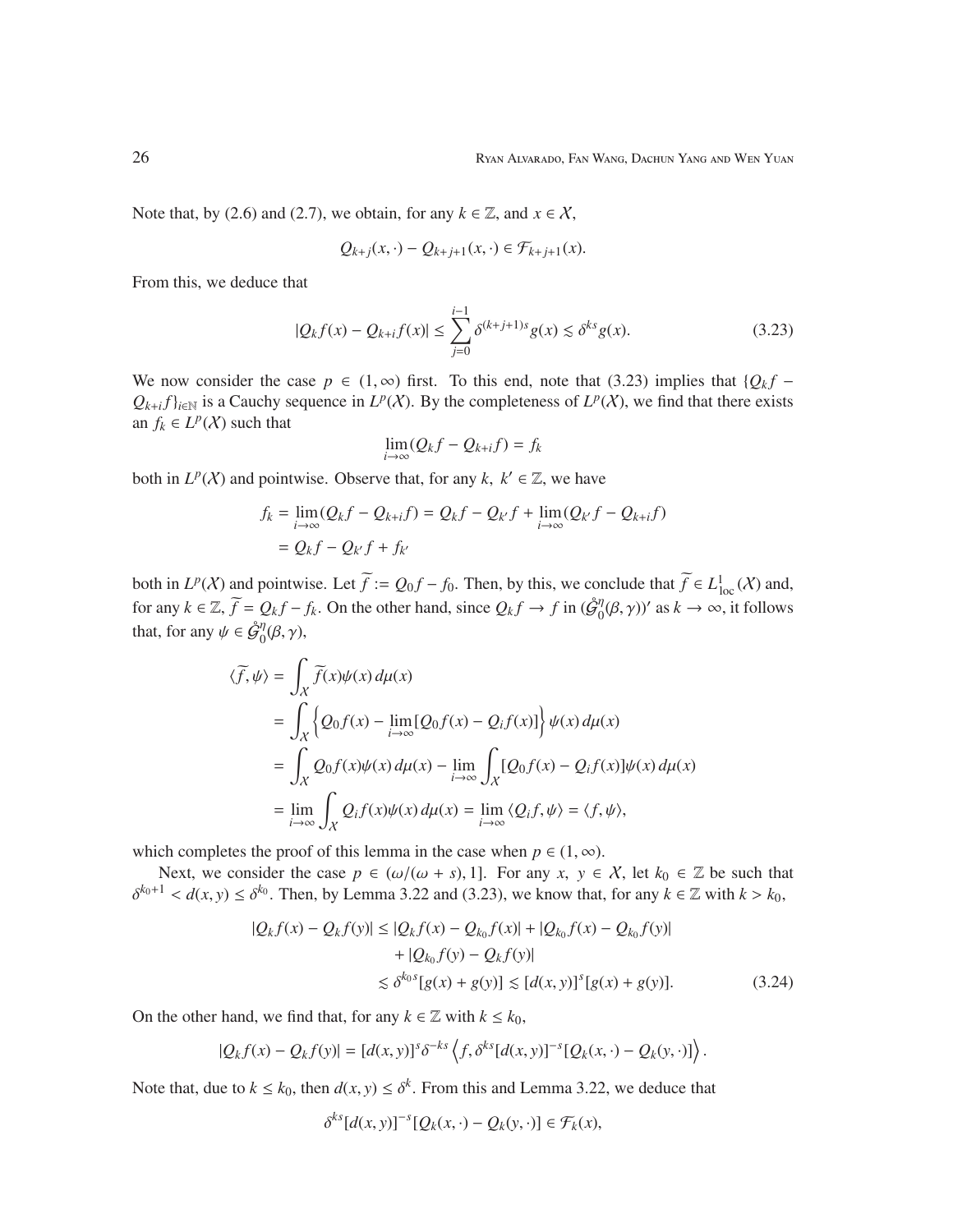which implies that

$$
|Q_k f(x) - Q_k f(y)| \le [d(x, y)]^s [g(x) + g(y)].
$$
\n(3.25)

Combining (3.24) and (3.25), we know that, for any  $k \in \mathbb{Z}$ ,

$$
|Q_k f(x) - Q_k f(y)| \le [d(x, y)]^s [g(x) + g(y)].
$$
\n(3.26)

Moreover, by  $f \in \mathcal{A}F^s_{p,\infty}(\mathcal{X})$ , we know that  $g \in L^p(\mathcal{X})$ . From this and (3.26), we further deduce that, for any  $k \in \mathbb{Z}$ ,

$$
Q_k f \in \dot{M}^{s,p}(X)
$$
 and  $||Q_k f||_{\dot{M}^{s,p}(X)} \lesssim ||g||_{L^p(X)} \sim ||f||_{\mathcal{A}F^s_{p,\infty}(X)}$ .

By this and Corollary 3.14, we find that, for any  $k \in \mathbb{Z}$ , there exists a constant  $C_k$  such that

$$
Q_k f - C_k \in L^{p^*}(X)
$$
 and  $||Q_k f - C_k||_{L^{p^*}(X)} \lesssim ||Q_k f||_{\dot{M}^{s,p}(X)} \lesssim ||f||_{\mathcal{A}^{F^s}_{p,\infty}(X)}.$ 

From this and the weak compactness property of  $L^{p^*}(\mathcal{X})$  (recall that  $p^* > 1$  in this case), we deduce that there exist a subsequence  $\{Q_{k_j}f - C_{k_j}\}_{j \in \mathbb{N}}$  and a function  $\widetilde{f} \in L^{p^*}(\mathcal{X})$  such that

$$
\widetilde{f} = \lim_{j \to \infty} [Q_{k_j} f - C_{k_j}]
$$

both weakly in  $L^{p^*}(X)$  and also in  $(\mathcal{G}_0^n)$  $\int_0^{\eta} (\beta, \gamma)$ '. Besides, by (3.23), we find that, for any *j*,  $j' \in \mathbb{N}$ ,  $Q_{k_j}f - Q_{k_{j'}}f \in L^p(\mathcal{X})$  and  $[Q_{k_j}f - C_{k_j}] - [Q_{k_{j'}}f - C_{k_{j'}}] \in L^{p^*}(\mathcal{X})$ , which further implies that  $C_{k_j} = C_{k_{j'}}$ . By the fact that  $Q_{k_j} f \to f$  in ( $\hat{\mathcal{G}}_0^{\eta}$  $\eta_0^{\eta}(\beta, \gamma)$  as  $j \to \infty$ , we conclude that

$$
f = f - C_{k_0} = \lim_{j \to \infty} [Q_{k_j}f - C_{k_j}] = f
$$

in  $(\hat{\mathcal{G}}_0^{\eta})$  $\int_0^{\eta} (\beta, \gamma)$ '. This finishes the proof of Lemma 3.19.

We now present the proof of Theorem 3.10.

*Proof of Theorem 3.10.* By similarity, we only prove (i). We first show  $\dot{M}^s_{p,q}(X) \subset \mathcal{A}F^s_{p,q}(X)$ . To this end, fix  $u \in \dot{M}_{p,q}^s(\mathcal{X})$  and recall that *u* is locally integrable on X by Corollary 3.13. With this in mind, we consider five cases on *p* and *q*.

*Case 1)*  $p \in (1, \infty)$  and  $q \in (1, \infty)$ . In this case, we only consider the case  $q \in (1, \infty)$ , because the proof of the case  $q = \infty$  is similar to that of  $q \in (1, \infty)$ . Choose  $\{g_k\}_{k \in \mathbb{Z}} \in \mathbb{D}^s(u)$  such that

$$
\left\|\left(\sum_{k=-\infty}^\infty g_k^q\right)^{\frac{1}{q}}\right\|_{L^p(X)}\lesssim \|u\|_{\dot{M}^s_{p,q}(X)}.
$$

Then we have, for any  $k \in \mathbb{Z}$ ,  $x \in \mathcal{X}$ , and  $\phi \in \mathcal{F}_k(x)$ ,

$$
|\langle u, \phi \rangle| = \left| \int_X \phi(y) u(y) \, d\mu(y) \right| = \left| \int_X \phi(y) \left[ u(y) - u_{B(x, \delta^k)} \right] \, d\mu(y) \right|
$$
  

$$
\leq \int_X D_\gamma \left( x, y; \delta^k \right) \left| u(y) - u_{B(x, \delta^k)} \right| \, d\mu(y)
$$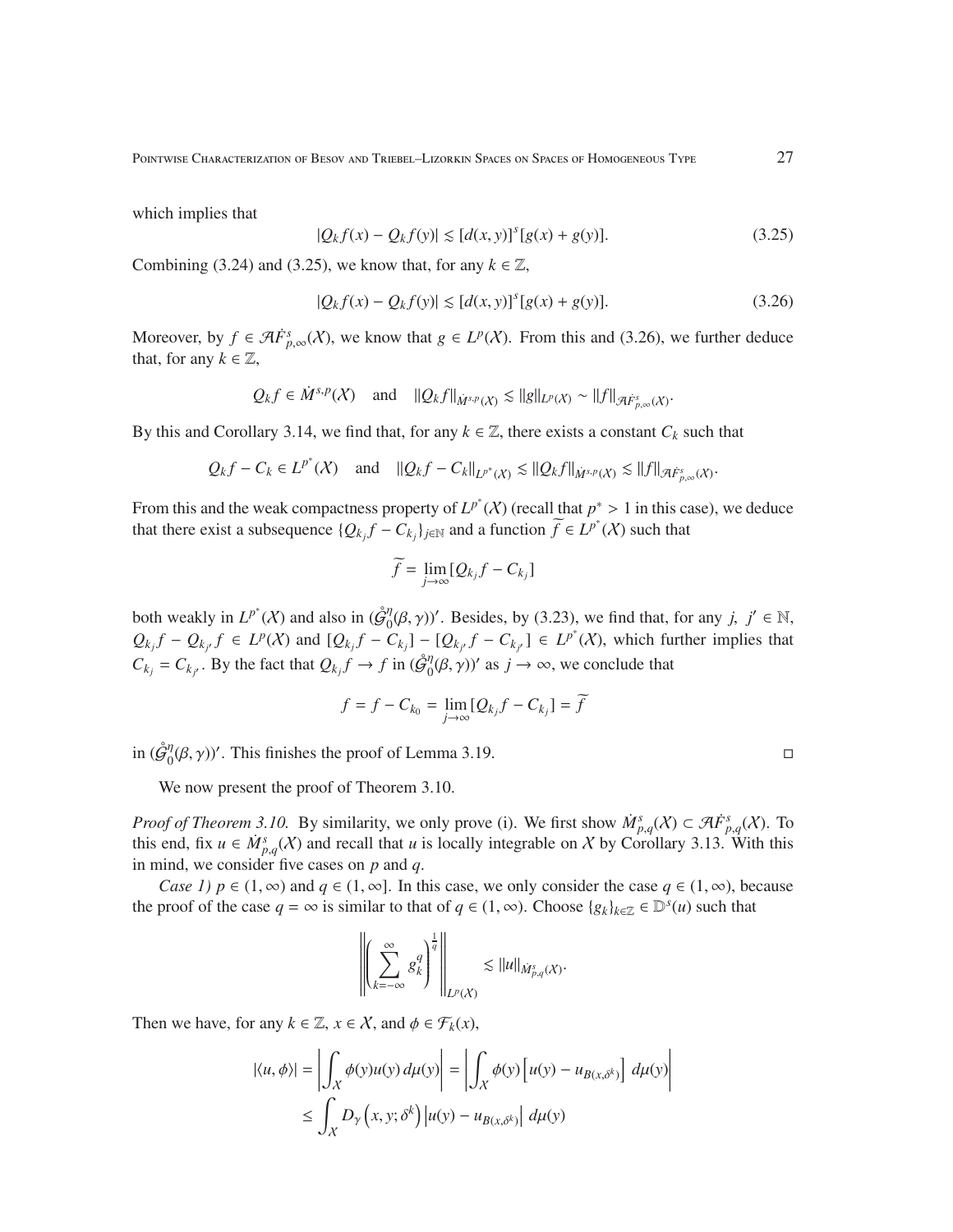$$
\lesssim \sum_{j=0}^{\infty} \delta^{j\gamma} \int_{B(x,\delta^{k-j})} \left| u(y) - u_{B(x,\delta^k)} \right| \, d\mu(y),
$$

where  $D_{\gamma}(x, y; \delta^k)$  is as in (2.3). Notice that, for any  $k \in \mathbb{Z}$ ,  $j \in \mathbb{Z}_+$ , and  $x \in \mathcal{X}$ ,

$$
\int_{B(x,\delta^{k-j})} |u(y) - u_{B(x,\delta^{k})}| d\mu(y) \n= \int_{B(x,\delta^{k-j})} |u(y) - u_{B(x,\delta^{k-1})} + u_{B(x,\delta^{k-1})} - u_{B(x,\delta^{k})}| d\mu(y) \n\leq \int_{B(x,\delta^{k-j})} |u(y) - u_{B(x,\delta^{k-1})}| d\mu(y) + \frac{1}{V_{\delta^{k}}(x)} \int_{B(x,\delta^{k})} |u(y) - u_{B(x,\delta^{k-1})}| d\mu(y) \n\leq \int_{B(x,\delta^{k-j})} |u(y) - u_{B(x,\delta^{k-1})}| d\mu(y) + \int_{B(x,\delta^{k-1})} |u(y) - u_{B(x,\delta^{k-1})}| d\mu(y) \n\leq \sum_{i=0}^{j} \int_{B(x,\delta^{k-i})} |u(y) - u_{B(x,\delta^{k-i})}| d\mu(y).
$$

Combining the above two inequalities, we obtain, for any  $k \in \mathbb{Z}$ ,

$$
|\langle u, \phi \rangle| \leq \sum_{j=0}^{\infty} \delta^{j\gamma} \sum_{i=0}^{j} \int_{B(x, \delta^{k-i})} |u(y) - u_{B(x, \delta^{k-i})}| d\mu(y)
$$
  

$$
\sim \sum_{i=0}^{\infty} \sum_{j=i}^{\infty} \delta^{j\gamma} \int_{B(x, \delta^{k-i})} |u(y) - u_{B(x, \delta^{k-i})}| d\mu(y)
$$
  

$$
\leq \sum_{i=0}^{\infty} \delta^{i\gamma} \int_{B(x, \delta^{k-i})} |u(y) - u_{B(x, \delta^{k-i})}| d\mu(y).
$$
 (3.27)

From this and Lemma 3.16 (see also Remark 3.17), we deduce that, for any  $k \in \mathbb{Z}$ ,

$$
|\langle u, \phi \rangle| \lesssim \sum_{i=0}^{\infty} \delta^{i\gamma} \delta^{(k-i)s} \sum_{j=k-i-3}^{k-i-1} \int_{B(x,\delta^{k-i-2})} g_j(y) d\mu(y)
$$
  

$$
\lesssim \delta^{ks} \sum_{j=-\infty}^{k} \sum_{i=k-j-3}^{k-j-1} \delta^{i(\gamma-s)} \int_{B(x,\delta^{k-i-2})} g_j(y) d\mu(y)
$$
  

$$
\lesssim \delta^{k\gamma} \sum_{j=-\infty}^{k} \delta^{-j(\gamma-s)} \int_{B(x,\delta^{j-2})} g_j(y) d\mu(y) \lesssim \delta^{k\gamma} \sum_{j=-\infty}^{k} \delta^{-j(\gamma-s)} M(g_j)(x).
$$
 (3.28)

By this, the Hölder inequality, and Lemma 3.9, we conclude that

$$
\|u\|_{\mathcal{A}\dot{F}^{s}_{p,q}(X)}\lesssim\left\|\left\{\sum_{k=-\infty}^{\infty}\delta^{-ksq}\left[\delta^{k\gamma}\sum_{j=-\infty}^{k}\delta^{-j(\gamma-s)}M(g_{j})\right]^{q}\right\}^{1/q}\right\|_{L^{p}(X)}
$$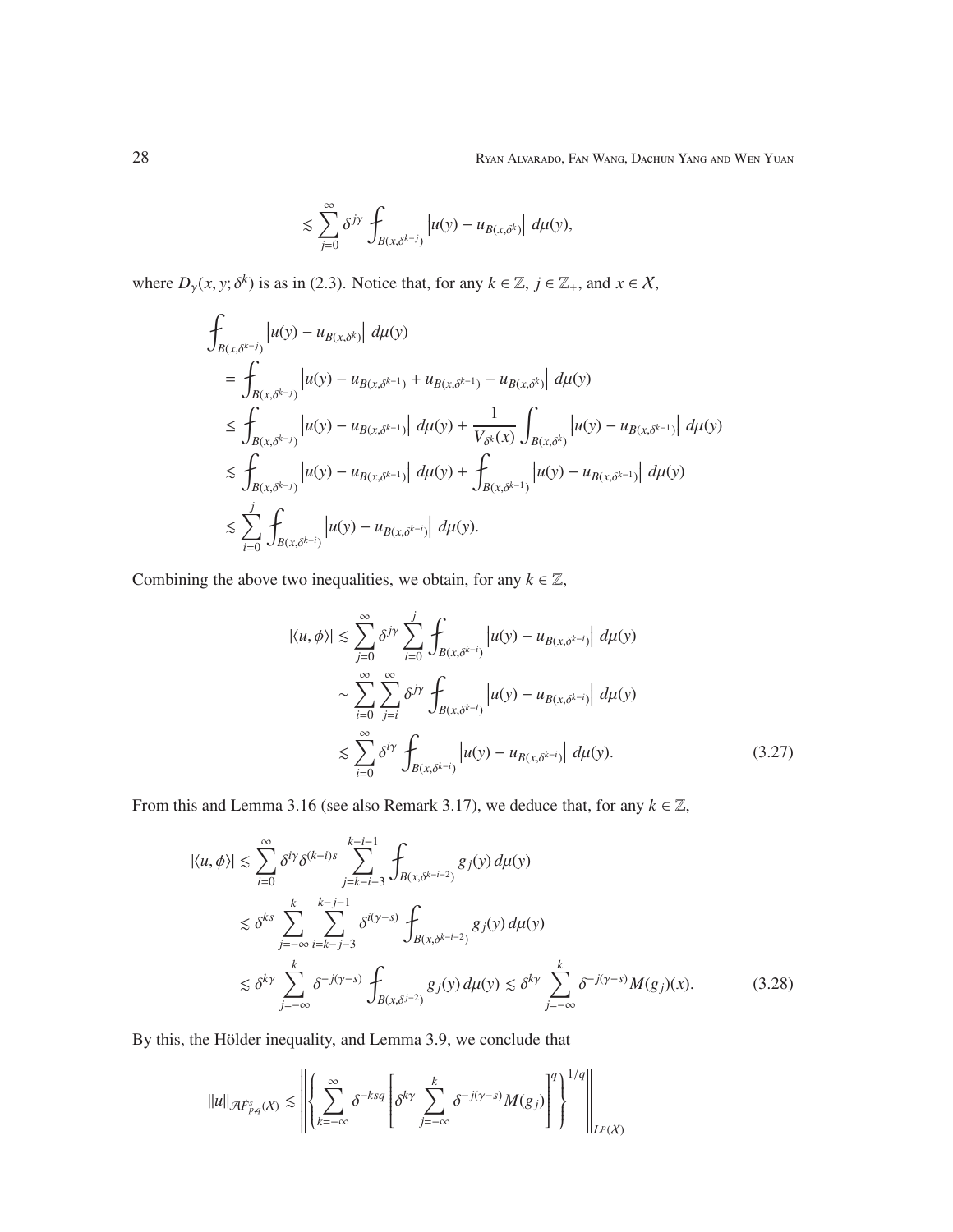Pointwise Characterization of Besov and Triebel–Lizorkin Spaces on Spaces of Homogeneous Type 29

$$
\lesssim \left\| \left\{ \sum_{k=-\infty}^{\infty} \delta^{k(\gamma-s)} \sum_{j=-\infty}^{k} \delta^{-j(\gamma-s)} [M(g_j)]^q \right\}^{1/q} \right\|_{L^p(X)} \lesssim \left\| \left\{ \sum_{j=-\infty}^{\infty} [M(g_j)]^q \right\}^{1/q} \right\|_{L^p(X)} \lesssim \left\| \left\{ \sum_{j=-\infty}^{\infty} g_j^q \right\}^{1/q} \right\|_{L^p(X)} \lesssim \|u\|_{\dot{M}_{p,q}^s(X)},
$$

which is the desired estimate in this case.

*Case 2)*  $p \in (1, \infty)$  and  $q \in (\omega/(\omega + s), 1]$ . In this case, choose  $\{g_k\}_{k \in \mathbb{Z}} \in \mathbb{D}^s(u)$  as in Case 1). Recall that we may assume  $A_0 \delta^{p/\omega} < 1$ . As such, combining (3.27) and Lemma 3.18 [with  $p = \omega/(\omega + \varepsilon) < 1$ , we find that for any fixed  $\varepsilon$ ,  $\varepsilon' \in (0, s)$  with  $\varepsilon < \varepsilon'$ , there holds true

$$
|\langle u, \phi \rangle| \leq \sum_{i=0}^{\infty} \delta^{i\gamma} \delta^{(k-i)\varepsilon'} \sum_{j=k-i-2}^{\infty} \delta^{j(s-\varepsilon')} \left\{ \int_{B(x,\delta^{k-i-1})} [g_j(y)]^{\frac{\omega}{\omega+\varepsilon}} d\mu(y) \right\}^{\frac{\omega+\varepsilon}{\omega}} \n\leq \delta^{k\varepsilon'} \sum_{j=-\infty}^{k-2} \delta^{j(s-\varepsilon')} \left[ M \left( [g_j(x)]^{\frac{\omega}{\omega+\varepsilon}} \right] \right]^{\frac{\omega}{\omega}} \sum_{i=k-j-2}^{\infty} \delta^{i(y-\varepsilon')} \n+ \delta^{k\varepsilon'} \sum_{j=k-1}^{\infty} \delta^{j(s-\varepsilon')} \left[ M \left( [g_j(x)]^{\frac{\omega}{\omega+\varepsilon}} \right] \right]^{\frac{\omega+\varepsilon}{\omega}} \sum_{i=0}^{\infty} \delta^{i(y-\varepsilon')} \n\leq \delta^{k\gamma} \sum_{j=-\infty}^{k-2} \delta^{j(s-\gamma)} \left[ M \left( [g_j(x)]^{\frac{\omega}{\omega+\varepsilon}} \right] \right]^{\frac{\omega+\varepsilon}{\omega}} + \delta^{k\varepsilon'} \sum_{j=k-1}^{\infty} \delta^{j(s-\varepsilon')} \left[ M \left( [g_j(x)]^{\frac{\omega}{\omega+\varepsilon}} \right] \right]^{\frac{\omega+\varepsilon}{\omega}}.
$$
\n(3.29)

Choosing  $\varepsilon \in (0, s)$  such that  $\frac{\omega}{\omega+s} < \frac{\omega}{\omega+\varepsilon} < q$ , and using (3.29), (3.1) (with  $\theta = q$ ), and Lemma 3.9, we conclude that

$$
||u||_{\mathcal{A}\dot{F}_{p,q}^{s}(X)} \lesssim \left\| \left( \sum_{k=-\infty}^{\infty} \delta^{-ksq} \left\{ \delta^{ky} \sum_{j=-\infty}^{k-2} \delta^{j(s-\gamma)} \left[ M \left( [g_j]_{\frac{\omega}{\omega+\varepsilon}} \right] \right]^{\frac{\omega}{\omega}} \right\}^{\frac{\omega}{\omega+\varepsilon}} \right\|_{L^{p}(X)}^{q} \right\|_{L^{p}(X)}^{q}
$$
  

$$
\lesssim \left\| \left\{ \sum_{k=-\infty}^{\infty} \delta^{-ksq} \delta^{kyq} \sum_{j=-\infty}^{k-2} \delta^{j(s-\gamma)q} \left[ M \left( [g_j]_{\frac{\omega}{\omega+\varepsilon}} \right] \right]^{\frac{\omega}{\omega}} \right\}^{1/q} \right\|_{L^{p}(X)}^{1/q}
$$
  

$$
+ \left\| \left\{ \sum_{k=-\infty}^{\infty} \delta^{-ksq} \delta^{k\gamma q} \sum_{j=k-1}^{\infty} \delta^{j(s-\gamma)q} \left[ M \left( [g_j]_{\frac{\omega}{\omega+\varepsilon}} \right] \right]^{\frac{(\omega+\varepsilon)q}{\omega}} \right\}^{1/q} \right\|_{L^{p}(X)}^{1/q}
$$
  

$$
\lesssim \left\| \left\{ \sum_{j=-\infty}^{\infty} \left[ M \left( [g_j]_{\frac{\omega}{\omega+\varepsilon}} \right] \right]^{\frac{(\omega+\varepsilon)q}{\omega}} \right\}^{1/q} \right\|_{L^{p}(X)} \lesssim \left\| \left\{ \sum_{j=-\infty}^{\infty} g_j^q \right\}^{1/q} \right\|_{L^{p}(X)}
$$
  

$$
\lesssim ||u||_{\dot{M}_{p,q}^{s}(X)}.
$$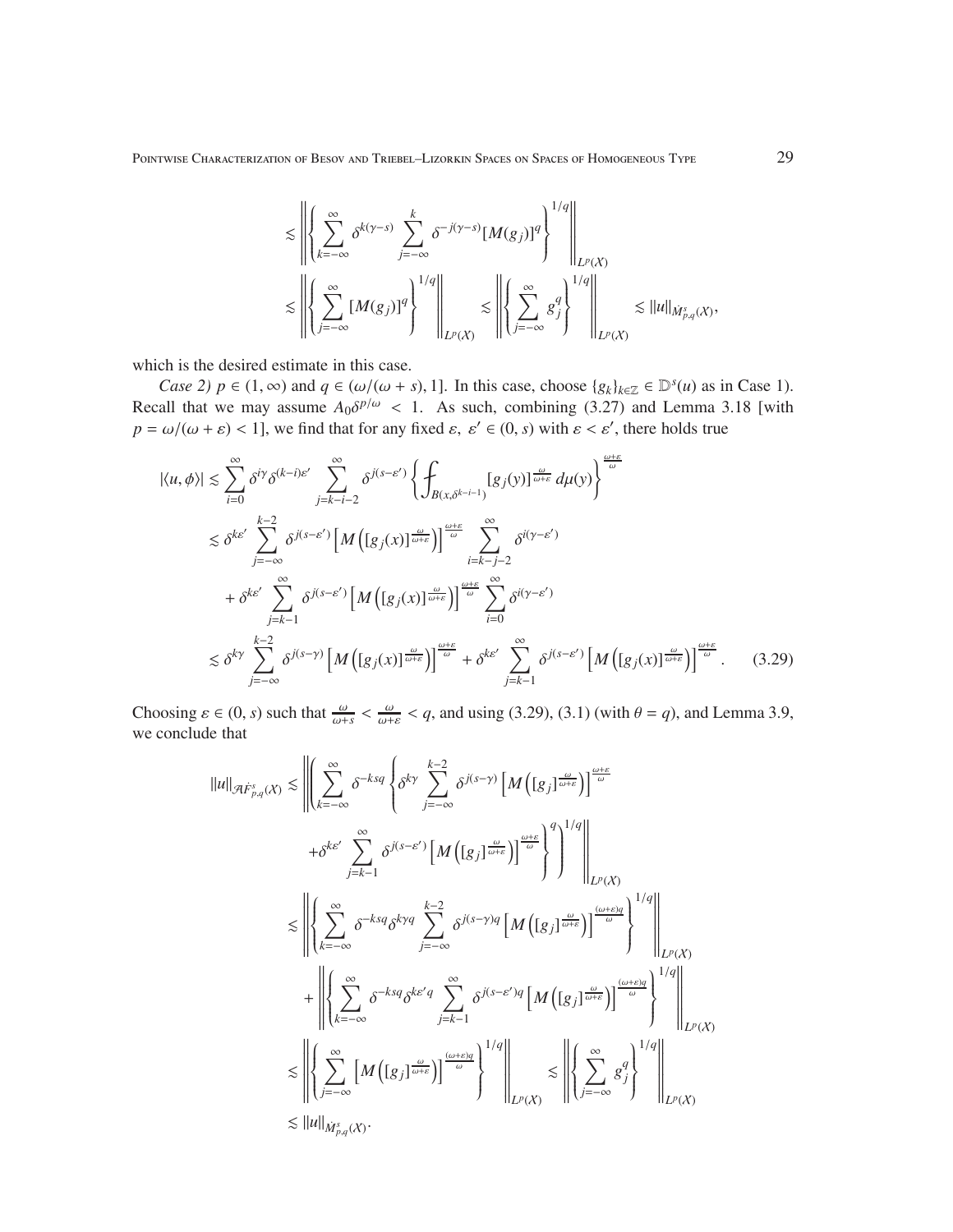This is the desired estimate in this case.

*Case 3)*  $p \in (\omega/(\omega + s), 1]$  and  $q \in (\omega/(\omega + s), \infty]$ . In this case, the proof of Theorem 3.10 is similar to that of Case 2); the details are omitted.

*Case 4)*  $p = \infty$  and  $q \in (1, \infty]$ . In this case, we only consider the case  $q \in (1, \infty)$  because the proof of the case  $q = \infty$  is similar to that of  $q \in (1, \infty)$ . Choose  $\{g_k\}_{k \in \mathbb{Z}} \in \mathbb{D}^s(u)$  such that

$$
\sup_{k \in \mathbb{Z}} \sup_{x \in \mathcal{X}} \left\{ \sum_{j=k}^{\infty} \int_{B(x,\delta^k)} [g_j(y)]^q \, d\mu(y) \right\}^{\frac{1}{q}} \lesssim ||u||_{\dot{M}^s_{\infty,q}(\mathcal{X})}.
$$
\n(3.30)

By (3.28) and the Hölder inequality, we know that, for any  $l \in \mathbb{Z}$  and  $x \in \mathcal{X}$ ,

$$
\int_{B(x,2A_0C_0\delta^I)} \sum_{k=1}^{\infty} \delta^{-ksq} \sup_{\phi \in \mathcal{F}_k(z)} |\langle u, \phi \rangle|^q d\mu(z)
$$
\n
$$
\lesssim \int_{B(x,2A_0C_0\delta^I)} \sum_{k=1}^{\infty} \delta^{-ksq} \left[ \delta^{k\gamma} \sum_{j=-\infty}^k \delta^{-j(\gamma-s)} \int_{B(z,\delta^{j-2})} g_j(y) d\mu(y) \right]^q d\mu(z)
$$
\n
$$
\lesssim \int_{B(x,2A_0C_0\delta^I)} \sum_{k=1}^{\infty} \delta^{k(\gamma-s)} \sum_{j=-\infty}^k \delta^{-j(\gamma-s)} \left[ \int_{B(z,\delta^{j-2})} g_j(y) d\mu(y) \right]^q d\mu(z)
$$
\n
$$
\lesssim \int_{B(x,2A_0C_0\delta^I)} \sum_{k=1}^{\infty} \delta^{k(\gamma-s)} \sum_{j=-\infty}^{l-1} \delta^{-j(\gamma-s)} \left[ \int_{B(z,\delta^{j-2})} g_j(y) d\mu(y) \right]^q d\mu(z)
$$
\n
$$
+ \int_{B(x,2A_0C_0\delta^I)} \sum_{k=1}^{\infty} \delta^{k(\gamma-s)} \sum_{j=l}^k \delta^{-j(\gamma-s)} \left[ \int_{B(z,\delta^{j-2})} g_j(y) d\mu(y) \right]^q d\mu(z)
$$
\n=: Y<sub>1</sub> + Y<sub>2</sub>.

To estimate Y<sub>1</sub>, by the Hölder inequality with exponent  $q > 1$ , and (3.30), we find that, for any  $j \in \mathbb{Z}$  and  $z \in \mathcal{X}$ ,

$$
\left[\oint_{B(z,\delta^{j-2})}g_j(y)\,d\mu(y)\right]^q\leq \int_{B(z,\delta^{j-2})}[g_j(y)]^q\,d\mu(y)\lesssim \|u\|_{\dot{M}^s_{\infty,q}(X)}^q.
$$

From this, we further deduce that

$$
\mathrm{Y}_1 \lesssim \|u\|_{\dot{M}^s_{\infty,q}(X)}^q \int_{B(x,2A_0C_0\delta^l)} \sum_{k=l}^\infty \delta^{k(\gamma-s)} \sum_{j=-\infty}^{l-1} \delta^{-j(\gamma-s)} \, d\mu(z) \lesssim \|u\|_{\dot{M}^s_{\infty,q}(X)}^q.
$$

To estimate Y<sub>2</sub>, note that, for any  $j \in \mathbb{Z}$  with  $j \ge l$ ,  $z \in B(x, 2A_0C_0\delta^l)$ , and  $y \in B(z, \delta^{j-2})$ , we have

$$
d(y, x) \le A_0[d(y, z) + d(z, x)] < A_0 \delta^{j-2} + 2A_0^2 C_0 \delta^l \le (A_0 \delta + 2A_0^2 C_0 \delta^3) \delta^{l-3} \le \delta^{l-3},
$$

which further implies that

$$
\mathbf{Y}_2 \lesssim \int_{B(x,2A_0C_0\delta^l)} \sum_{k=l}^{\infty} \delta^{k(\gamma-s)} \sum_{j=l}^k \delta^{-j(\gamma-s)} \left[ \int_{B(z,\delta^{j-2})} g_j(y) \mathbf{1}_{B(x,\delta^{l-3})}(y) \, d\mu(y) \right]^q \, d\mu(z)
$$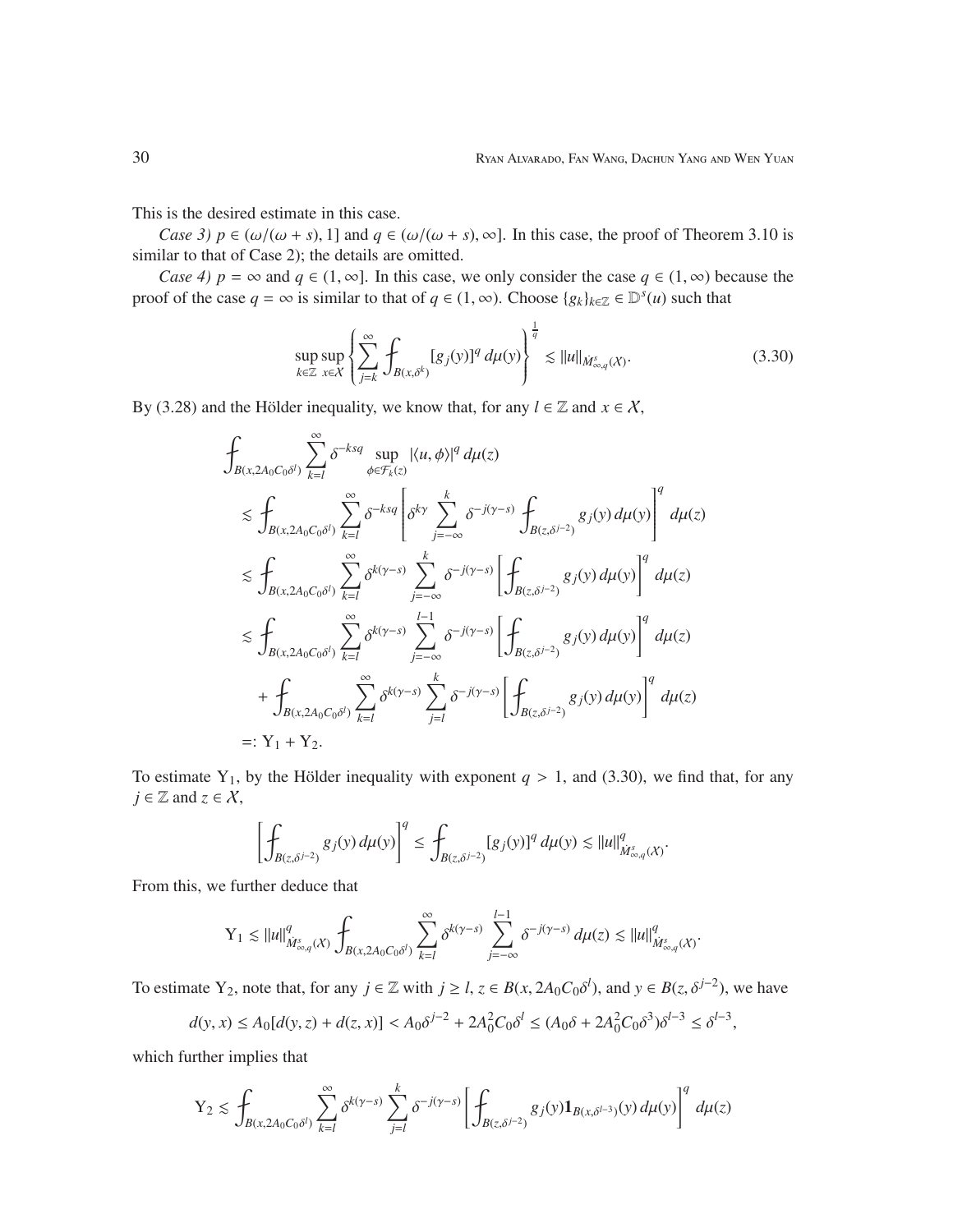POINTWISE CHARACTERIZATION OF BESOV AND TRIEBEL–LIZORKIN SPACES ON SPACES OF HOMOGENEOUS TYPE  $31$ 

$$
\begin{split} &\lesssim \int_{B(x,2A_0C_0\delta^l)}\sum_{k=l}^{\infty}\delta^{k(\gamma-s)}\sum_{j=l}^k\delta^{-j(\gamma-s)}\left[M\left(g_j\mathbf{1}_{B(x,\delta^{l-3})}\right)(z)\right]^q\,d\mu(z)\\ &\lesssim \sum_{j=l}^{\infty}\int_{B(x,2A_0C_0\delta^l)}\left[M\left(g_j\mathbf{1}_{B(x,\delta^{l-3})}\right)(z)\right]^q\,d\mu(z)\\ &\lesssim \sum_{j=l}^{\infty}\int_{B(x,2A_0C_0\delta^l)}\left[g_j(z)\mathbf{1}_{B(x,\delta^{l-3})}(z)\right]^q\,d\mu(z)\\ &\lesssim \sum_{j=l-3}^{\infty}\int_{B(x,\delta^{l-3})}\left[g_j(z)\right]^q\,d\mu(z)\lesssim \|u\|_{\dot{M}_{\infty,q}^s(X)}^q. \end{split}
$$

Combining the estimates of Y<sub>1</sub> and Y<sub>2</sub>, we conclude that, for any  $l \in \mathbb{Z}$  and  $x \in \mathcal{X}$ ,

$$
\int_{B(x,2A_0C_0\delta^l)} \sum_{k=l}^{\infty} \delta^{-ksq} \sup_{\phi\in \mathcal{F}_k(z)} |\langle u,\phi\rangle|^q\, d\mu(z)\lesssim \|u\|_{\dot{M}^s_{\infty,q}(X)}^q,
$$

which, together with Lemma 2.4(iii), implies the desired estimate in this case.

*Case 5)*  $p = \infty$  and  $q \in (\omega/(\omega + s), 1]$ . In this case, choose  $\{g_k\}_{k \in \mathbb{Z}} \in \mathbb{D}^s(u)$  as in Case 4). Arguing as in (3.29), we have, for any fixed  $\varepsilon$ ,  $\varepsilon' \in (0, s)$  with  $\varepsilon < \varepsilon'$ ,

$$
\int_{B(x,2A_0C_0\delta^l)} \sum_{k=l}^{\infty} \delta^{-ksq} \sup_{\phi \in \mathcal{F}_k(z)} |\langle u, \phi \rangle|^q d\mu(z) \n\lesssim \int_{B(x,2A_0C_0\delta^l)} \sum_{k=l}^{\infty} \delta^{-ksq} \sum_{i=0}^{\infty} \delta^{iyq} \delta^{(k-i)\epsilon^l q} \n\times \sum_{j=k-i-2}^{\infty} \delta^{j(s-\epsilon^{\prime})q} \left\{ \int_{B(z,\delta^{k-i-1})} [g_j(y)]^{\frac{\omega}{\omega+\epsilon}} d\mu(y) \right\}^{\frac{(\omega+\epsilon)q}{\omega}} d\mu(z) \n\sim \int_{B(x,2A_0C_0\delta^l)} \sum_{k=l}^{\infty} \delta^{-ksq} \sum_{m=-\infty}^k \delta^{(k-m)\gamma q} \delta^{m\epsilon^{\prime}q} \n\times \sum_{j=m-2}^{\infty} \delta^{j(s-\epsilon^{\prime})q} \left\{ \int_{B(z,\delta^{m-1})} [g_j(y)]^{\frac{\omega}{\omega+\epsilon}} d\mu(y) \right\}^{\frac{(\omega+\epsilon)q}{\omega}} d\mu(z) \n\lesssim \int_{B(x,2A_0C_0\delta^l)} \sum_{m=-\infty}^{\infty} \delta^{(l \vee m)(\gamma-s)q} \delta^{m(\epsilon^{\prime}-\gamma)q} \n\times \sum_{j=m-2}^{\infty} \delta^{j(s-\epsilon^{\prime})q} \left\{ \int_{B(z,\delta^{m-1})} [g_j(y)]^{\frac{\omega}{\omega+\epsilon}} d\mu(y) \right\}^{\frac{(\omega+\epsilon)q}{\omega}} d\mu(z) \n\times \sum_{j=m-2}^{\infty} \delta^{j(s-\epsilon^{\prime})q} \left\{ \int_{B(z,\delta^{m-1})} [g_j(y)]^{\frac{\omega}{\omega+\epsilon}} d\mu(y) \right\}^{\frac{(\omega+\epsilon)q}{\omega}} d\mu(z) \n\times \sum_{j=m-2}^{\infty} \delta^{j(s-\epsilon^{\prime})q} \left\{ \int_{B(z,\delta^{m-1})} [g_j(y)]^{\frac{\omega}{\omega+\epsilon}} d\mu(y) \right\}^{\frac{(\omega+\epsilon)q}{\omega}} d\mu(z)
$$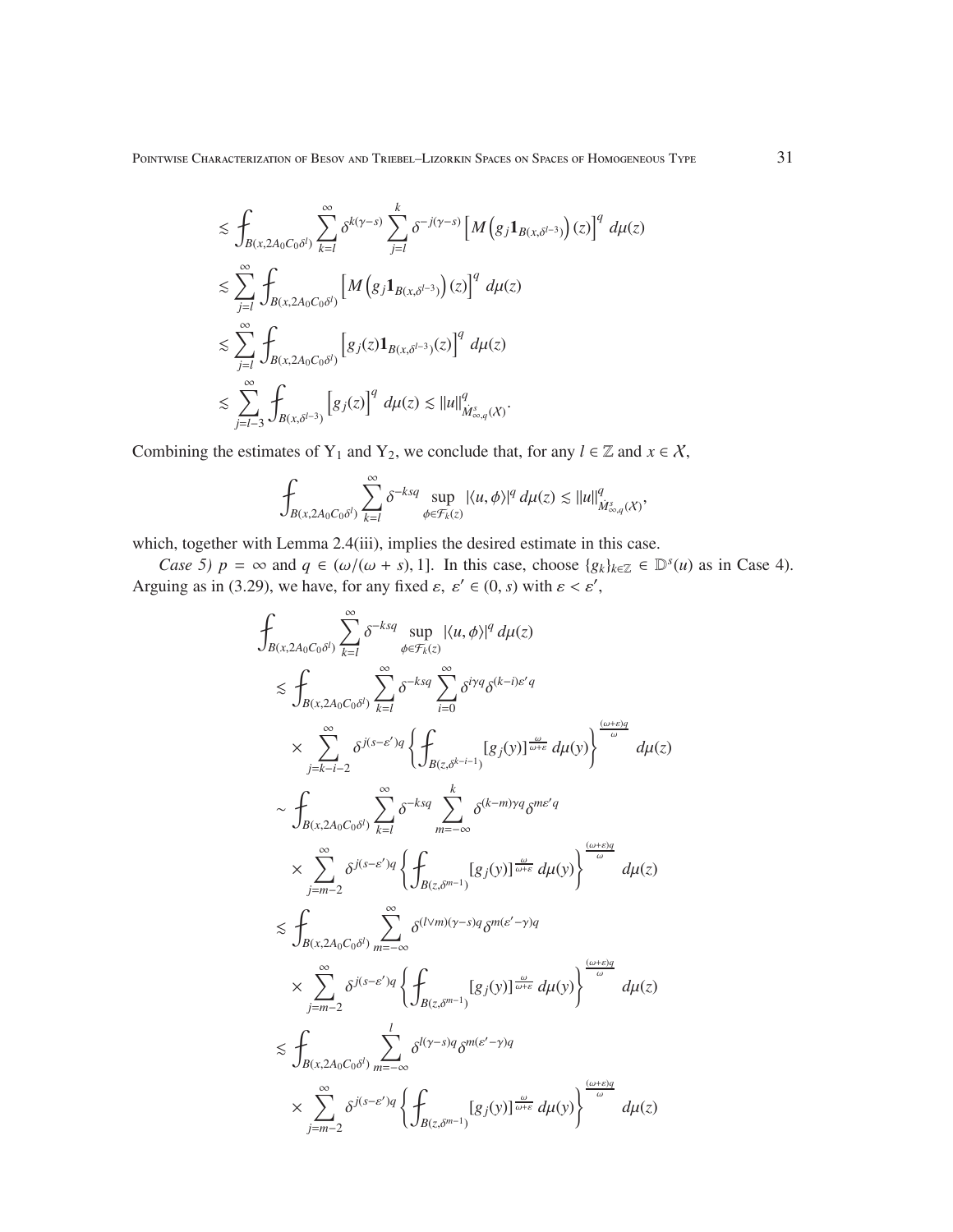+ 
$$
\oint_{B(x, 2A_0C_0\delta^l)} \sum_{m=l+1}^{\infty} \delta^{m(\varepsilon'-s)q} \cdots
$$
  
=: Y<sub>3</sub> + Y<sub>4</sub>.

To estimate Y<sub>3</sub>, choosing  $\varepsilon \in (0, s)$  such that  $\omega/(\omega + s) < \omega/(\omega + \varepsilon) < q$ , and using the Hölder inequality and (3.30), we find that, for any  $m \in \mathbb{Z}$  and  $z \in \mathcal{X}$ ,

$$
\left\{\int_{B(z,\delta^{m-1})}[g_j(y)]^{\frac{\omega}{\omega+\varepsilon}}\,d\mu(y)\right\}^{\frac{(\omega+\varepsilon)q}{\omega}}\leq \int_{B(z,\delta^{m-1})}[g_j(y)]^q\,d\mu(y)\lesssim \|u\|_{\dot{M}^s_{\infty,q}(X)}^q,
$$

which implies that

$$
Y_3 \lesssim \|u\|_{\dot{M}^s_{\infty,q}(X)}^q \sum_{m=-\infty}^l \delta^{l(\gamma-s)q} \delta^{m(\varepsilon'-\gamma)q} \sum_{j=m-2}^\infty \delta^{j(s-\varepsilon')q} \lesssim \|u\|_{\dot{M}^s_{\infty,q}(X)}^q.
$$

To estimate Y<sub>4</sub>, observe that, for any  $m \in \mathbb{Z}$  with  $m \geq l + 1$ ,  $z \in B(x, 2A_0C_0\delta^l)$ , and  $y \in B(z, \delta^{m-1})$ , we have

$$
d(y, x) \le A_0[d(y, z) + d(z, x)] < A_0 \delta^{m-2} + 2A_0^2 C_0 \delta^l \le (A_0 \delta + 2A_0^2 C_0 \delta^2) \delta^{l-2} \le \delta^{l-2},
$$

which further implies that

$$
\begin{split} \mathbf{Y}_{4} &\lesssim \int_{B(x,2A_{0}C_{0}\delta^{l})}\sum_{m=l+1}^{\infty}\delta^{m(\epsilon'-s)q}\sum_{j=m-2}^{\infty}\delta^{j(s-\epsilon')q}\\ &\times\left\{\int_{B(z,\delta^{m-1})}[g_{j}(y)\mathbf{1}_{B(x,\delta^{l-2})}(y)]^{\frac{\omega}{\omega+\epsilon}}d\mu(y)\right\}^{\frac{(\omega+\epsilon)q}{\omega}}d\mu(z)\\ &\lesssim \int_{B(x,2A_{0}C_{0}\delta^{l})}\sum_{m=l+1}^{\infty}\delta^{m(\epsilon'-s)q}\sum_{j=m-2}^{\infty}\delta^{j(s-\epsilon')q}\left\{M\left([g_{j}\mathbf{1}_{B(x,\delta^{l-2})}]^{\frac{\omega}{\omega+\epsilon}}\right)(z)\right\}^{\frac{(\omega+\epsilon)q}{\omega}}d\mu(z)\\ &\lesssim \int_{B(x,2A_{0}C_{0}\delta^{l})}\sum_{j=l-1}^{\infty}\left\{M\left([g_{j}\mathbf{1}_{B(x,\delta^{l-2})}]^{\frac{\omega}{\omega+\epsilon}}\right)(z)\right\}^{\frac{(\omega+\epsilon)q}{\omega}}d\mu(z)\\ &\lesssim \sum_{j=l-2}^{\infty}\int_{B(x,\delta^{l-2})}\left[g_{j}(z)\right]^{q}d\mu(z)\lesssim \|u\|_{M_{\infty,q}^{s}(\mathcal{X})}^{q}.\end{split}
$$

Combining the estimates of Y<sub>3</sub> and Y<sub>4</sub>, we conclude that, for any  $l \in \mathbb{Z}$  and  $x \in \mathcal{X}$ ,

$$
\int_{B(x,2A_0C_0\delta^l)} \sum_{k=l}^\infty \delta^{-ksq} \sup_{\phi\in\mathcal{F}_k(z)} |\langle u,\phi\rangle|^q\, d\mu(z)\lesssim \|u\|_{\dot{M}_{\infty,q}^s(X)}^q,
$$

which, together with Lemma 2.4(iii), implies the desired estimate in this case.

Thus, we have  $\dot{M}_{p,q}^s(X) \subset \mathcal{A}F_{p,q}^s(X)$ .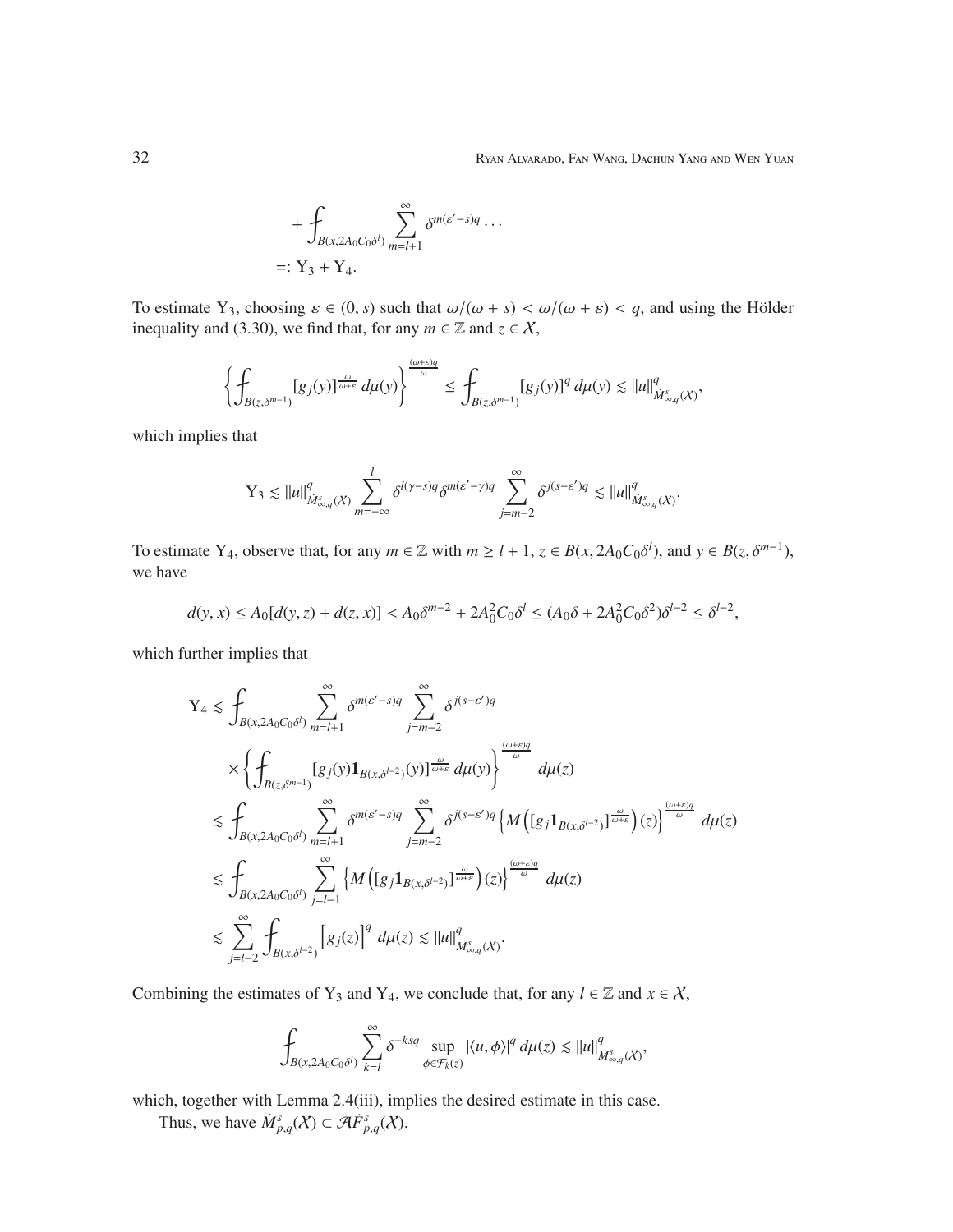We finally show  $\mathcal{A}F_{p,q}^{s}(\mathcal{X}) \subset \dot{M}_{p,q}^{s}(\mathcal{X})$ . Assume that  $f \in \mathcal{A}F_{p,q}^{s}(\mathcal{X})$ . By Lemma 3.19 and its proof, we know that there exist a subsequence  $\{Q_{k_j}f\}_{j\in\mathbb{N}}$  and a constant  $C \in \mathbb{R}$  such that, for almost every  $x \in \mathcal{X}$ ,  $\lim_{j \to \infty} Q_{k_j} f(x) = f(x) - C$ . For any  $k \in \mathbb{Z}$  and  $x \in \mathcal{X}$ , let

$$
g_k(x) := \delta^{-ks} \sup_{\phi \in \mathcal{F}_k(x)} |\langle f, \phi \rangle|.
$$

For almost every  $x, y \in \mathcal{X}$  and  $k_0 \in \mathbb{Z}$  satisfying  $\delta^{k_0+1} \leq d(x, y) < \delta^{k_0}$ , we can find a  $j_0 \in \mathbb{N}$ satisfying  $k_0 \leq k_{j_0}$  and we can estimate

$$
|f(x) - f(y)| = |f(x) - Q_{k_{j_0}}f(x) + Q_{k_{j_0}}f(x) - Q_{k_{j_0}}f(y) + Q_{k_{j_0}}f(y) - f(y)|
$$
  
\n
$$
\leq |Q_{k_{j_0}}f(x) - Q_{k_{j_0}}f(y)| + \sum_{j=j_0}^{\infty} [|Q_{k_{j+1}}f(x) - Q_{k_j}f(x)| + |Q_{k_{j+1}}f(x) - Q_{k_j}f(x)|]
$$
  
\n
$$
\leq \delta^{k_{j_0}}[g_{k_{j_0}}(x) + g_{k_{j_0}}(y)] + \sum_{k=k_0}^{\infty} [|Q_{k+1}f(x) - Q_{k}f(x)| + |Q_{k+1}f(x) - Q_{k}f(x)|]
$$
  
\n
$$
\leq 2 \sum_{k=k_0}^{\infty} \delta^{k_{j}}[g_{k}(x) + g_{k}(y)].
$$

For any  $k \in \mathbb{Z}$ , define

$$
h_k := 2 \sum_{j=k}^{\infty} \delta^{(-k+j-1)s} g_j.
$$

We then have, for almost every  $x, y \in \mathcal{X}$  with  $\delta^{k+1} \leq d(x, y) < \delta^k$ ,

$$
|f(x) - f(y)| \le 2 \sum_{j=k}^{\infty} \delta^{js} [g_j(x) + g_j(y)] \le \delta^{(k+1)s} [h_k(x) + h_k(y)]
$$
  

$$
\le [d(x, y)]^s [h_k(x) + h_k(y)],
$$

which implies that  $\{h_k\}_{k\in\mathbb{Z}} \in \mathbb{D}^s(f)$ . Note that, by the Hölder inequality when  $q \in (1, \infty]$ , or (3.1) when  $q \in (\omega/(\omega + s), 1]$ , we obtain

$$
\sum_{k=-\infty}^{\infty}h_k^q \lesssim \sum_{k=-\infty}^{\infty}\left[\sum_{j=k}^{\infty}\delta^{(-k+j-1)s}g_j\right]^q \lesssim \sum_{k=-\infty}^{\infty}\sum_{j=k}^{\infty}\delta^{(-k+j-1)sq/2}g_j^q \lesssim \sum_{j=-\infty}^{\infty}g_j^q,
$$

which implies that, for any given  $p \in (\omega/(\omega + s), \infty)$  and  $q \in (\omega/(\omega + s), \infty]$ ,

$$
\|f\|_{\dot{M}^s_{p,q}(X)}\leq \left\|\left(\sum_{k=\infty}^\infty h_k^q\right)^{1/q}\right\|_{L^p(X)}\lesssim \left\|\left(\sum_{j=\infty}^\infty g_j^q\right)^{1/q}\right\|_{L^p(X)}\sim \|f\|_{\mathcal{A}\dot{F}^s_{p,q}(X)}.
$$

When  $p = \infty$ , then, by the Hölder inequality when  $q \in (1, \infty]$ , or (3.1) when  $q \in (\omega/(\omega + s), 1)$ , we have, for any  $l \in \mathbb{Z}$ ,

$$
\sum_{k=l}^{\infty} h_k^q \lesssim \sum_{k=l}^{\infty} \left[ \sum_{j=k}^{\infty} \delta^{(-k+j-1)s} g_j \right]^q \lesssim \sum_{k=l}^{\infty} \sum_{j=k}^{\infty} \delta^{(-k+j-1)sq/2} g_j^q \lesssim \sum_{j=l}^{\infty} g_j^q,
$$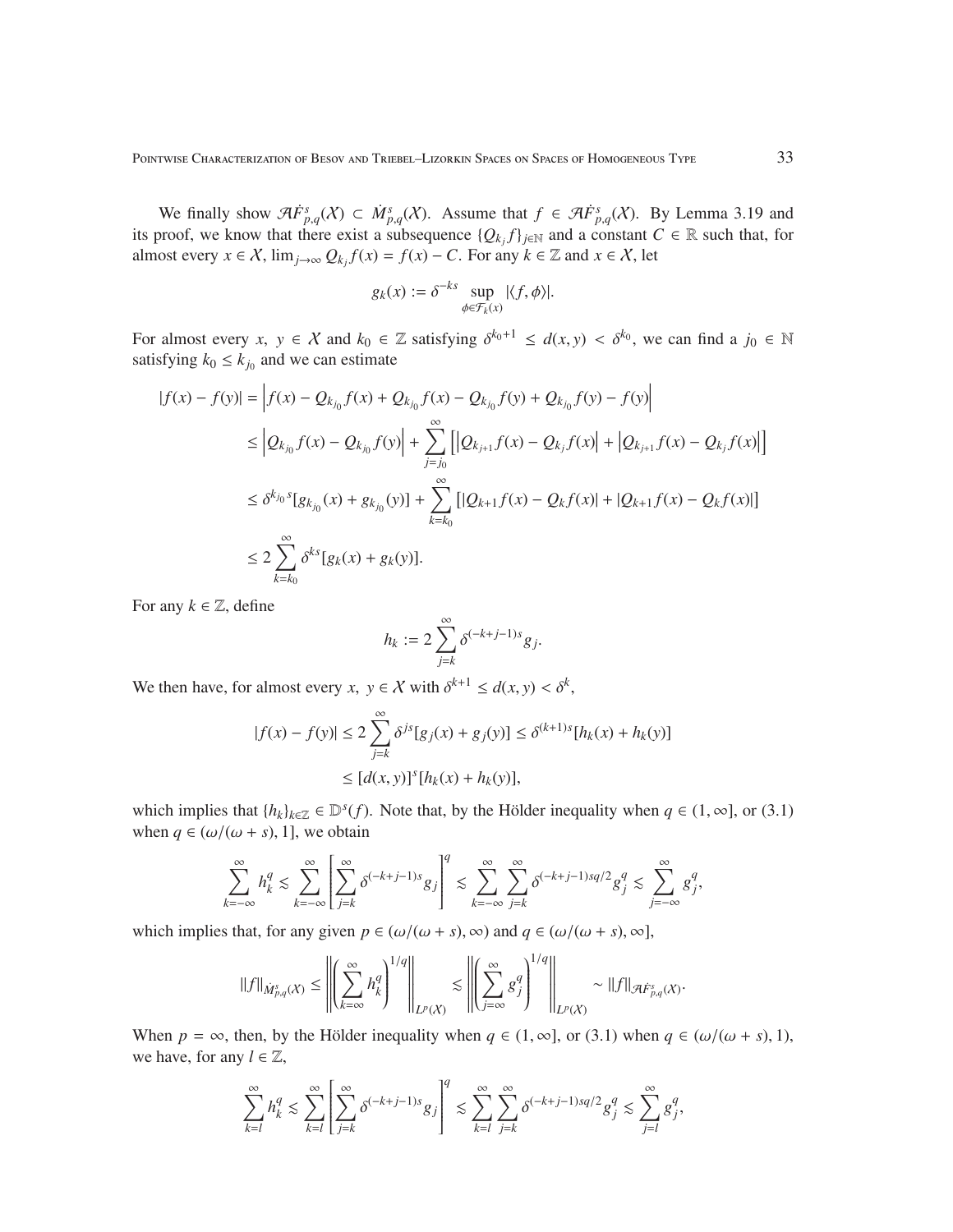which implies that, for any  $x \in \mathcal{X}$ ,

$$
\sum_{k=l}^{\infty}\int_{B(x,\delta^{l})}[h_{k}(y)]^{q}\,d\mu(y)\lesssim \sum_{j=l}^{\infty}\int_{B(x,\delta^{l})}[g_{j}(y)]^{q}\,d\mu(y).
$$

From this, we deduce that  $||f||_{\dot{M}^s_{\infty,q}(X)} \lesssim ||f||_{\dot{\mathcal{A}}\dot{F}^s_{\infty,q}(X)}$ , which completes the proof of (i) and hence of Theorem 3.10.

Now, we can show Theorem 2.16.

*Proof of Theorem 2.16.* The Theorem 2.16 is a direct corollary of Theorems 3.3 and 3.10; we omit the details.  $\square$ 

## 4 Pointwise characterization of inhomogeneous Besov and Triebel– Lizorkin spaces

In this section, we establish the inhomogeneous version of Theorem 2.16. Let us begin with the notion of inhomogeneous approximations of the identity with exponential decay (see [24, Definition 6.1]).

**Definition 4.1.** Let  $\eta \in (0, 1)$  be as in Definition 2.5. A sequence  $\{Q_k\}_{k \in \mathbb{Z}_+}$  of bounded linear integral operators on  $L^2(X)$  is called an *inhomogeneous approximation of the identity with exponential decay* (for short, exp-IATI) if  ${Q_k}_{k \in \mathbb{Z}_+}$  has the following properties:

- (i)  $\sum_{k=0}^{\infty} Q_k = I$  in  $L^2(X)$ ;
- (ii) for any  $k \in \mathbb{N}$ ,  $Q_k$  satisfies (ii) through (v) of Definition 2.5;
- (iii)  $Q_0$  satisfies (ii), (iii), and (iv) of Definition 2.5 with  $k = 0$  but without the decay factor

$$
\exp\left\{-\nu\left[\max\left\{d(x,\mathcal{Y}^0),d(y,\mathcal{Y}^0)\right\}\right]^a\right\};
$$

moreover, for any  $x \in \mathcal{X}$ ,

$$
\int_{X} Q_0(x, y) d\mu(y) = 1 = \int_{X} Q_0(y, x) d\mu(y).
$$
\n(4.1)

**Remark 4.2.** As was pointed out in [24, Remark 6.2], the existence of an exp-IATI on  $\chi$  is guaranteed by the main results from [4]. In Definition 4.1, due to (4.1), we do not need diam  $X =$  $\infty$  to guarantee the existence of an exp-IATI on X. In other words, diam X can be finite or infinite.

Based on the notion of exp-IATIs, He et al. established the following inhomogeneous discrete Calderón reproducing formulae in [24, Theorems 6.10 and 6.13].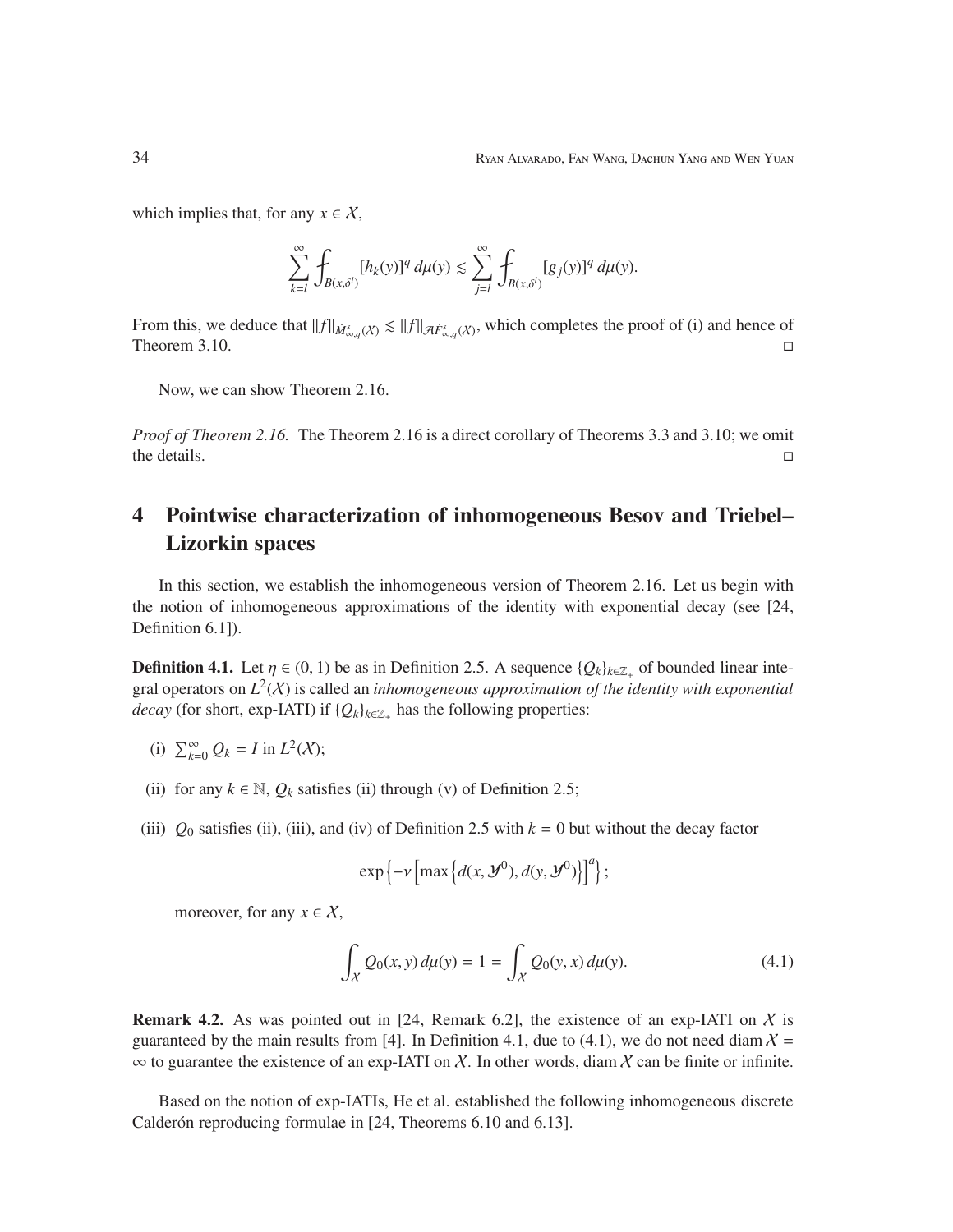**Lemma 4.3.** *Let*  $\{Q_k\}_{k\in\mathbb{Z}_+}$  *be an* exp-IATI *and*  $\beta$ ,  $\gamma \in (0, \eta)$  *with*  $\eta$  *as in Definition 2.5. For any*  $k \in \mathbb{Z}_+$ ,  $\alpha \in \mathcal{A}_k$ , and  $m \in \{1,\ldots,N(k,\alpha)\}$ , suppose that  $y_\alpha^{k,m}$  is an arbitrary point in  $Q_\alpha^{k,m}$ . Then *there exist an*  $N \in \mathbb{N}$  *and a sequence*  $\{\widetilde{Q}_k\}_{k \in \mathbb{Z}_+}$  *of bounded linear integral operators on*  $L^2(X)$  *such that, for any*  $f \in {\mathcal{G}}_{0}^{\eta}$  $_{0}^{\eta}(\beta,\gamma)$ ',

$$
f(\cdot) = \sum_{\alpha \in \mathcal{A}_0} \sum_{m=1}^{N(0,\alpha)} \int_{Q_{\alpha}^{0,m}} \widetilde{Q}_0(\cdot, y) d\mu(y) Q_{\alpha,1}^{0,m}(f)
$$
  
+ 
$$
\sum_{k=1}^{N} \sum_{\alpha \in \mathcal{A}_k} \sum_{m=1}^{N(k,\alpha)} \mu(Q_{\alpha}^{k,m}) \widetilde{Q}_k(\cdot, y_{\alpha}^{k,m}) Q_{\alpha,1}^{k,m}(f)
$$
  
+ 
$$
\sum_{k=N+1}^{\infty} \sum_{\alpha \in \mathcal{A}_k} \sum_{m=1}^{N(k,\alpha)} \mu(Q_{\alpha}^{k,m}) \widetilde{Q}_k(\cdot, y_{\alpha}^{k,m}) Q_k f(y_{\alpha}^{k,m})
$$

 $in \left( \mathcal{G}^\eta_0 \right)$  $\mathcal{O}_0(\beta, \gamma)$ ', where, for any  $k \in \{0, \ldots, N\}$ ,  $\alpha \in \mathcal{A}_k$ ,  $m \in \{1, \ldots, N(k, \alpha)\}$ , and  $x \in \mathcal{X}$ ,

$$
Q_{\alpha,1}^{k,m}(x):=\frac{1}{\mu(Q_\alpha^{k,m})}\int_{Q_\alpha^{k,m}}Q_k(y,x)\,d\mu(y),
$$

*and*  $Q_{\alpha,1}^{k,m}(f) := \langle f, Q_{\alpha,1}^{k,m} \rangle$  $\alpha_{\alpha,1}^{k,m}$ ). Moreover, for any  $k \in \mathbb{Z}_+$ , the kernel of  $\widetilde{Q}_k$ , still denoted by  $\widetilde{Q}_k$ , satisfies *(3.2), (3.3), and the following integral condition: for any*  $x \in X$ ,

$$
\int_X \widetilde{Q}_k(x, y) d\mu(y) = \int_X \widetilde{Q}_k(y, x) d\mu(y) = \begin{cases} 1 & \text{if } k \in \{0, \dots, N\}, \\ 0 & \text{if } k \in \{N+1, N+2, \dots\}. \end{cases}
$$

Now, we recall the notions of inhomogeneous spaces  $B_{p,q}^s(X)$  and  $F_{p,q}^s(X)$  introduced in [46]. To this end, for any dyadic cube *Q* and any non-negative measurable function *f* on *X*, let

$$
m_Q(f):=\frac{1}{\mu(Q)}\int_Q f(y)\,d\mu(y).
$$

**Definition 4.4.** Let  $\beta, \gamma \in (0, \eta)$  with  $\eta$  as in Definition 2.5, and  $s \in (-(\beta \wedge \gamma), \beta \wedge \gamma)$ . Let  $\{Q_k\}_{k \in \mathbb{Z}_+}$ be an exp-IATI and  $N \in \mathbb{N}$  as in Lemma 4.3.

(i) If  $p \in (p(s, \beta \wedge \gamma), \infty]$  with  $p(s, \beta \wedge \gamma)$  as in (1.1), and  $q \in (0, \infty]$ , then the *inhomogeneous Besov space*  $B_{p,q}^s(X)$  is defined to be the set of all  $f \in (G_0^{\eta})$  $\binom{n}{0}(\beta, \gamma)$ ' such that

$$
\label{eq:3} \begin{aligned} \|f\|_{B^s_{p,q}(\mathcal{X})} &:= \left\{ \sum_{k=0}^N \sum_{\alpha \in \mathcal{A}_k} \sum_{m=1}^{N(k,\alpha)} \mu\left(Q^{k,m}_{\alpha}\right) \left[m_{Q^{k,m}_{\alpha}}(|Q_k f|)\right]^p \right\}^{1/p} \\ &\quad + \left[\sum_{k=N+1}^{\infty} \delta^{-ksq} \|Q_k f\|_{L^p(\mathcal{X})}^q \right]^{1/q} \\ &< \infty \end{aligned}
$$

with the usual modifications made when  $p = \infty$  or  $q = \infty$ .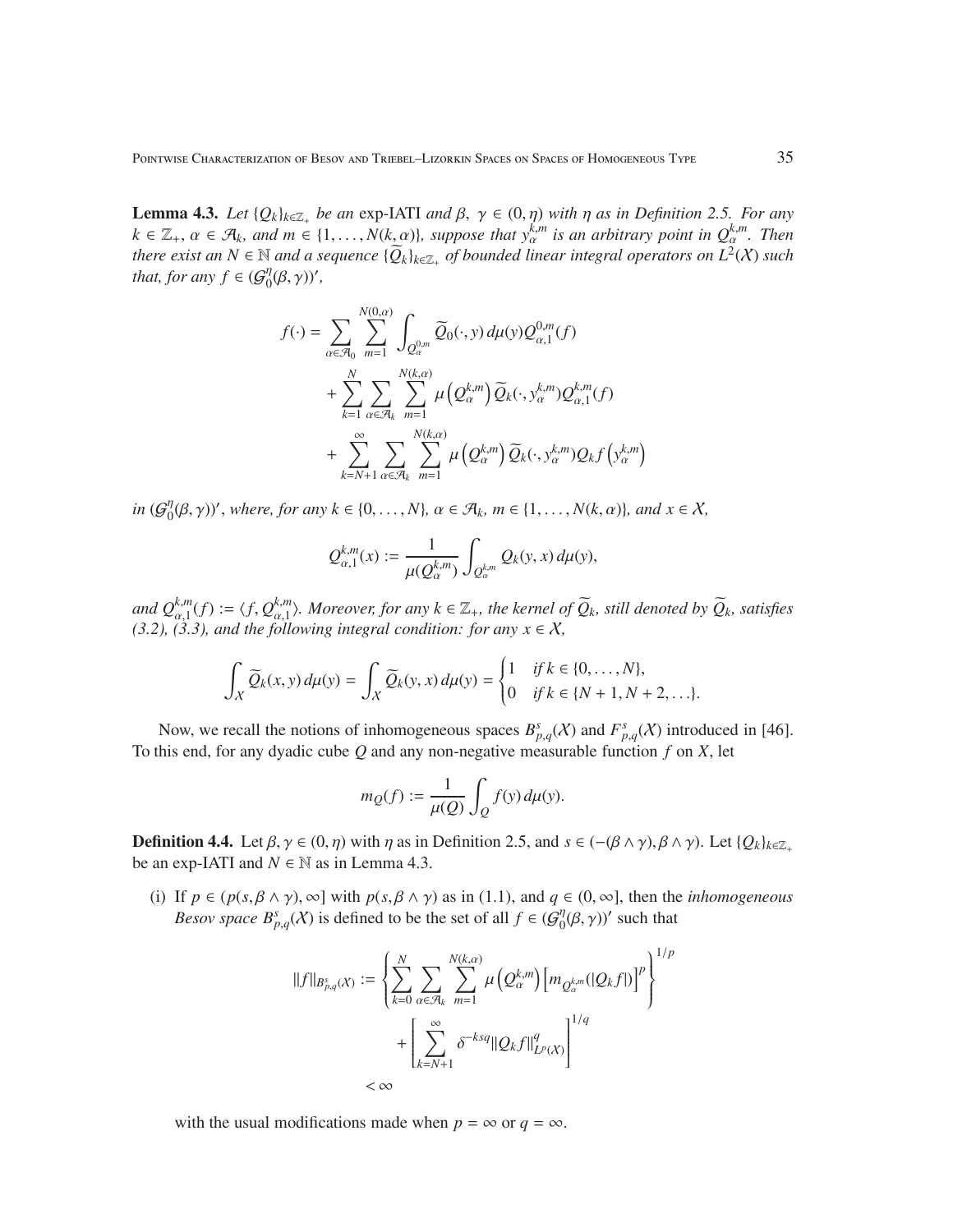(ii) If  $p \in (p(s, \beta \wedge \gamma), \infty)$  and  $q \in (p(s, \beta \wedge \gamma), \infty)$ , then the *inhomogeneous Triebel–Lizorkin space*  $F_{p,q}^s(X)$  is defined to be the set of all  $f \in (G_0^{\eta})$  $\binom{n}{0}(\beta,\gamma)$ ' such that

$$
\label{eq:3} \begin{split} \|f\|_{F^s_{p,q}(X)}&:=\left\{\sum_{k=0}^N\sum_{\alpha\in\mathcal{A}_k}\sum_{m=1}^{N(k,\alpha)}\mu\left(Q^{k,m}_{\alpha}\right)\left[m_{Q^{k,m}_{\alpha}}(|Q_kf|)\right]^p\right\}^{1/p}\\ &+\left\|\left(\sum_{k=N+1}^\infty\delta^{-ksq}|Q_kf|^q\right)^{1/q}\right\|_{L^p(X)}\\ &<\infty \end{split}
$$

with the usual modification made when  $q = \infty$ .

- **Remark 4.5.** (i) We point out that we *do not* need the assumption  $\mu(X) = \infty$  in Definitions 4.1 and 4.4.
	- (ii) It was proved in [46, Propositions 4.3 and 4.4] that, when  $\beta$ ,  $\gamma$ , *s*, *p*, and *q* are as in Definition 4.4, the inhomogeneous Besov and Triebel–Lizorkin spaces are independent of the choices of both exp-IATIs and the spaces of distributions.

We next recall the notions of 1-exp-IATIs (see, for instance, [26, Definition 3.1]) and the local Hardy space  $h^p(X)$  (see, for instance, [26, Section 3]).

**Definition 4.6.** Let  $\eta \in (0, 1)$  be as in Definition 2.5. A sequence  $\{P_k\}_{k \in \mathbb{Z}_+}$  of bounded linear integral operators on  $L^2(X)$  is called an *inhomogeneous approximation of the identity with exponential decay and integration 1* (for short, 1-exp-IATI) if  $\{P_k\}_{k \in \mathbb{Z}_+}$  has the following properties:

(i) for any  $k \in \mathbb{Z}_+$ ,  $P_k$  satisfies (ii) and (iii) of Definition 2.5 but without the term

$$
\exp\left\{-\nu\left[\max\{d(x, \mathcal{Y}^k), d(y, \mathcal{Y}^k)\}\right]^a\right\};
$$

(ii) for any  $k \in \mathbb{Z}_+$  and  $x \in \mathcal{X}$ ,

$$
\int_X P_k(x, y) d\mu(y) = 1 = \int_X P_k(y, x) d\mu(y);
$$

(iii) letting  $Q_0 := P_0$  and, for any  $k \in \mathbb{N}$ ,  $Q_k := P_k - P_{k-1}$ , then  $\{Q_k\}_{k \in \mathbb{Z}_+}$  is an exp-IATI.

**Definition 4.7.** Let X be a space of homogeneous type. Let  ${P_k}_{k \in \mathbb{Z}}$  be a 1-exp-IATI. The *local radial maximal function*  $\mathcal{M}_0^+(f)$  of *f* is defined by setting, for any  $x \in \mathcal{X}$ ,

$$
\mathcal{M}_0^+(f)(x) := \max \left\{ \max_{k \in \{0, \ldots, N\}} \left\{ \sum_{\alpha \in \mathcal{A}_k} \sum_{m=1}^{N(k, \alpha)} \sup_{z \in Q_{\alpha}^{km}} |P_k f(z)| \mathbf{1}_{Q_{\alpha}^{km}}(x) \right\}, \sup_{k \in \{N+1, N+2, \ldots\}} |P_k f(x)| \right\},
$$

where  $N \in \mathbb{N}$  is as in Lemma 4.3. For any  $p \in (0, \infty)$ , the *local Hardy space*  $h^p(X)$  is defined by setting

$$
h^p(X) := \left\{ f \in (\mathcal{G}_0^{\eta}(\beta, \gamma))': ||f||_{h^p(X)} := ||\mathcal{M}_0^+(f)||_{L^p(X)} < \infty \right\}.
$$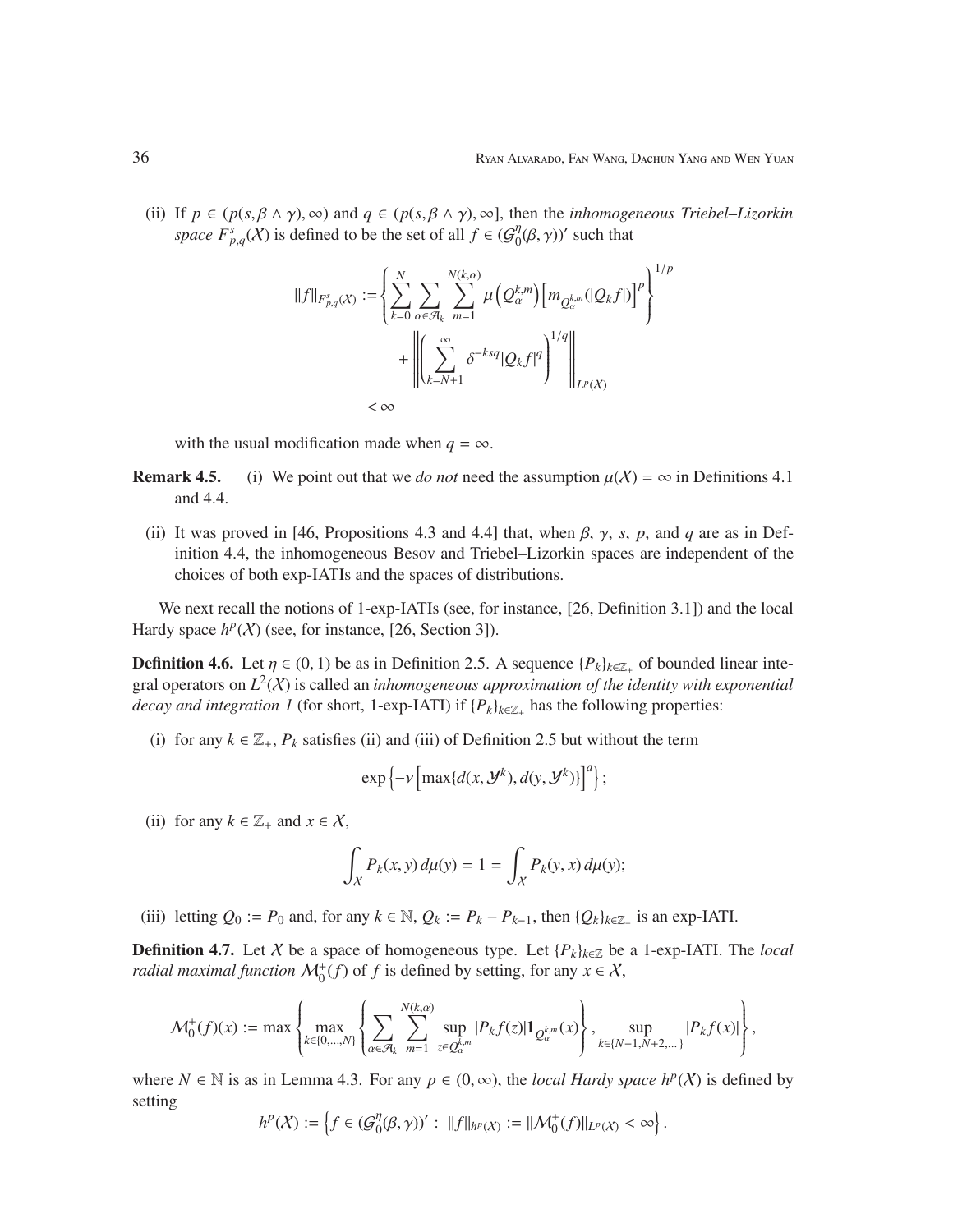**Remark 4.8.** In [26, Theorem 3.3], it was shown that, when  $p \in (1, \infty]$ , then  $h^p(X) = L^p(X)$ . Besides, in [46, Theorem 6.13], it was proved that, when  $p \in (1, \infty)$ ,  $F_{p,2}^0 = L^p(\mathcal{X})$ . Moreover, the Littlewood–Paley *g*-function characterization of  $h^p(X)$  in [26, Theorem 5.7] implies that, for any given  $p \in (\omega/(\omega + \eta), 1], F^0_{p,2}(\mathcal{X}) = h^p(\mathcal{X}).$ 

Now, we introduce the notions of inhomogeneous Hajłasz–Sobolev spaces, Hajłasz–Triebel– Lizorkin spaces, and Hajłasz–Besov spaces.

**Definition 4.9.** Let  $s \in (0, \infty)$ .

(i) Let  $p \in (0, \infty)$ . The *inhomogeneous Hajłasz–Sobolev space*  $M^{s,p}(\mathcal{X})$  is defined to be the set of all measurable functions *u* on X such that

 $||u||_{M^{s,p}(X)} := ||u||_{h^p(X)} + ||u||_{\dot{M}^{s,p}(X)} < \infty.$ 

(ii) Let p,  $q \in (0, \infty]$ . The *inhomogeneous Hajłasz–Triebel–Lizorkin space*  $M_{p,q}^s(X)$  is defined to be the set of all measurable functions  $u$  on  $\chi$  such that

$$
||u||_{\dot{M}_{p,q}^s(X)} := ||u||_{h^p(X)} + ||u||_{\dot{M}_{p,q}^s(X)} < \infty.
$$

(iii) Let *p*,  $q \in (0, \infty]$ . The *inhomogeneous Hajłasz–Besov space*  $N_{p,q}^s(X)$  is defined to be the set of all measurable functions *u* on X such that

$$
||u||_{N^s_{p,q}(\mathcal{X})} := ||u||_{h^p(\mathcal{X})} + ||u||_{N^s_{p,q}(\mathcal{X})}.
$$

The following theorem states the inhomogeneous version of Theorem 2.16.

**Theorem 4.10.** Let  $\omega$  and  $\eta$  be, respectively, as in (2.2) and Definition 2.5,  $\beta$ ,  $\gamma \in (0, \eta)$ ,  $s \in$  $(0, \beta \wedge \gamma)$ *, and p, q be as in Definition 4.4. Assume that*  $\mu(X) = \infty$  *and the measure*  $\mu$  *of* X *has a weak lower bound*  $Q = \omega$ *.* 

- (i) If  $p \in (\omega/(\omega + s), \infty)$  and  $q \in (\omega/(\omega + s), \infty)$ , then  $M_{p,q}^s(\mathcal{X}) = F_{p,q}^s(\mathcal{X})$ .
- (ii) *If*  $p \in (\omega/(\omega + s), \infty]$  *and*  $q \in (0, \infty]$ *, then*  $N_{p,q}^s(X) = B_{p,q}^s(X)$ *.*

To prove Theorem 4.10, we first establish a relationship between local Hardy spaces and inhomogeneous Besov and Triebel–Lizorkin spaces, whose RD-space version was obtained in [56, Theorem 1.2]. We point out that the proof of [56, Theorem 1.2] just depends on the size, the regularity, and the cancellation conditions of the approximation of the identity (for short, ATI), but *does not* involve the reverse doubling condition of the underlying space and the bounded support of ATI. This results in that the proof of [56, Theorem 1.2] is still valid in any space of homogeneous type due to Definition 2.5(v) and Lemma 2.6; we omit the details.

**Theorem 4.11.** *Let*  $\beta$ ,  $\gamma \in (0, \eta)$  *with*  $\eta$  *as in Definition 2.5,*  $s \in (0, \beta \land \gamma)$ *, and*  $p \in (\omega/(\omega + s), \infty)$ *with*  $\omega$  *as in (2.2).* Assume  $\mu(X) = \infty$ . Let  $\{Q_k\}_{k \in \mathbb{Z}}$  be an exp-ATI.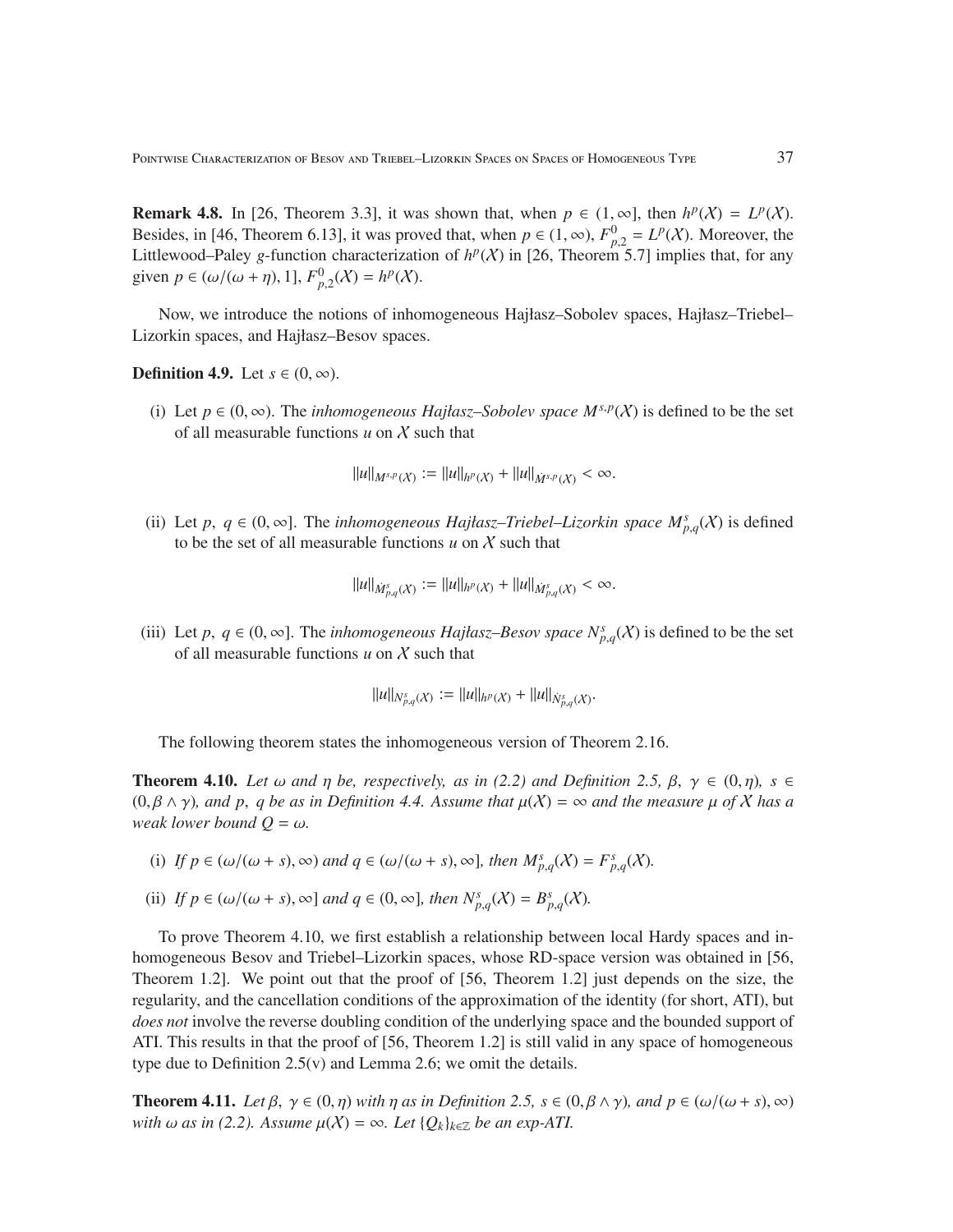(i) *If*  $q \in (0, \infty]$ *, then*  $f \in B_{p,q}^s(X)$  *if and only if*  $f \in h^p(X)$  *and* 

$$
\mathbf{J}_1 := \left[ \sum_{k=-\infty}^{\infty} \delta^{-ksq} ||Q_k f||_{L^p(X)}^q \right]^{1/q} < \infty.
$$

*Moreover,*  $||f||_{B_{p,q}^s(X)}$  is equivalent to  $||f||_{h^p(X)} + J_1$  with positive equivalence constants inde*pendent of f .*

(ii) *If*  $q \in (\omega/(\omega + s), \infty]$ *, then*  $f \in F_{p,q}^s(X)$  *if and only if*  $f \in h^p(X)$  *and* 

$$
\mathrm{J}_2:=\left\|\left(\sum_{k=-\infty}^\infty \delta^{-ksq}|Q_kf|^q\right)^{1/q}\right\|_{L^p(X)}<\infty.
$$

*Moreover,*  $||f||_{F_{p,q}^{s}(X)}$  is equivalent to  $||f||_{h^p(X)} + J_2$  with positive equivalence constants inde*pendent of f .*

**Remark 4.12.** Usually, it makes no sense to write the conclusions of Theorem 4.11 as  $B_{p,q}^s(X) =$ *h*<sup>*p*</sup>(*X*)∩*B*<sup>*s*</sup><sub>*p*,*q*</sub>(*X*) and *F*<sup>*s*</sup><sub>*p*,*q*</sub>(*X*)  $\cap$  *F*<sup>*s*</sup><sub>*p*,*q*</sub>(*X*) because homogeneous and inhomogeneous spaces are defined via different kinds of spaces of distributions (see [56, Remark 1.1(iv)]).

Now, we show Theorem 4.10.

*Proof of Theorem 4.10.* We only prove (i) because the proof of (ii) is similar to that of (i). We first show  $M_{p,q}^s(\mathcal{X}) \subset F_{p,q}^s(\mathcal{X})$ . To this end, assume that  $u \in M_{p,q}^s(\mathcal{X})$ . By Definition 4.9, we know that *u* ∈ *h*<sup>*p*</sup>( $\hat{X}$ ) and *u* ∈  $\hat{M}_{p,q}^s(X)$ . We consider two cases on *p*.

*Case 1)*  $p \in (1, \infty)$ . In this case, since  $p \in (1, \infty)$ , from [26, Theorem 3.3], it follows that *u* ∈ *L*<sup>*p*</sup>(*X*). Moreover, by Theorem 2.16, we know that *u* ∈  $\dot{F}_{p,q}^s(X)$ . These, together with [46, Theorem 6.12], imply that  $u \in F^s_{p,q}(X)$  and  $||u||_{F^s_{p,q}(X)} \lesssim ||u||_{M^s_{p,q}(X)}$ .

*Case 2)*  $p \in (\omega/(\omega + s), 1]$ . In this case, by Theorem 2.16, we know that  $u \in \dot{F}^s_{p,q}(X)$ and  $||u||_{\dot{F}^s_{p,q}(X)} \le ||u||_{\dot{M}^s_{p,q}(X)}$ . Then, using Theorem 4.11(ii), we conclude that  $u \in F^s_{p,q}(X)$  and  $||u||_{F_{p,q}^{s}(X)} \lesssim ||u||_{M_{p,q}^{s}(X)}.$ 

Next, we show  $F_{p,q}^s(X) \subset M_{p,q}^s(X)$ . To this end, assume that  $u \in F_{p,q}^s(X)$ . We also consider two cases on *p*.

*Case 1)*  $p \in (1, \infty)$ . In this case, since  $p \in (1, \infty)$ , from [46, Theorem 6.12], it follows that *u* ∈ *L*<sup>*p*</sup>( $X$ ) ∩  $\dot{F}^s_{p,q}$ ( $X$ ) and

$$
||u||_{F_{p,q}^s(X)} \sim ||u||_{L^p(X)} + ||u||_{\dot{F}_{p,q}^s(X)}.
$$

By [26, Theorem 3.3] again, we know that  $u \in h^p(X)$  and  $||u||_{h^p(X)} \sim ||u||_{L^p(X)}$ . Besides, from Theorem 2.16, we deduce that  $u \in \dot{M}_{p,q}^s(\mathcal{X})$  and  $||u||_{\dot{M}_{p,q}^s(\mathcal{X})} \sim ||u||_{\dot{F}_{p,q}^s(\mathcal{X})}$ , which further implies that  $u \in M_{p,q}^{s}(X)$  and  $||u||_{M_{p,q}^{s}(X)} \lesssim ||u||_{F_{p,q}^{s}(X)}$ .

*Case 2)*  $p \in (\omega/(\omega + s), 1]$ . In this case, since  $u \in F_{p,q}^{s}(\mathcal{X})$ , from [46, Proposition 4.4], it follows that  $u \in {\mathcal{G}}_{0}^{\eta}$  $\int_0^{\eta} (\beta, \gamma)$ ' with  $\beta$  and  $\gamma$  as in Definition 4.4. By  $p \in (\omega/(\omega + s), 1]$ , we know that  $s > \omega(1/p - 1)$ . Choosing  $\beta_0 \in (0, \eta)$  and  $\gamma_0 \in (s, \eta) \subset (\omega[1/p - 1], \eta)$ , then we find that  $u \in (\mathcal{G}_0^{\eta})$  $\big(\begin{smallmatrix} \eta & \beta_0, \gamma_0 \end{smallmatrix}\big) \big)$ '  $\subset$   $(\mathring{\mathcal{G}}_0^{\eta})$  $\eta_0^{\eta}(\beta_0, \gamma_0)$ '. From this, Theorem 4.11(ii), and [46, Proposition 3.15], we deduce that  $u \in \dot{F}^s_{p,q}(X)$  and

$$
||u||_{F_{p,q}^s(X)} \sim ||u||_{L^p(X)} + ||u||_{\dot{F}_{p,q}^s(X)},
$$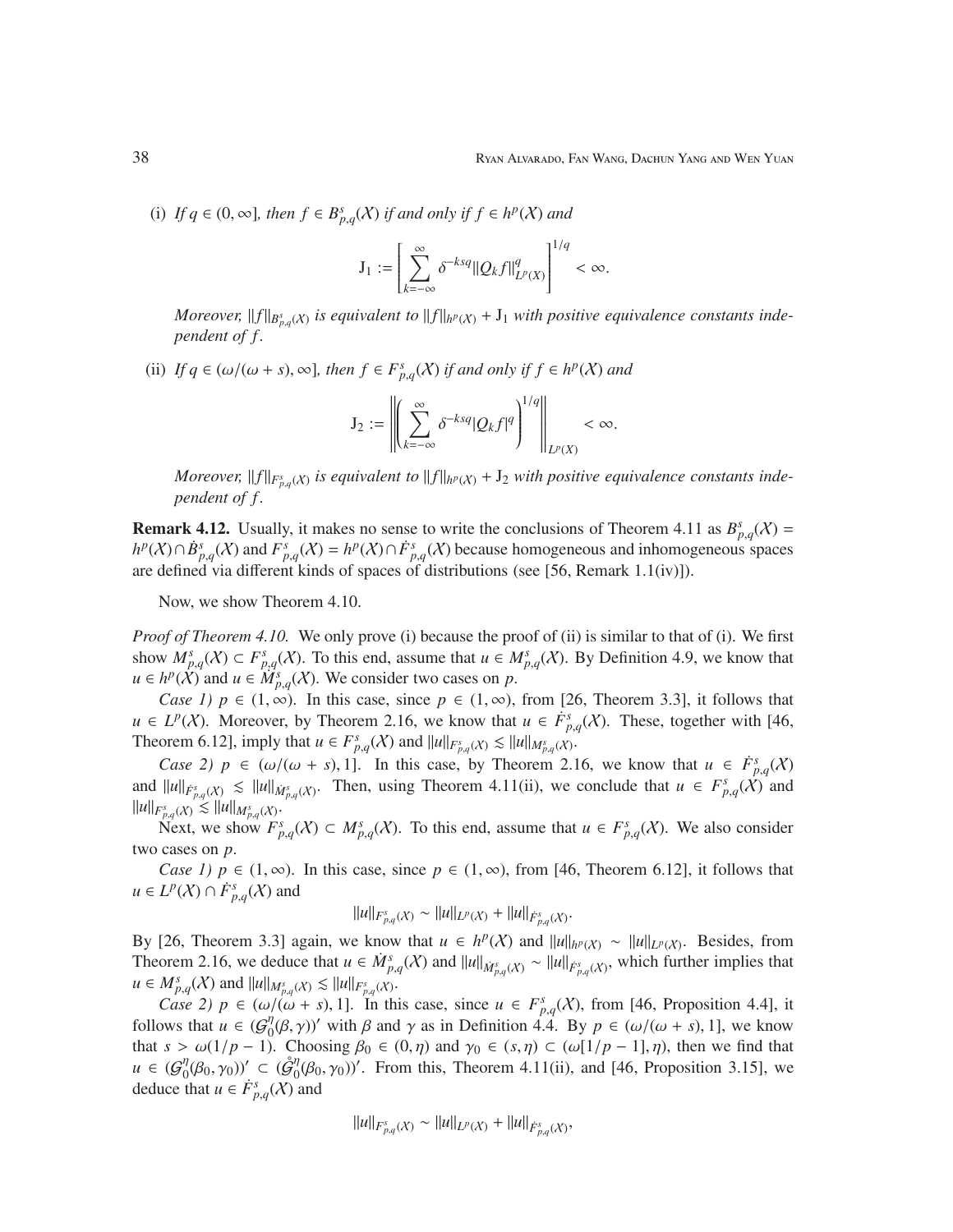which implies that  $u \in M_{p,q}^s(X)$  and  $||u||_{M_{p,q}^s(X)} \le ||u||_{F_{p,q}^s(X)}$ . This finishes the proof of (i) and hence of Theorem 4.10.

Remark 4.13. We point out that it is not clear whether or not Theorem 4.10 still holds true when  $\mu(X) \neq \infty$ , due to that the existence of exp-ATIs in Theorem 4.11 needs  $\mu(X) = \infty$  [see Remark 2.9(i)].

Acknowledgments. The second author would like to thank Ziyi He for his valuable discussions and suggestions for this article.

### References

- [1] R. Alvarado, H. Górka and P. Hajłasz, Sobolev embedding for  $M^{1,p}$  spaces is equivalent to a lower bound of the measure, J. Funct. Anal. 279 (2020), 108628, 39 pp.
- [2] R. Alvarado and M. Mitrea, Hardy Spaces on Ahlfors-Regular Quasi Metric Spaces, Lecture Notes in Mathematics 2142, Springer, New York, 2015.
- [3] K. Asami and Y. Sawano, Non-smooth decomposition of homogeneous Triebel–Lizorkin– Morrey spaces, Comment. Math. 58 (2018), 37–56.
- [4] P. Auscher and T. Hytönen, Orthonormal bases of regular wavelets in spaces of homogeneous type, Appl. Comput. Harmon. Anal. 34 (2013), 266–296.
- [5] O. V. Besov, V. P. Il'in and S. M. Nikol'skiı̆, Integralnye Predstavleniya Funktsii i Teoremy Vlozheniya, Second edition, Fizmatlit "Nauka", Moscow, 1996.
- [6] T. A. Bui, Besov and Triebel–Lizorkin spaces for Schrödinger operators with inverse-square potentials and applications, J. Differential Equations 269 (2020), 641–688.
- [7] T. A. Bui, Hermite pseudo-multipliers on new Besov and Triebel–Lizorkin spaces, J. Approx. Theory 252 (2020), 105348, 16 pp.
- [8] T. A. Bui and X. T. Duong, Inhomogeneous Besov spaces associated to operators with offdiagonal semigroup estimates, Adv. Differential Equations 22 (2017), 191–234.
- [9] H.-Q. Bui, T. A. Bui and X. T. Duong, Weighted Besov and Triebel–Lizorkin spaces associated to operators and applications, Forum Math. Sigma 8 (2020), e11, 95 pp.
- [10] R. R. Coifman and G. Weiss, Analyse Harmonique Non-Commutative sur Certains Espaces Homogènes, (French) Étude de Certaines Intégrales Singulières, Lecture Notes in Mathematics 242, Springer-Verlag, Berlin–New York, 1971.
- [11] R. R. Coifman and G. Weiss, Extensions of Hardy spaces and their use in analysis, Bull. Amer. Math. Soc. 83 (1977), 569–645.
- [12] A. Gogatishvili, P. Koskela and Y. Zhou, Characterizations of Besov and Triebel–Lizorkin spaces on metric measure spaces. Forum Math. 25 (2013), 787–819.
- [13] L. Grafakos, L. Liu and D. Yang, Vector-valued singular integrals and maximal functions on spaces of homogeneous type, Math. Scand. 104 (2009), 296–310.
- [14] P. Hajłasz, Sobolev spaces on an arbitrary metric spaces, Potential Anal. 5 (1996), 403–415.
- [15] P. Hajłasz, Sobolev spaces on metric-measure spaces, in: Heat Kernels and Analysis on Manifolds, Graphs, and Metric Spaces, Paris, 2002, in: Contemp. Math., vol. 338, Amer. Math. Soc., Providence, RI, 2003, pp. 173–218.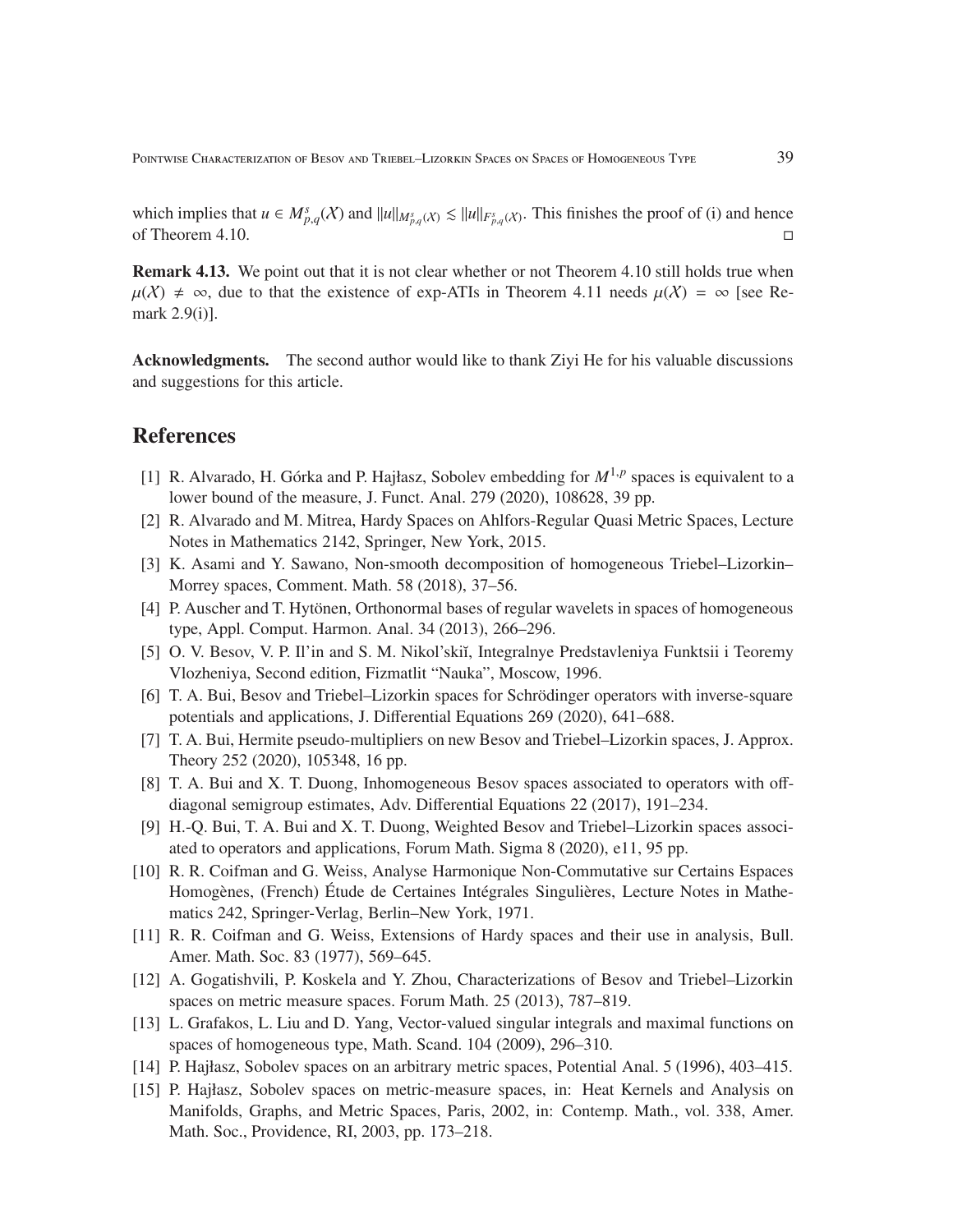- [16] P. Hajłasz and P. Koskela, Sobolev met Poincaré, Mem. Amer. Math. Soc. 145 (688) (2000), 1–101.
- [17] Ya. Han, Yo. Han, Z. He, J. Li and C. Pereyra, Geometric characterizations of embedding theorems: For Sobolev, Besov, and Triebel–Lizorkin spaces on spaces of homogeneous type — via orthonormal wavelets, J. Geom. Anal. 31 (2021), 8947–8978.
- [18] Y. Han, J. Li and L. A. Ward, Hardy space theory on spaces of homogeneous type via orthonormal wavelet bases, Appl. Comput. Harmon. Anal. 45 (2018), 120–169.
- [19] Y. Han, D. Müller and D. Yang, Littlewood–Paley characterizations for Hardy spaces on spaces of homogeneous type, Math. Nachr. 279 (2006), 1505–1537.
- [20] Y. Han, D. Müller and D. Yang, A theory of Besov and Triebel–Lizorkin spaces on metric measure spaces modeled on Carnot–Carathéodory spaces, Abstr. Appl. Anal. 2008, Art. ID 893409, 1–250.
- [21] Y. Han and D. Yang, New characterizations and applications of inhomogeneous Besov and Triebel–Lizorkin spaces on homogeneous type spaces and fractals, Dissertationes Math. (Rozprawy Mat.) 403 (2002), 1–102.
- [22] Y. Han and D. Yang, Some new spaces of Besov and Triebel–Lizorkin type on homogeneous spaces, Studia Math. 156 (2003), 67–97.
- [23] Z. He, Y. Han, J. Li, L. Liu, D. Yang and W. Yuan, A complete real-variable theory of Hardy spaces on spaces of homogeneous type, J. Fourier Anal. Appl. 25 (2019), 2197–2267.
- [24] Z. He, L. Liu, D. Yang and W. Yuan, New Calder on reproducing formulae with exponential decay on spaces of homogeneous type, Sci. China Math. 62 (2019), 283–350.
- [25] Z. He, F. Wang, D. Yang and W. Yuan, Wavelet characterizations of Besov and Triebel– Lizorkin spaces on spaces of homogeneous type and its applications, Appl. Comput. Harmon. Anal. 54 (2021), 176–226.
- [26] Z. He, D. Yang and W. Yuan, Real-variable characterizations of local Hardy spaces on spaces of homogeneous type, Math. Nachr. 294 (2021), 900–955.
- [27] T. Heikkinen, L. Ihnatsyeva and H. Tuominen, Measure density and extension of Besov and Triebel–Lizorkin functions, J. Fourier Anal. Appl. 22 (2016), 334–382.
- [28] T. Heikkinen, P. Koskela and H. Tuominen, Approximation and quasicontinuity of Besov and Triebel–Lizorkin functions, Trans. Amer. Math. Soc. 369 (2017), 3547–3573.
- [29] T. Heikkinen and H. Tuominen, Approximation by Hölder functions in Besov and Triebel– Lizorkin spaces, Constr. Approx. 44 (2016), 455–482.
- [30] T. Heikkinen and H. Tuominen, Smoothing properties of the discrete fractional maximal operator on Besov and Triebel–Lizorkin spaces, Publ. Mat. 58 (2014), 379–399.
- [31] J. Heinonen and P. Koskela, Quasiconformal maps in metric spaces with controlled geometry, Acta Math. 181 (1998), 1–61.
- [32] T. Hytönen and A. Kairema, Systems of dyadic cubes in a doubling metric space, Colloq. Math. 126 (2012), 1–33.
- [33] T. Hytönen and O. Tapiola, Almost Lipschitz-continuous wavelets in metric spaces via a new randomization of dyadic cubes, J. Approx. Theory 185 (2014), 12–30.
- [34] A. Jonsson, Besov spaces on closed subsets of  $\mathbb{R}^n$ , Trans. Amer. Math. Soc. 341 (1994), 355–370.
- [35] P. Koskela, D. Yang and Y. Zhou, A characterization of Hajłasz–Sobolev and Triebel– Lizorkin spaces via grand Littlewood–Paley functions, J. Funct. Anal. 258 (2010), 2637– 2661.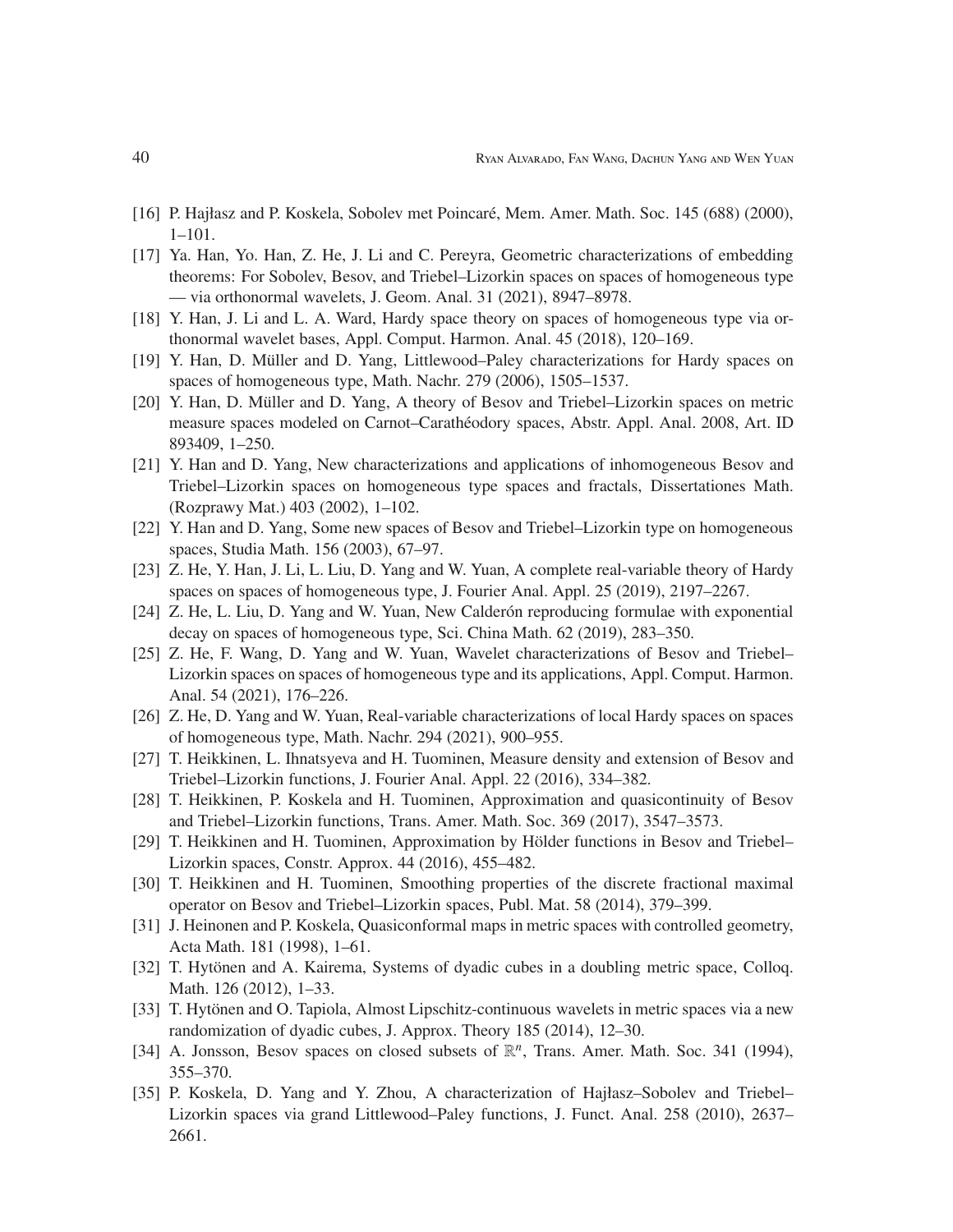Pointwise Characterization of Besov and Triebel–Lizorkin Spaces on Spaces of Homogeneous Type 41

- [36] P. Koskela, D. Yang and Y. Zhou, Pointwise characterizations of Besov and Triebel–Lizorkin spaces and quasiconformal mappings, Adv. Math. 226 (2011), 3579–3621.
- [37] S. Keith and X. Zhong, The Poincaré inequality is an open ended condition, Ann. of Math. (2) 167 (2008), 575–599.
- [38] D. Müller and D. Yang, A difference characterization of Besov and Triebel–Lizorkin spaces on RD-spaces, Forum Math. 21 (2009), 259–298.
- [39] E. Nakai and K. Yabuta, Pointwise multipliers for functions of weighted bounded mean oscillation on spaces of homogeneous type, Math. Japon. 46 (1997), 15–28.
- [40] Y. Sawano, Theory of Besov Spaces, Developments in Mathematics 56, Springer, Singapore, 2018.
- [41] N. Shanmugalingam, Newtonian spaces: An extension of Sobolev spaces to metric measure spaces, Rev. Mat. Iberoam. 16 (2000), 243–279.
- [42] H. Triebel, Theory of Function Spaces. I, Monographs in Mathematics 78, Birkhäuser Verlag, Basel, 1983.
- [43] H. Triebel, Theory of Function Spaces. II, Monographs in Mathematics 84, Birkhäuser Verlag, Basel, 1992.
- [44] H. Triebel, Theory of Function Spaces. III, Monographs in Mathematics 100, Birkhäuser Verlag, Basel, 2006.
- [45] H. Wallin, New and old function spaces, in: Function Spaces and Applications (Lund, 1986), 99–114, Lecture Notes in Mathematics 1302, Springer, Berlin, 1988.
- [46] F. Wang, Y. Han, Z. He and D. Yang, Besov and Triebel–Lizorkin spaces on spaces of homogeneous type with applications to boundedness of Calderón–Zygmund operators, Dissertationes Math. 565 (2021), 1–113.
- [47] F. Wang, Z. He, D. Yang and W. Yuan, Difference characterization of Besov and Triebel– Lizorkin spaces on spaces of homogeneous type, Commun. Math. Stat. (2021), https://doi. org/10.1007/s40304-021-00243-w.
- [48] D. Yang, *T*1 theorems on Besov and Triebel–Lizorkin spaces on spaces of homogeneous type and their applications, Z. Anal. Anwendungen 22 (2003), 53–72.
- [49] D. Yang, Riesz potentials in Besov and Triebel–Lizorkin spaces over spaces of homogeneous type, Potential Anal. 19 (2003), 193–210.
- [50] D. Yang, Embedding theorems of Besov and Triebel–Lizorkin spaces on spaces of homogeneous type, Sci. China Ser. A 46 (2003), 187–199.
- [51] D. Yang, New characterizations of Hajłasz–Sobolev spaces on metric spaces, Sci. China Ser. A 46 (2003), 675–689.
- [52] D. Yang, Localization principle of Triebel–Lizorkin spaces on spaces of homogeneous type, Rev. Mat. Complut. 17 (2004), 229–249.
- [53] D. Yang, Real interpolations for Besov and Triebel–Lizorkin spaces on spaces of homogeneous type, Math. Nachr. 273 (2004), 96–113.
- [54] D. Yang, Some new inhomogeneous Triebel–Lizorkin spaces on metric measure spaces and their various characterizations, Studia Math. 167 (2005), 63–98.
- [55] D. Yang, Some new Triebel–Lizorkin spaces on spaces of homogeneous type and their frame characterizations, Sci. China Ser. A 48 (2005), 12–39.
- [56] D. Yang and Y. Zhou, New properties of Besov and Triebel–Lizorkin spaces on RD-spaces, Manuscripta Math 134 (2011), 59–90.